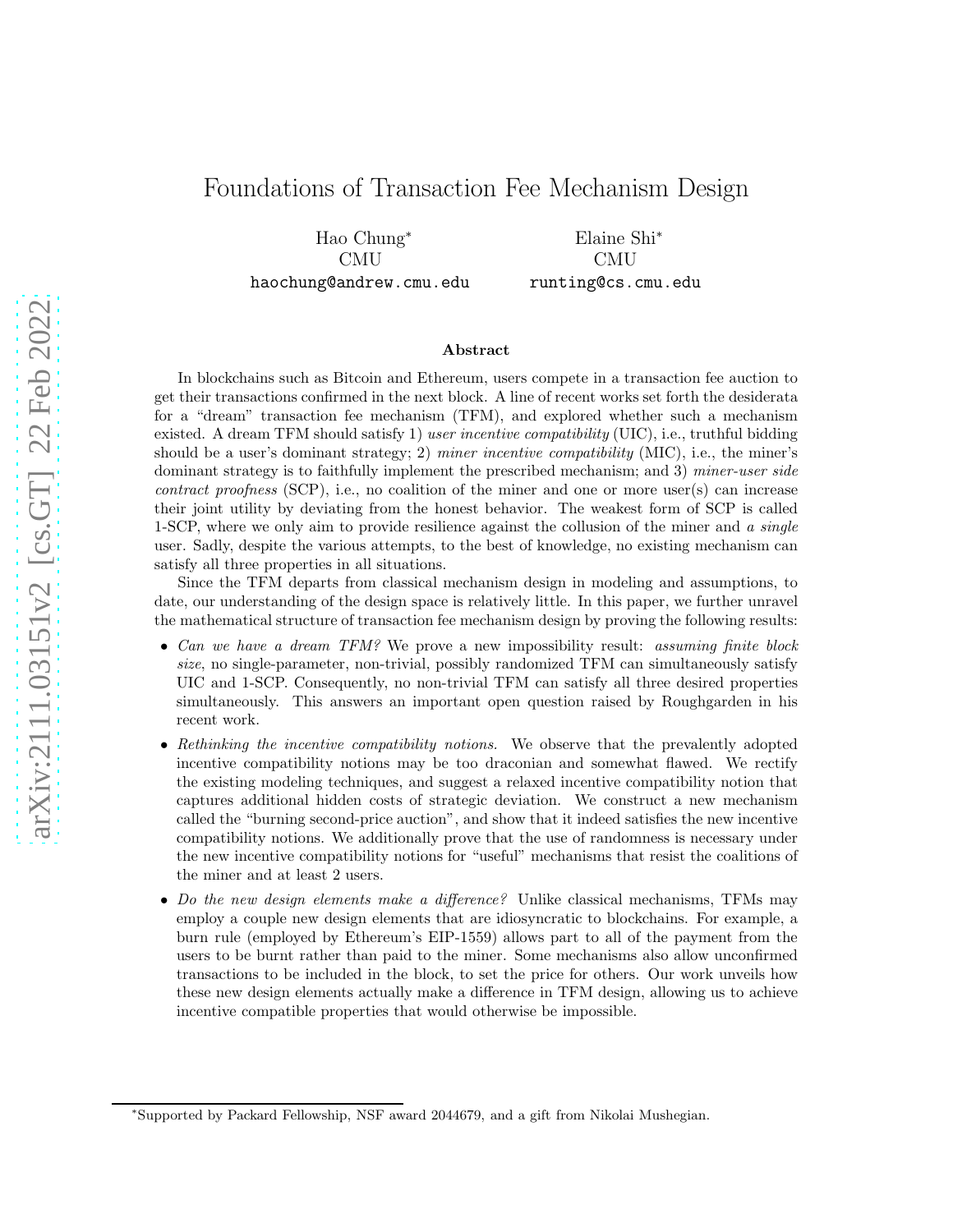# Contents

| 1               | Introduction                                                                                                                                                                                                                                                                                                                                                                                                                                     | 1                                               |  |  |  |  |  |  |
|-----------------|--------------------------------------------------------------------------------------------------------------------------------------------------------------------------------------------------------------------------------------------------------------------------------------------------------------------------------------------------------------------------------------------------------------------------------------------------|-------------------------------------------------|--|--|--|--|--|--|
|                 | 1.1<br>Impossibility of a Having a "Dream" Transaction Fee Mechanism<br>1.1.1<br>1.1.2<br>Definitional Contribution: Incentive Compatibility under $\gamma$ -Strict Utility<br>The Mathematical Structure of Incentive Compatibility under $\gamma$ -Strict Utility<br>1.1.3<br>1.1.4                                                                                                                                                            | 3<br>3<br>3<br>$\overline{4}$<br>$\overline{5}$ |  |  |  |  |  |  |
| $\bf{2}$        | <b>Technical Roadmap</b><br>Transaction Fee Mechanism and Incentive Compatibility<br>2.1<br>2.2<br>Impossibility of a "Dream" TFM under Finite Block Size<br>Incentive Compatibility under $\gamma$ -Strict Utility<br>2.3<br>Necessity of Randomness for Weak Incentive Compatibility<br>2.4<br>2.5                                                                                                                                             |                                                 |  |  |  |  |  |  |
| 3               | Definitions<br>3.1<br>3.2<br>3.3                                                                                                                                                                                                                                                                                                                                                                                                                 |                                                 |  |  |  |  |  |  |
| 4               | <b>Impossibility Results</b><br>4.1<br>Simplified Notation and Restricted Strategy Space for our Impossibility $\dots \dots$<br>4.2<br>Deterministic Mechanisms: UIC + 1-SCP $\Longrightarrow$ Zero Miner Revenue<br>4.3<br>Randomized Mechanisms: $UIC + 1$ -SCP $\implies$ Zero Miner Revenue<br>4.4<br>$\text{UIC} + 1\text{-SCP} + \text{Finite Block Size} \Longrightarrow \text{Impossibility} \dots \dots \dots \dots \dots \dots$<br>4.5 | 19<br>19<br><b>20</b><br>22<br>23<br>24         |  |  |  |  |  |  |
| $5\overline{)}$ | Rethinking the Incentive Compatibility Notions<br>5.1<br>5.2                                                                                                                                                                                                                                                                                                                                                                                     |                                                 |  |  |  |  |  |  |
| 6               | Randomness is Necessary for Weak Incentive Compatibility<br>32                                                                                                                                                                                                                                                                                                                                                                                   |                                                 |  |  |  |  |  |  |
| 7               | Necessity for Blocks to Contain Unconfirmed Transactions<br>38                                                                                                                                                                                                                                                                                                                                                                                   |                                                 |  |  |  |  |  |  |
|                 | 8 Conclusion and Open Questions<br>41                                                                                                                                                                                                                                                                                                                                                                                                            |                                                 |  |  |  |  |  |  |
|                 | A Relations Between Incentive Compability Notions                                                                                                                                                                                                                                                                                                                                                                                                | 44                                              |  |  |  |  |  |  |
| В               | <b>Additional Results for Weak Incentive Compatibility</b><br>В.1<br>B.2<br><b>B.3</b>                                                                                                                                                                                                                                                                                                                                                           | 45<br>46<br>47<br>49                            |  |  |  |  |  |  |
| $\mathbf C$     | A More Detailed Discussion of Related Work<br>C.1<br>C.2<br>C.3                                                                                                                                                                                                                                                                                                                                                                                  | 51<br>51<br>52<br>53<br>54                      |  |  |  |  |  |  |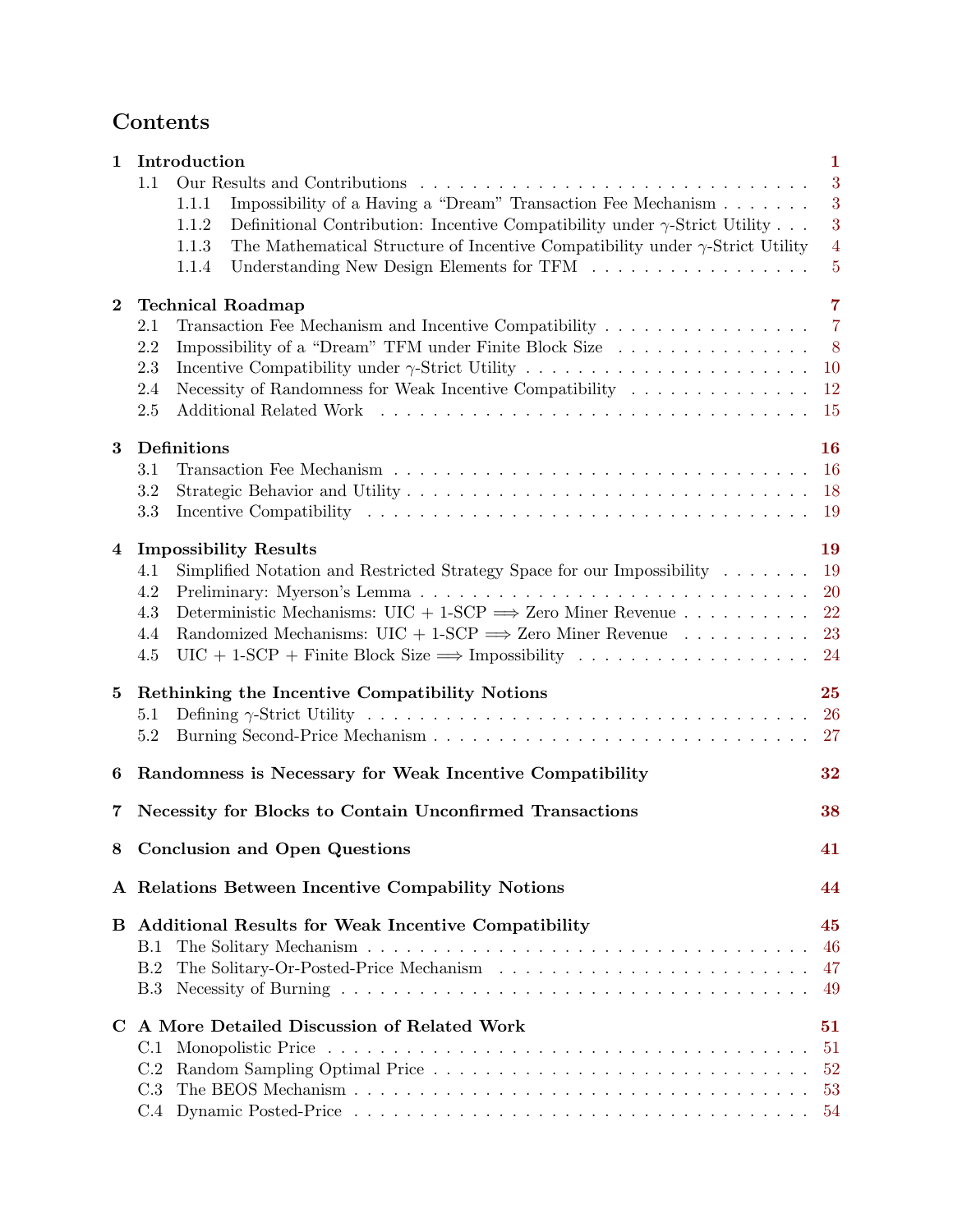## <span id="page-2-0"></span>1 Introduction

In decentralized blockchains such as Bitcoin and Ethereum, miners are incentivized to collectively maintain the public ledger, since they can collect block rewards and transaction fees. Today, a simple "pay your bid" auction is implemented by major blockchains. In a "pay your bid" auction, the miners' dominant strategy is to take the highest bids. However, users may be incentivized to bid strategically, e.g., bid close to 0 when there is no congestion, or bid the minimum possible to get selected when there is congestion. Earlier works [\[LSZ19,](#page-44-0) [Yao,](#page-45-1) [BEOS19\]](#page-43-0) pointed out such strategic bidding indeed happens in real life, and is considered undesirable. Consequently, several works [\[LSZ19,](#page-44-0) [Yao,](#page-45-1) [BEOS19,](#page-43-0) [BCD](#page-43-1)<sup>+</sup>, [Rou20,](#page-44-1) [Rou21,](#page-45-2) [FMPS21\]](#page-44-2) call out to the community to rethink the design of transaction fee mechanisms (TFMs). These works raise the following important question: what is the ideal transaction fee mechanism?

Desiderata of a dream TFM. Partly due to its decentralized nature, transaction fee mechanism (TFM) design departs from classical mechanism design [\[Mye81,](#page-44-3) [NRTV07\]](#page-44-4) in modeling and assumptions. We face several challenges that arise from the strategic behavior of the miner and of miner-user coalitions:

- Challenge 1: strategic behavior of the miner. The vast majority of work in the classical mechanism design literature (with some exceptions [\[AL20,](#page-43-2) [FW20,](#page-44-5) [GMR90,](#page-44-6) [EW09,](#page-44-7) [NB15\]](#page-44-8) which we discuss further in Section [2.5\)](#page-16-0) assumes that the auctioneer is trusted and implements the prescribed mechanism honestly — therefore, we mainly care about how to design mechanisms such that the users are incentivized to bid truthfully. In a decentralized environment, the auctioneer is no longer fully trusted. In a blockchain transaction fee mechanism, the miners and the logic of the blockchain jointly serve as the "auctioneer". Although the logic of the blockchain is hard-coded and unalterable, miners can deviate from the prescribed mechanism, and behave strategically to increase their financial gains. As a simple example, consider a classical Vickrey auction [\[Vic61\]](#page-45-3). Suppose that each block has size  $B$ . We can then include the top  $B$  bids into the block, among which the first  $B-1$  are considered *confirmed* and they pay the B-th price. If there are strictly fewer than B bids, everyone gets confirmed and they all pay a price of 0. All users' payment goes to the miner that mines the block. Classical algorithmic game theory [\[Vic61,](#page-45-3)[NRTV07\]](#page-44-4) tells us that such a Vickrey auction is dominant strategy incentive compatible (DSIC) for the users, assuming that the miner indeed behaves honestly. Unfortunately, several prior works [\[BEOS19,](#page-43-0)[Rou20\]](#page-44-1) pointed out that the Vickrey auction is not incentive compatible for the miner, since the miner may want to inject a fake transaction whose price is between the  $(B - 1)$ -th and B-th price to increase its revenue.
- *Challenge 2: miner-user collusion*. In a decentralized blockchain, it is easy for two or more parties to form binding side contracts through smart contracts. A miner could collude with a user to increase the joint utility of the coalition, and the two can then split the gains with a binding side contract. In the aforementioned Vickrey auction example, the miner could alternatively ask the B-th bidder to raise its bid to be infinitesimally smaller than the  $(B-1)$ -th bid, and then split its gains with the B-th bidder in a side contract.

Most prior works [\[LSZ19,](#page-44-0) [BEOS19,](#page-43-0) [Rou20,](#page-44-1) [Rou21\]](#page-45-2) focused on miner-user collusion rather than user-user collusion, likely for the following reason: it is much easier to facilitate miner-user rendezvous since the big miners are well-known. In comparison, users are ephemeral and thus user-user rendezvous is much more costly to facilitate.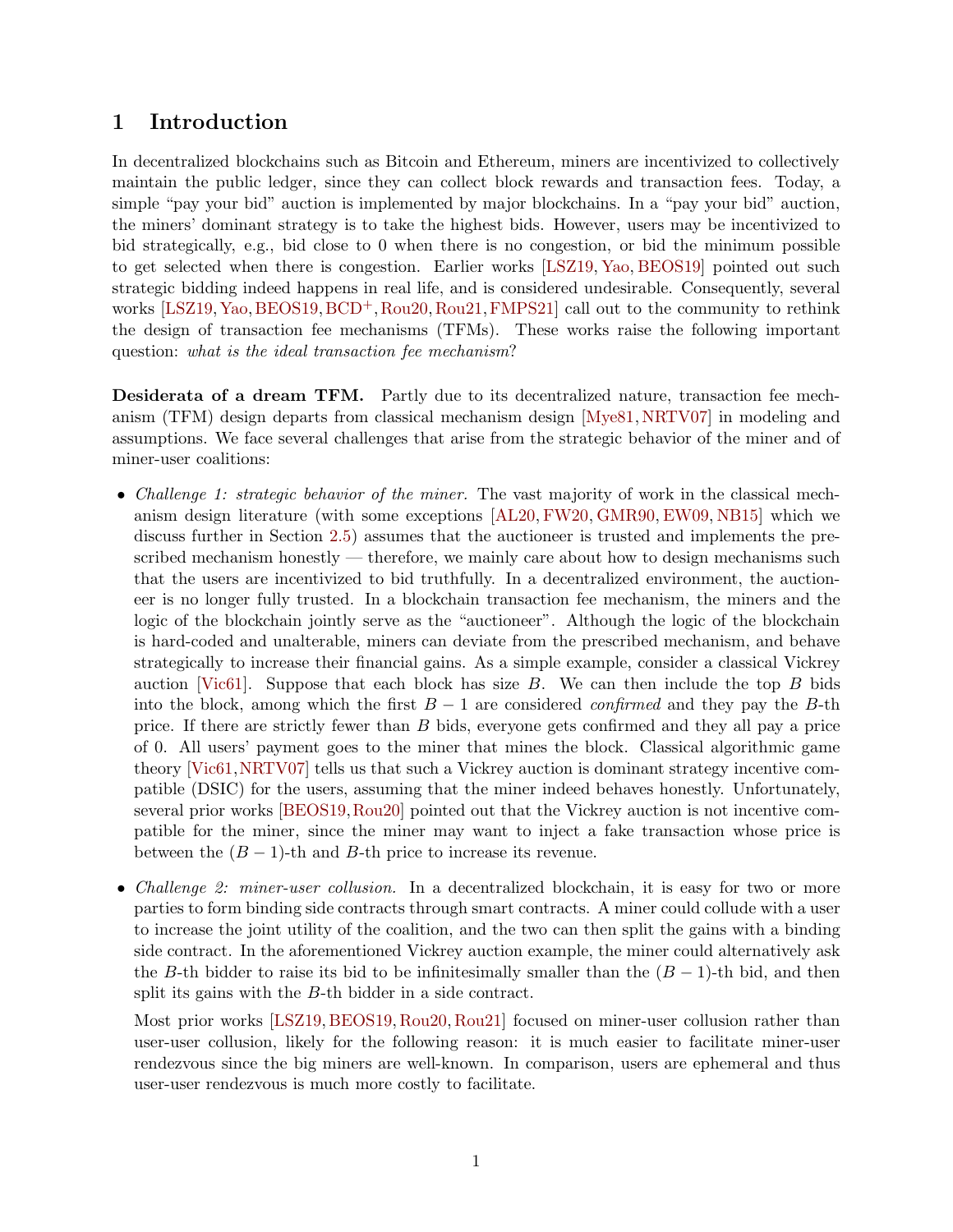With these challenges in mind, prior works [\[LSZ19,](#page-44-0) [Rou20\]](#page-44-1) have suggested the following desiderata for a "dream" transaction fee mechanism:

- 1. User incentive compatibility (UIC). Assuming that the miner implements the mechanism honestly, then following the honest bidding strategy or truthful bidding should be a dominant strategy for the users<sup>[1](#page-3-0)</sup>.
- 2. Miner incentive compatibility (MIC). A miner's dominant strategy should be to implement the prescribed mechanism faithfully.
- 3. Miner-user side contract proofness  $(c$ -SCP). No coalition of the miner and up to c users can increase their joint utility through any deviation. In the above,  $c$  is a parameter that specifies an upper bound on the coalition's size. The larger the  $c$ , the more side contract resilient. Note that it is generally harder for a miner and a large number of users to engage in a side contract, than, say, a miner and a single user.

To the best of our knowledge, all prior works [\[LSZ19,](#page-44-0)[Yao,](#page-45-1)[BEOS19,](#page-43-0)[Rou20\]](#page-44-1) fall short of achieving all three properties at the same time — see Section [2.5](#page-16-0) for more detailed discussions on these prior works. The closest we have come to achieving all three properties is Ethereum's recent  $EIP-1559$  [\[BCD](#page-43-1)<sup>+</sup>] proposal. The very recent work of Roughgarden [\[Rou20\]](#page-44-1) showed that (a close variant of) EIP-1559 can achieve all three properties assuming that the block size is infinite (or more precisely, assuming that the base fee is set high enough such that the number of transactions willing to pay the base fee is upper bounded by the block size). However, Roughgarden [\[Rou20,](#page-44-1) [Rou21\]](#page-45-2) argued that when there is congestion, EIP-1559 acts like a first-price auction and therefore fails to satisfy UIC, i.e., strategic bidding could improve an individual user's utility.

**Open question 1:** With all these failed attempts, it is natural to ask: is it actually feasible to have a "dream" transaction fee mechanism that satisfies all three properties simultaneously? Is the community's lack of success so far due to a more fundamental mathematical impossibility? Roughgarden also raised this as a major open question in his recent work [\[Rou20,](#page-44-1)[Rou21\]](#page-45-2).

Open question 2: If there is indeed a mathematical impossibility, then the natural next question to ask is: are the current incentive compatibility notions overly stringent? If so, can we relax the incentive compatibility notion to circumvent the impossibilities?

TFM design space enriched by blockchain-idiosyncratic elements. In comparison with classical mechanism design, transaction fee mechanisms may employ a couple features that are idiosyncratic to blockchains. For example, Ethereum's EIP-1559 [\[BCD](#page-43-1)+, [Rou20\]](#page-44-1) suggested the usage of a *burn rule*, where part to all of the fees collected from the confirmed transactions may be "burnt" rather than paid to the miner. Earlier work also considered "complete burning" of payments in environments where money transfer is not possible [\[HR08\]](#page-44-9). By contrast, in TFM, the burning may be partial.

Another design consideration that is being debated in the community is whether we should allow blocks to contain unconfirmed transactions that are just there to "set the price" [\[pri21\]](#page-44-10). Although this approach has been employed by some suggested mechanisms [\[LSZ19,](#page-44-0)[Yao\]](#page-45-1) (see the paragraph

<span id="page-3-0"></span><sup>&</sup>lt;sup>1</sup>Roughgarden [\[Rou20,](#page-44-1)[Rou21\]](#page-45-2)'s definition requires the honest strategy of the user (not necessarily truthful bidding) be the dominant strategy, but he also pointed out that one can always convert such mechanisms to one where truthful bidding is dominant due to the revelation principle (see footnote 14, page 11 of [\[Rou21\]](#page-45-2)). Therefore, we require truthful bidding to be a dominant strategy without loss of generality.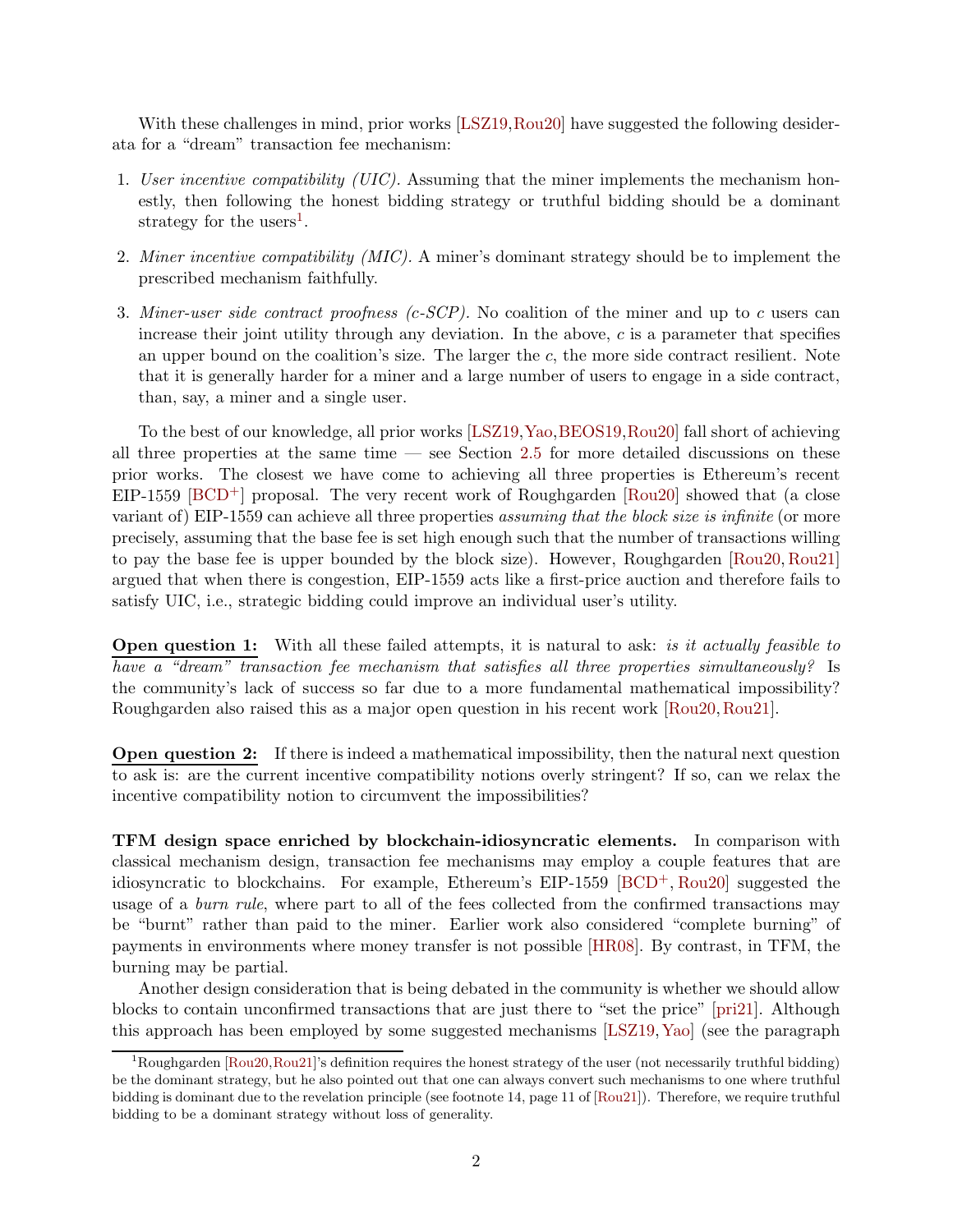before Section 1.1 in Lavi et al. [\[LSZ19\]](#page-44-0) ), an argument against it is that real estate on a blockchain is scarce — therefore, we ideally do not waste space including unconfirmed transactions [\[pri21\]](#page-44-10).

An intriguing question is the following:

Open question 3: Do these elements idiosyncratic to blockchains actually make a difference in the design of transaction fee mechanisms? Can they help achieve incentive compatible mechanism designs that would otherwise be impossible?

### <span id="page-4-1"></span><span id="page-4-0"></span>1.1 Our Results and Contributions

### 1.1.1 Impossibility of a Having a "Dream" Transaction Fee Mechanism

We prove an impossibility result (Theorem [1.1\)](#page-4-3) showing that assuming finite block size, there is no non-trivial transaction fee mechanism (TFM) that satisfies UIC and 1-SCP, where 1-SCP means resilience against side contracts between the miner and a single user. Consequently, there is also no non-trivial TFM that satisfies all three desired properties.

<span id="page-4-3"></span>**Theorem 1.1** (Impossibility of a "dream" transaction fee mechanism (informal)). Suppose that the block size is finite. There does not exist a non-trivial, single-parameter transaction fee mechanism (TFM) that simultaneously satisfies UIC and 1-SCP. Moreover, this impossibility holds for both deterministic and randomized mechanisms.

Another way to understand Theorem [1.1](#page-4-3) is the following: the only TFM that satisfies UIC and 1-SCP simultaneously is the trivial mechanism that always confirms nothing and pays the miner nothing. Our impossibility result holds both for the Bitcoin model where all transactions take up the same amount of space, and for the Ethereum model where different transactions can cost different amounts of space (also called gas in Ethereum).

#### <span id="page-4-2"></span>1.1.2 Definitional Contribution: Incentive Compatibility under  $\gamma$ -Strict Utility

While our aforementioned impossibility result paints a pessimistic outlook, we observe that the previously formulated incentive compatibility notions appear too draconian and somewhat flawed. So far, almost all prior works [\[LSZ19,](#page-44-0)[Yao,](#page-45-1)[BEOS19,](#page-43-0)[Rou20,](#page-44-1)[Rou21\]](#page-45-2) model the TFM in a standalone setting, where the players are myopic and care only about their gain or loss in the current auction instance. In this setting, if a strategic player (which is either a user, a miner, or a miner-user coalition) injects a fake transaction whose true value is 0, or if it overbids (i.e., bids more than the transaction's true value), we assume that the offending transaction is free of charge as long as it is not confirmed in the present block — since an unconfirmed transaction need not pay any fees.

In practice, however, the TFM is executed repeatedly as blocks get confirmed. In a Bitcoin-like cryptocurrency, any transaction that has been posted to the network cannot be retracted even if unconfirmed in the present block<sup>[2](#page-4-4)</sup>. In particular, a fake or overbid transaction could be confirmed in a future block, and thus the strategic player would end up paying fees to the future block, potentially mined by a different miner. For example, consider the Vickrey auction example again, where we include the B highest bids in the block, among which the top  $B-1$  are confirmed and pay the B-th price. Suppose that all payment goes to the miner. In this case, the miner may want to inject a fake transaction whose bid is in between the  $(B - 1)$ -th and the B-th price, to

<span id="page-4-4"></span> $^{2}$ In some smart-contract capable blockchains such as Ethereum, it might be possible for a transaction to declare a desired block number such that it is no longer considered valid for later blocks. For our feasibility result, we shall focus on cryptocurrencies such as Bitcoin, as well as any cryptocurrency system where retracting a posted transaction is not possible.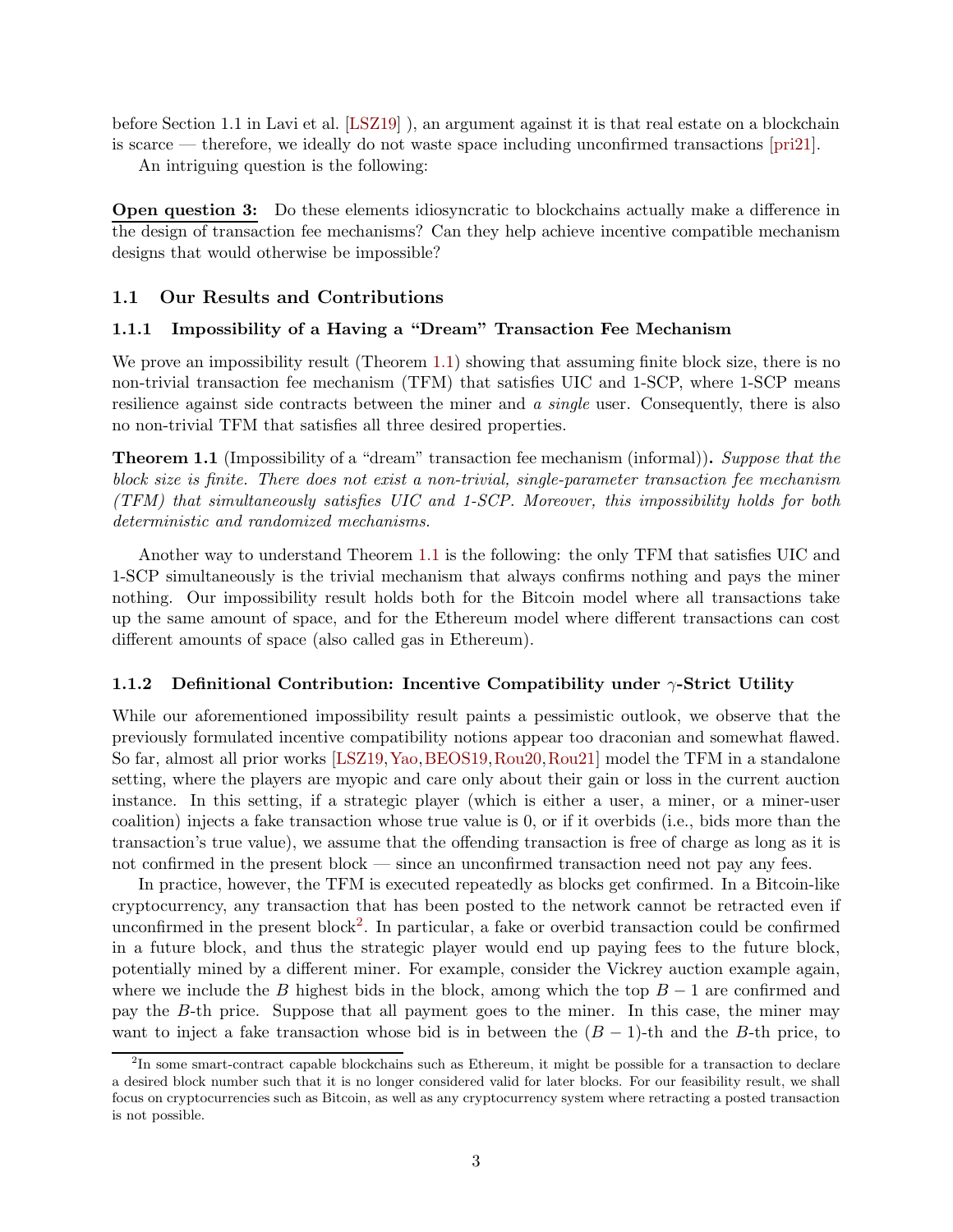increase its revenue. In prior works as well as our aforementioned impossibility result, we assume that injecting this fake transaction is free because it is unconfirmed. However, in practice, the injected transaction may be confirmed and paying fees in a future block.

A natural question is whether we can capture this cost of cheating in our model, and thus circumvent the aforementioned impossibility. In our new approach, we still model the TFM as a single-shot auction, but we want to more accurately charge the cost of cheating in the utility model. Unfortunately, we face a notable challenge: accurately predicting the cost of cheating is difficult, since what the offending transaction actually pays in the future depends on the environment, e.g., what other users are bidding, as well as the mechanism itself.

**Defining**  $\gamma$ -strict utility. To make progress, we take the following approach. We first ask what is the worst-case cost of cheating. This is when the overbidding or fake transaction that is unconfirmed in the present ends up paying its full bid in the future, thus incurring a cost as high as the difference between the bid and the true value of the transaction. This is the worst case for the cheater and thus the best case for the mechanism designer. Asking whether there is a mechanism that satisfies incentive compatibility under the most strict cost model is equivalent to asking: can we at least design mechanisms that defend against *paranoid* strategic players who only want to deviate if there is a sure chance of gain and no chance of losing. Understanding the feasibility of mechanism design under the worst-case cost can shed light on whether this is a worthwhile direction. Further, it is also useful to adopt the worst-case cost model in proving lower bounds, since that makes the lower bounds stronger.

Next, we generalize the cost model and imagine that in reality, the offender only needs to pay  $\gamma$  fraction of the worst-case cost, where  $\gamma \in [0,1]$  is also called the *discount* factor. This generalization may be useful because in practice, we can often estimate the cost of cheating from the recent historical data, or even adjust the choice of  $\gamma$  dynamically over time (similar to how Bitcoin adjusts the mining difficulty or how Etheurem's EIP-1559 dynamically adjusts their base fee based on recent historical data [\[BCD](#page-43-1)+, [Rou20,](#page-44-1) [Rou21\]](#page-45-2)). Another motivation for introducing the parameter  $\gamma$  is to enable a knob that allows us to engineer a tradeoff between the efficiency of the mechanism and its resilience to strategic behavior. Since our earlier impossibility shows that satisfying all desired properties is impossible when  $\gamma = 1$ , it is meaningful to be able to mathematically quantify such a tradeoff.

A mechanism that satisfies UIC (or MIC, c-SCP, resp.) under this cost model is also said to satisfy UIC (or MIC, c-SCP, resp.) under  $\gamma$ -strict utility. Specifically, when  $\gamma = 0$ , there is no cost of cheating — in this case, our new incentive compatibility notions would degenerate to the previous notions. When  $\gamma = 1$ , this is when we are charging the worst-case cost for cheating. Since we are often particularly interested in the case of  $\gamma = 1$  (e.g., when proving lower bounds), for convenience, a mechanism that satisfies UIC (or MIC, c-SCP, resp.) under 1-strict utility is also said to satisfy weak UIC (or weak MIC, c-weak-SCP, resp.).

We present our new incentive compatibility notions formally in Section [5.](#page-26-0)

#### <span id="page-5-0"></span>1.1.3 The Mathematical Structure of Incentive Compatibility under  $\gamma$ -Strict Utility

The burning second-price auction. Using our new  $\gamma$ -strict utility notion, we can circumvent the aforementioned impossibility (Theorem [1.1\)](#page-4-3). Specifically, we describe a new mechanism called the burning second-price auction (see Section [2.3\)](#page-11-1) that achieves UIC, MIC, and c-SCP under γ-strict utility for any  $\gamma \in (0, 1]$ , and any choice of coalition resilience parameter  $c \geq 1$ . The mechanism is randomized, and one can view the parameters c and  $\gamma$  that allow us to tradeoff the degree of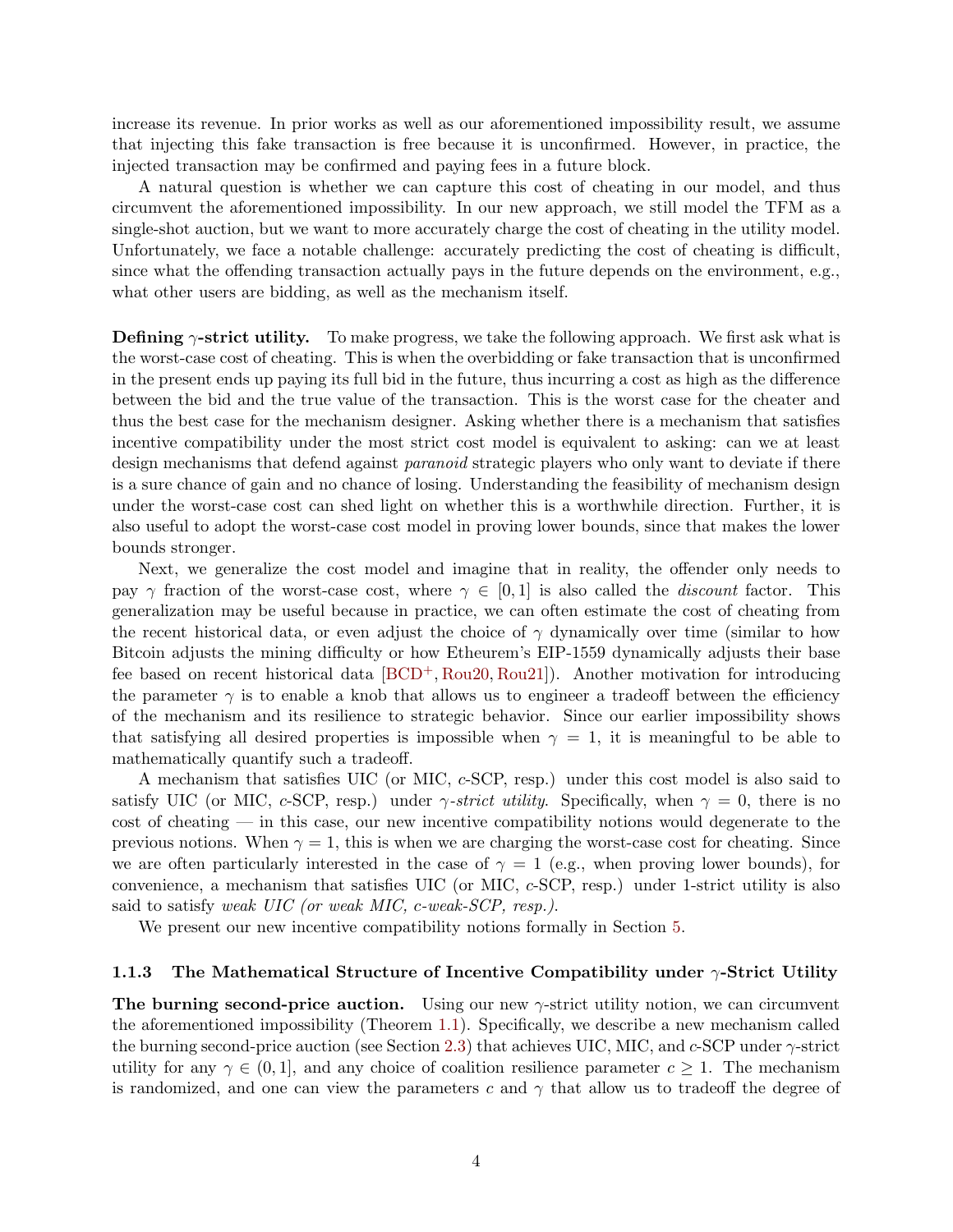incentive compatibility and the efficiency of the mechanisms (in terms the expected number of bids confirmed).

Formally, we prove the following theorem:

<span id="page-6-1"></span>**Theorem 1.2** (Burning second price auction). For any  $\gamma \in (0,1]$  and any  $c \geq 1$ , there exists a TFM that satisfies UIC, MIC, and c-SCP under  $\gamma$ -strict utility. Further, the TFM can support any finite block size, and except for the case when  $c = 1$  and  $\gamma = 1$ , the TFM is randomized (the paragraph "Necessity of randomness" below gives more explanations about randomized TFMs).

Our burning second-price auction enables a smooth trade-off between the efficiency of the TFM and its resilience to strategic deviations. In particular, as  $\gamma$  approaches 0, the number of transactions confirmed by the TFM approaches  $0$  as well — this is in some sense inherent due to our earlier impossibility result.

Necessity of randomness. As mentioned in Theorem [1.2,](#page-6-1) except for the special case  $c = 1$  and  $\gamma = 1$ , our burning second-price auction is randomized. In general, a randomized TFM allows the miner and/or the blockchain to employ random coins to decide which bids to include, to confirm, the payment of each confirmed bid, as well as the miner revenue. In particular, our burning second price auction (Theorem [1.2\)](#page-6-1) employs trusted on-chain randomness to pick a random subset of eligible, included transactions to confirm. Although unbiased and unpredictable on-chain randomness can be generated using standard cryptographic techniques [\[CKS00,](#page-43-3) [BSKN21,](#page-43-4) [DKIR21\]](#page-43-5), such coin toss protocols introduce some extra overhead, and ideally we would like to avoid them. Unfortunately, we prove a lower bound that for  $c \geq 2$ , randomness is necessary to achieve UIC and c-SCP for any  $\gamma \in [0, 1]$ , as long as the mechanism is "useful" in the sense that it sometimes confirms at least 2 bids.

<span id="page-6-2"></span>**Theorem 1.3** (Necessity of randomness for weak incentive compatibility). Consider an arbitrary deterministic TFM and assume finite block size. Suppose that there exists a bid vector such that the TFM confirms at least two bids. Then, the TFM cannot satisfy both weak UIC and 2-weak-SCP simultaneously.

In the above lower bound, the restriction that the mechanism must sometimes confirm 2 bids is necessary. Specifically, we construct a deterministic mechanism called the solitary mechanism (Appendix [B.1\)](#page-47-0) that always confirms a single bid, and achieves weak UIC, weak MIC, and c-weak-SCP for any  $c \geq 1$ .

#### <span id="page-6-0"></span>1.1.4 Understanding New Design Elements for TFM

Finally, as mentioned, unlike classical auctions, TFMs can employ a couple new design elements. First, the mechanism can employ a "burn rule", which allows part to all of the users' payment to be "burnt" on the blockchain, and not paid to the miner of the present block. For example, Ethereum's EIP-1559 makes critical use of such a burn rule  $[BCD^+, Rou20, Rou21]$  $[BCD^+, Rou20, Rou21]$  $[BCD^+, Rou20, Rou21]$  $[BCD^+, Rou20, Rou21]$ . Second, some prior works [\[LSZ19,](#page-44-0) [Yao\]](#page-45-1) have suggested including transactions in a block that are not confirmed eventually, but serve the role of setting the price for others. For example, even though we know that the Vickrey auction is not an awesome auction in a decentralized environment, hypothetically, imagine we want to implement the Vickrey auction on a blockchain. This would require that the block to include B bids, among which only the top  $B-1$  are eventually confirmed, whereas the B-th bid is included only to set the price. Moreover, our own burning second-price auction (Theorem [1.2\)](#page-6-1) also include some transactions in the block that have no chance of being confirmed, but are just there to set the price.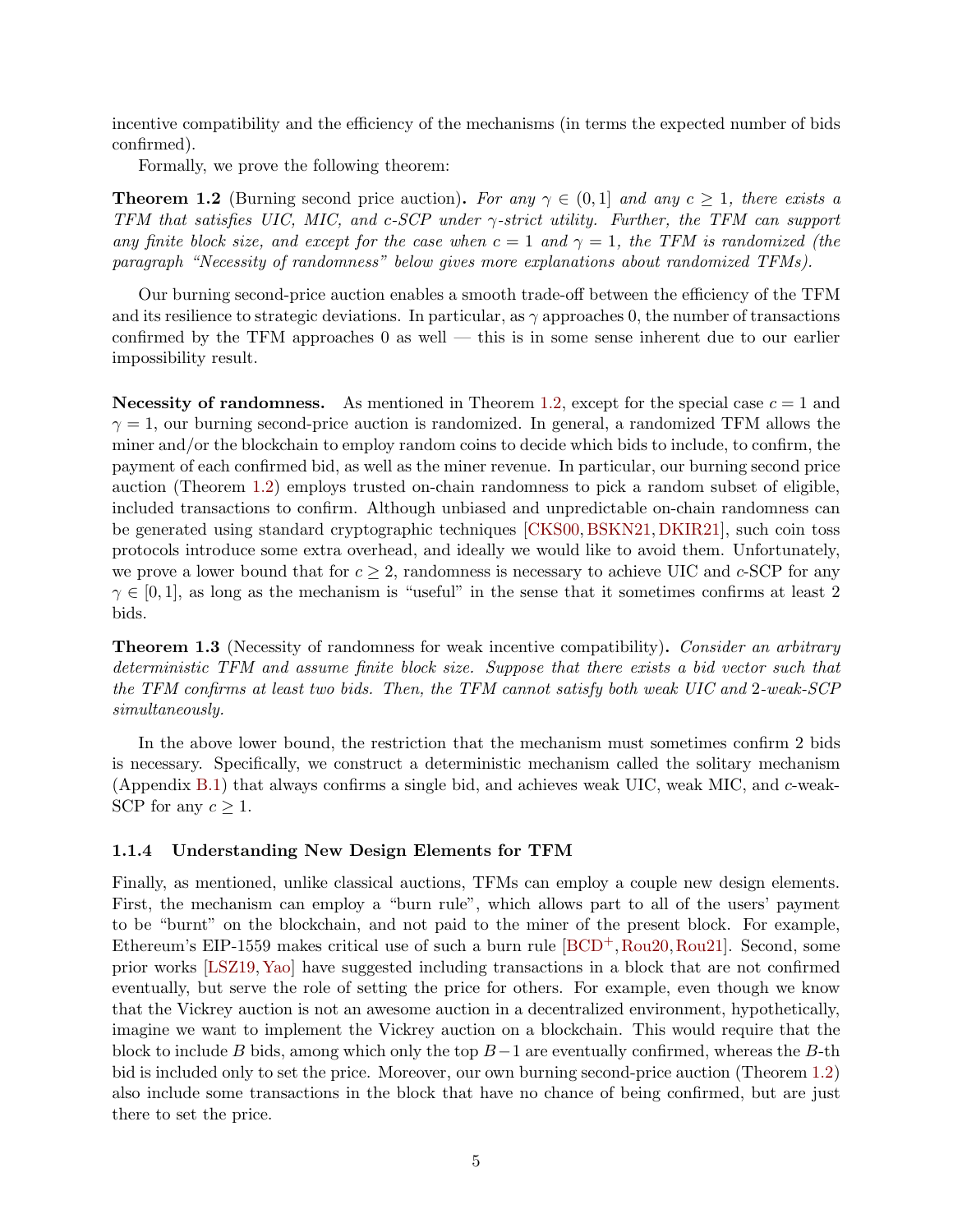Do these new design elements make a difference in TFM design, and can they help us achieve incentive compatibility designs that would otherwise be impossible? We give a nuanced answer to this question. First, we point our that our earlier impossibility results (Theorems [1.1](#page-4-3) and [1.3\)](#page-6-2) hold even when the TFM is allowed to employ both of these design elements.

On the other hand, we also show scenarios in which these new design elements do make a difference. Specifically, we prove the following results.

The burn rule is critical to Ethereum's EIP-1559. Recall that Roughgarden [\[Rou20,](#page-44-1)[Rou21\]](#page-45-2) argued that assuming infinite block size, Ethereum's EIP-1559 approximates a simple "posted price, burn all" auction: there is an a-priori fixed price tag  $r$ , and anyone who bids at least  $r$  would get their transaction confirmed, paying only r. All users' payment is burnt, and the miner gets nothing. Roughgarden [\[Rou20,](#page-44-1) [Rou21\]](#page-45-2) also proved that this simple "posted price, burn all" auction would indeed satisfy UIC, MIC, and  $c$ -SCP for any  $c \geq 1$ , assuming infinite block size. We show that without the burn rule, even under infinite block size, the only way for a TFM to satisfy both UIC and 1-SCP is for users to always pay nothing. More generally, we prove that even when assuming infinite block size and whether we allow a burn rule or not, any (randomized) TFM that satisfies both UIC and 1-SCP must always pay the miner nothing:

<span id="page-7-1"></span>**Theorem 1.4** (The burn rule makes a difference assuming infinite block size). Any (randomized) TFM that satisfies both UIC and 1-SCP must always pay the miner nothing. In other words, any non-trivial (randomized) TFM that does not always burn all payment cannot be both UIC and 1-SCP. This impossibility holds regardless of whether the block size is infinite or finite, and regardless of whether the TFM has a burn rule or not<sup>[3](#page-7-0)</sup>.

As a direct implication, if we want a mechanism like EIP-1559 that has non-trivial user payment and satisfies all three properties in the infinite block size regime, a burn rule is necessary. Therefore, Theorem [1.4](#page-7-1) and Roughgarden's result [\[Rou20,](#page-44-1)[Rou21\]](#page-45-2) together show that having a burn rule does make a difference assuming infinite block size.

Remark 1 (Clarifying common misconceptions regarding burning). During uncongested periods, EIP-1559 burns almost all user payment since the tips should approach 0 during these times. It is a misconception that "a cryptocurrency (e.g., Ethereum) that burns almost all payment will incentivize miners to quit and mine another coin instead". First, the miners always get a constant block reward which has no effect on our game theoretic modeling and thus is omitted in our utility definition. Second, burning part to all of the payment is a way to introduce deflation or regulate inflation of a cryptocurrency. Third, as Roughgarden [\[Rou20\]](#page-44-1) explains, the burnt payment can be repurposed for any other usage, e.g., used to offset block rewards for future miners — importantly, this has no effect on our game-theoretic modeling, and thus we simply assume the part of payment not directly paid to the miner is "burnt", just like Roughgarden [\[Rou20,](#page-44-1)[Rou21\]](#page-45-2). Last but not the least, the fact that we show that any UIC and 1-SCP mechanism must burn all payment actually makes our impossibility result stronger.

Necessity for blocks to contain unconfirmed transactions. In the cryptocurrency community, there is an ongoing debate whether it is a waste of space for blocks to contain unconfirmed transactions. We argue that the ability for a block to contain unconfirmed transactions could indeed make a difference for the mechanism designer. Specifically, we prove a corollary showing that

<span id="page-7-0"></span><sup>&</sup>lt;sup>3</sup>In fact, in our actual proof, we prove Theorem [1.4](#page-7-1) first, which is then used as a stepping stone towards proving Theorem [1.1.](#page-4-3)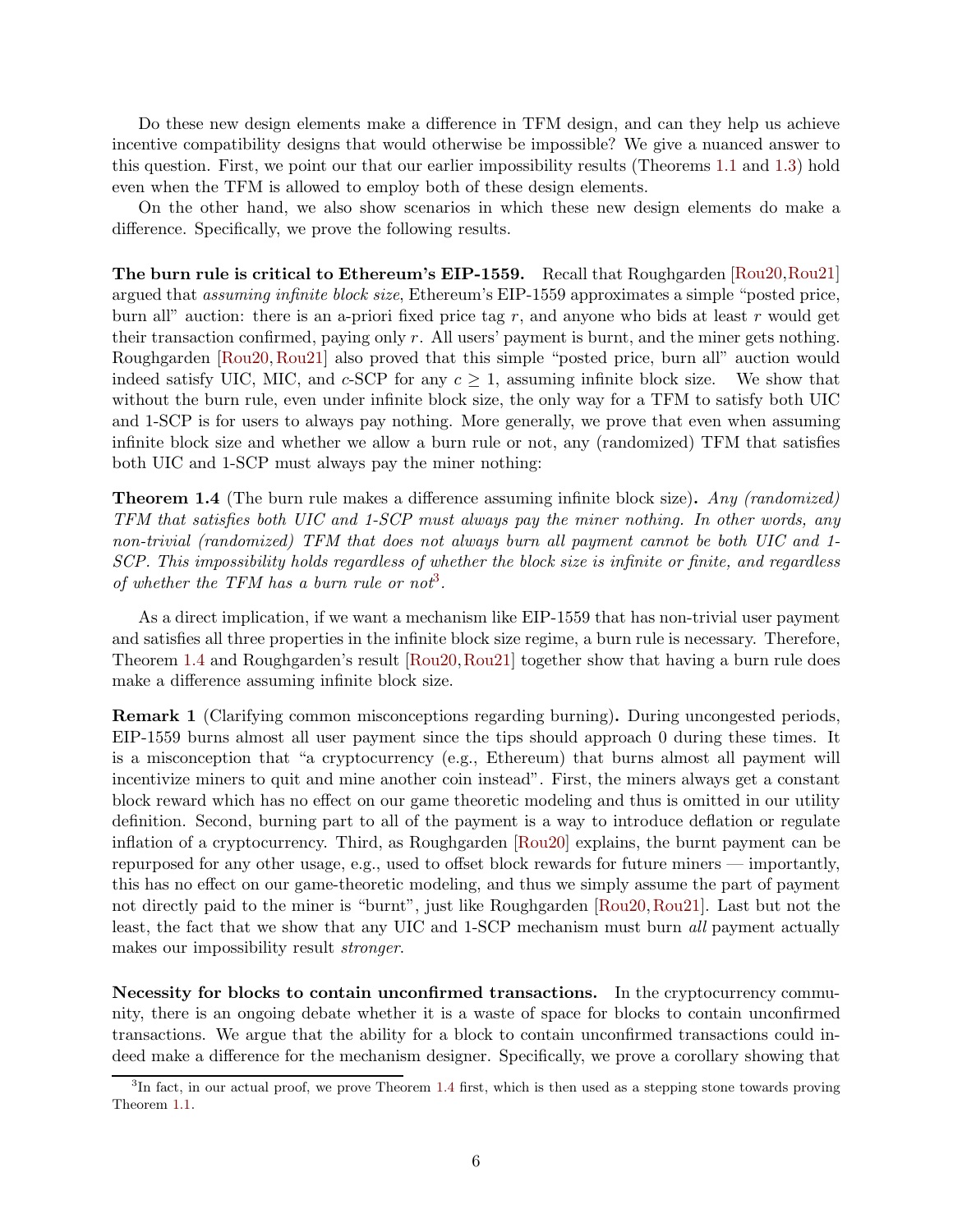if one insists on confirming all transactions included in a block, then even with the weak incentive compatibility notion, it is still impossible to construct any non-trivial (possibly randomized) TFM that satisfies weak UIC and 1-weak-SCP.

Corollary 1.5 (Allowing unconfirmed transactions in a block can make a difference). Suppose that all transactions in a block must be confirmed. Then, there is no non-trivial (possibly randomized) TFM that satisfies weak UIC and 1-weak-SCP simultaneously.

Additional results. In the appendices, we additionally show a variant of Theorem [1.3](#page-6-2) that says if the TFM is not allowed to have a burning rule, then Theorem [1.3](#page-6-2) holds even when the block size is allowed to be infinite.

## <span id="page-8-0"></span>2 Technical Roadmap

## <span id="page-8-1"></span>2.1 Transaction Fee Mechanism and Incentive Compatibility

In a transaction fee mechanism (TFM), we are selling slots in a block to bidders who want to get their transactions included and confirmed in the block. For simplicity, we assume that all slots are identical commodities, and we often use the terms "transaction" and "bid" interchangeably. For convenience, we assume that each bid comes from a different user.

Transaction fee mechanism. A transaction fee mechanism (TFM) includes the following rules:

- An inclusion rule executed by the miner. Given a bid vector  $\mathbf{b} = (b_1, b_2, \ldots, b_m)$ , the inclusion rule decides which of the bids to include in the block;
- A confirmation rule executed by the blockchain. The confirmation rule chooses a subset of the included bids to be confirmed. In the most general form, not all transactions included in the block are necessarily confirmed, and only confirmed transactions are considered final, i.e., the money has been transferred to the merchant's account and the merchant can now provide the promised service.
- A payment rule and a miner revenue rule executed by the blockchain, which decides (using only information recorded in the block) how much each confirmed bid pays, and how much revenue the miner gets. Any (possibly included) transaction that is not confirmed pays nothing. Furthermore, we assume that the miner's revenue is upper bounded by the total payment collected from all confirmed bids<sup>[4](#page-8-2)</sup>. In particular, if the miner's revenue is strictly smaller than the total payment of all bids, then we often say that part of the payment is burnt.

In our model, a strategic miner (possibly colluding with some users) may not implement the honest inclusion rule, if deviating can benefit the miner (or coalition). However, the blockchain is trusted to implement the confirmation, payment, and miner-revenue rules honestly.

In comparison with Roughgarden's model [\[Rou20,](#page-44-1)[Rou21\]](#page-45-2), we explicitly distinguish the inclusion rule from the confirmation rule in our modeling. By contrast, Roughgarden's model calls the union of the inclusion rule and the confirmation rule the *allocation rule*. Making the distinction between the inclusion and confirmation rules explicit is useful for us since we want to tease out the fine boundaries between feasibility and infeasibility, depending on whether the block size is finite or infinite.

<span id="page-8-2"></span><sup>4</sup>All existing major cryptocurrencies such as Bitcoin and Ethereum satisfy this assumption (ignoring the fixed block reward paid to the miner on top of the fees). We discuss what it might mean to relax this assumption in Section [8](#page-42-0) and leave this as an exciting future direction.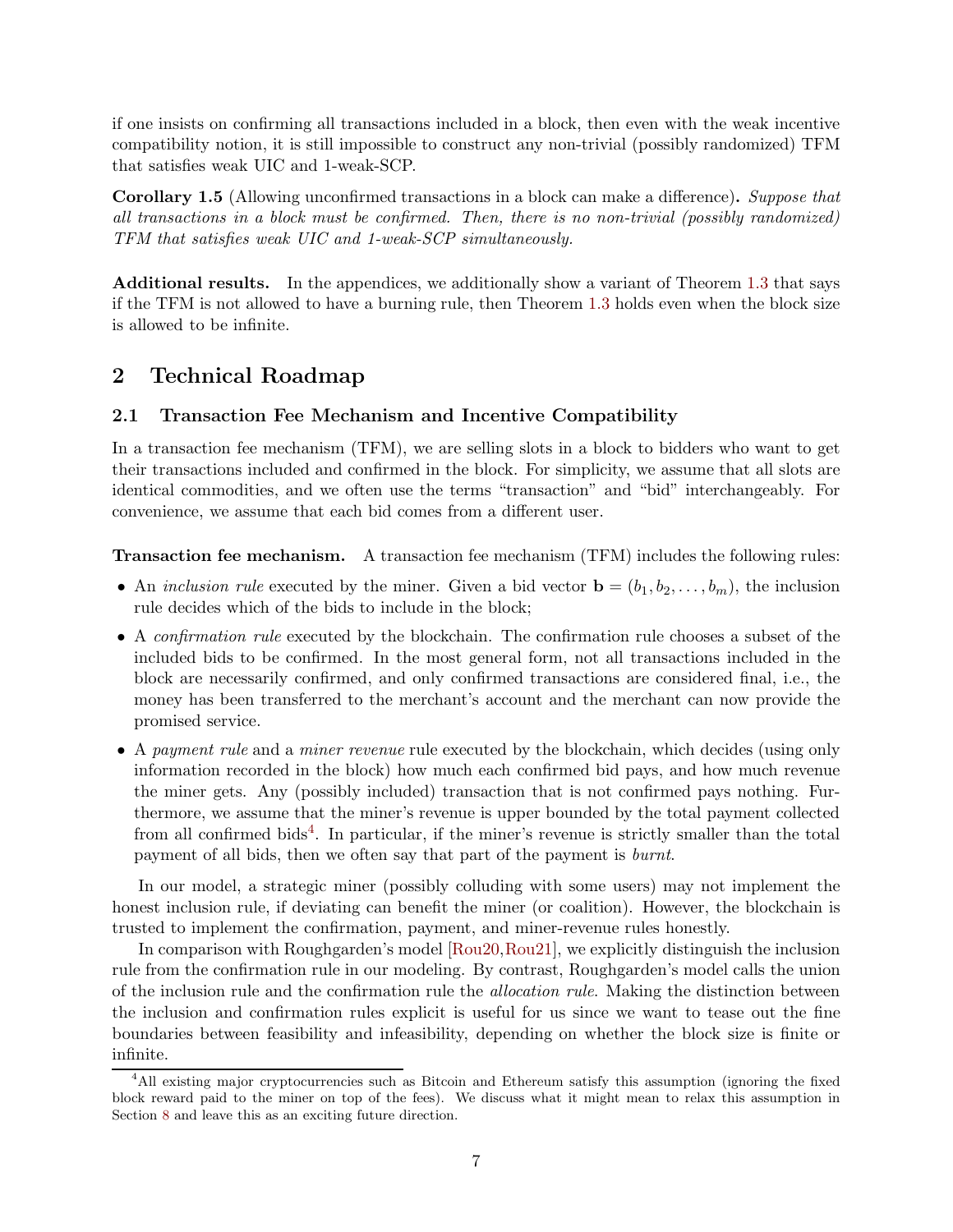**Strategy space and incentive compatibility.** A *strategic player* can be a user, a miner, or the coalition of the miner and up to c users. The strategic player can deviate in the following ways: 1) if one or more users are involved, then some of the users can decide to bid untruthfully, possibly after examining some or all other bids; 2) the strategic player can inject fake bids, possibly after examining some or all other bids; and 3) if the miner is involved, then the miner may not implement the inclusion rule honestly.

Every user has a true value for its transaction to confirmed. If confirmed, its utility is its true value minus its payment. An unconfirmed user has utility 0. The miner's utility is its revenue. If the miner colludes with some users, the coalition's joint utility is the sum of the utilities of all coalition members.

Incentive compatibility. The honest strategy for a user is to bid its true value. The honest strategy for a miner is to implement the correct inclusion rule. A TFM is incentive compatible for a strategic player iff deviating from the honest strategy cannot increase the strategic player's expected utility; i.e., playing honestly is the strategic player's best strategy (or one of the best strategies). A TFM is said to be user incentive compatible (UIC), if it is incentive compatible for any individual user. A TFM is said to be miner incentive compatible (MIC), if it is incentive compatible for the miner. Finally, a TFM is said to be  $c$ -side-contract-proof, if it is incentive compatible for any coalition consisting of the miner and at least 1 and at most c users. The notions UIC, MIC, and c-SCP are incomparable as shown in Appendix [A.](#page-45-0)

Note that in a blockchain environment, user-user coalitions are much harder to form: since users are ephemeral, rendezvous between them is challenging. By contrast, there are typically a stable set of big miners which makes miner-user rendezvous easy. For this reason, most works in this space are more interested in defending against miner-user rather than user-user coalitions.

### <span id="page-9-0"></span>2.2 Impossibility of a "Dream" TFM under Finite Block Size

We now sketch how to prove Theorem [1.1,](#page-4-3) that is, assuming finite block size, no non-trivial TFM can achieve UIC and 1-SCP at the same time. We shall first sketch how the proof works for deterministic TFMs, then we explain how to generalize the proof to the randomized case.

Deterministic case: miner has 0 revenue. Recall that if a TFM satisfies UIC, it must respect the constraints imposed by the famous Myerson's Lemma [\[Mye81\]](#page-44-3). For deterministic mechanisms, this means that the confirmation decision is monotone, and moreover, every confirmed bid pays the minimum price it could have bid and still remained confirmed, assuming everyone else's bids remain the same.

To prove Theorem [1.1,](#page-4-3) we go through an intermediate stepping stone: we shall actually prove Theorem [1.4](#page-7-1) first, that is, any TFM that satisfies both UIC and 1-SCP must always pay the miner nothing, regardless whether the block size is finite or infinite. Henceforth, let  $\mu(\mathbf{b})$  denote the miner revenue under the bid vector **b**. We use  $p_i(\mathbf{b})$  to denote user i's payment under **b**, and if user i is unconfirmed,  $p_i(\mathbf{b}) = 0$ .

Consider an arbitrary deterministic TFM that is UIC and 1-SCP. Consider an arbitrary bid vector  $\mathbf{b} = (b_1, \ldots, b_m)$  and we want to argue that the miner has 0 revenue under **b**. To do this, we want to lower each user's bid to 0 one by one, and argue that the miner revenue is unaffected in this process. If this is the case, we can show that the miner revenue is 0 under b, since at the very end of this process, when we have lowered everyone's bid to 0, the miner revenue must be 0.

It suffices to prove the following. Let  $\mathbf{b} = (b_1, \ldots, b_m)$  be an arbitrary bid vector and  $i \in [m]$  be an arbitrary user. We want to show that  $\mu(\mathbf{b}) = \mu(\mathbf{b}_{-i}, 0)$ . First, we show that if a user changes its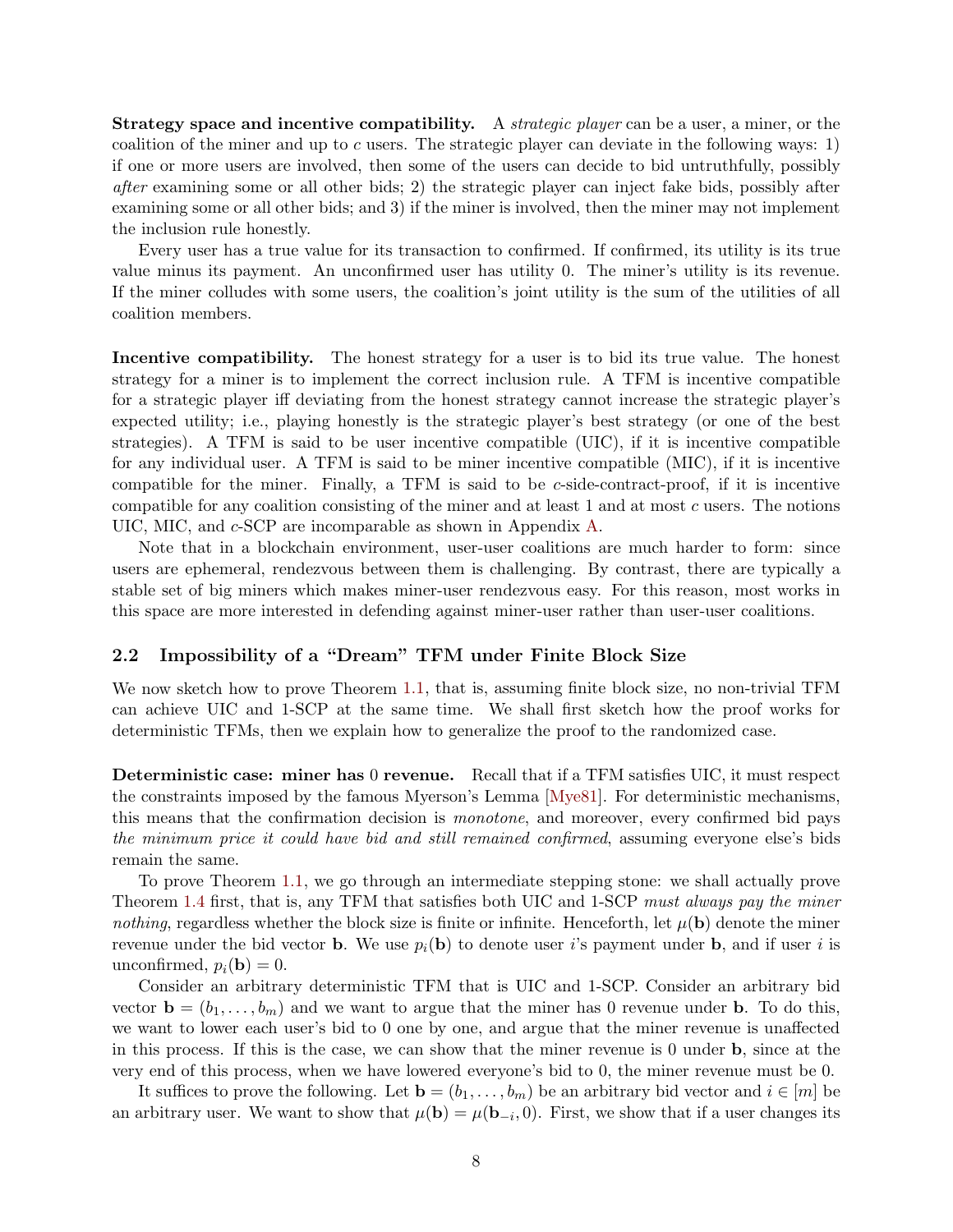bid such that its confirmation status remains unaffected, then the miner revenue should stay the same (Claim [4.4\)](#page-23-1). If this is not true, then the miner and the user can collude, and there is a way for the user to bid untruthfully without affecting its confirmation status and thus its utility, but increasing the miner revenue. Overall, the coalition strictly gains and this violates 1-SCP. Suppose that  $p_i$  is the minimum price that some user i could bid to let it be confirmed, assuming that everyone else is bidding  $\mathbf{b}_{-i}$ . The above means that if user i bids anywhere between  $[p_i,\infty]$  such that it remains confirmed, then the miner revenue is unaffected. Similarly, if user i bids anywhere between  $[0, p_i)$  such that it is unconfirmed, then the miner revenue is unaffected too.

It remains to rule out the possibility that there is a sudden jump in miner revenue, when user i lowers its bid from  $p_i$  to  $p_i - \epsilon$  for an aribitrarily small  $\epsilon$ . Suppose for the sake of contradiction that there is a sudden  $\Delta > 0$  increase in the miner revenue when user i lowers its bid from  $p_i$  to  $p_i - \epsilon$  (and the proof for the other direction is similar). From what we proved earlier, the entire jump of  $\Delta$  must occur within an arbitrarily small interval  $p_i$  and  $p_i - \epsilon$ , and in particular, we may assume that  $\epsilon < \Delta$ . In this case, if the miner colludes with user i whose true value is actually  $p_i - \epsilon$ , the user should bid  $p_i$  instead. This way, the miner's gain  $\Delta$  outweighs the user's loss  $\epsilon$ , and the coalition strictly gains. This violates 1-SCP. A formal presentation of this proof can be found in Section [4.3.](#page-23-0)

**Theorem [1.4](#page-7-1)** + finite block size  $\implies$  **Theorem [1.1.](#page-4-3)** Once we have proven Theorem [1.4,](#page-7-1) i.e., the miner always has 0 revenue, we can now throw in the finite block size assumption, to prove Theorem [1.1.](#page-4-3) We show it for the deterministic case below. Specifically, suppose there is a bid vector  $\mathbf{b} = (b_1, \ldots, b_m)$  under which some bid  $b_i$  is confirmed where  $i \in [m]$ . Now, imagine that the real world actually consists of the bids **b** plus sufficiently many users bidding  $b_i + \epsilon$ , such that the number of users bidding  $b_i + \epsilon$  exceeds the block size. We know that one of the users bidding  $b_i + \epsilon$  must be unconfirmed — let us call this user u. The miner can now collude with u, and ask u to bid  $b_i$  instead. The miner can now pretend that the world consists of the bid vector **b** where  $b_i$  is replaced with u's bid, and run the honest mechanism. This helps the user u get confirmed and gain a positive utility, and meanwhile, the miner itself always gets 0 revenue no matter what it does. Thus, overall, the coalition strictly gains, which violates 1-SCP.

Generalizing to randomized TFMs. At a high level, our earlier impossibility proof for deterministic TFMs use Myerson's Lemma as a blackbox. Since the TFM is UIC, we argue that the mechanism must fall within the solution space characterized by Myerson's Lemma. Our proof then shows that the constraints imposed by Myerson conflict with the requirements of 1-SCP. We want to generalize the impossibility to even randomized mechanisms, where the inclusion rule, confirmation rule, payment and miner revenue rules are allowed to employ randomness. For the randomized case, instead of following the same blueprint as before, we present an alternative proof that uses Myerson's Lemma (the randomized case) in a slightly non-blackbox manner — we review Myerson's Lemma generalized to the randomized case in Section [4.2.](#page-21-0) Below, keep in mind that the notations  $p_i(\mathbf{b})$  and  $\mu(\mathbf{b})$  can be random variables.

We first give a slightly incorrect intuition. As a thought experiment, imagine that the coalition of the miner and user *i* forms a "virtual-user" *i*. Virtual-user *i*'s true value is  $v_i$ , i.e., same as user *i*'s true value. Virtual-user i's payment is  $p_i(\mathbf{b}) - \mu(\mathbf{b})$ . Observe that virtual-user i's true value minus its payment is exactly the coalition's utility in the original TFM. Now, imagine a "virtual auction" among a set of virtual users, where each virtual user  $i$  is the coalition of the miner and the user  $i$ . Each virtual user's strategy space is either overbidding or underbidding. Since the original TFM satisfies 1-SCP, it must be that each virtual user does not want to overbid or underbid, i.e., the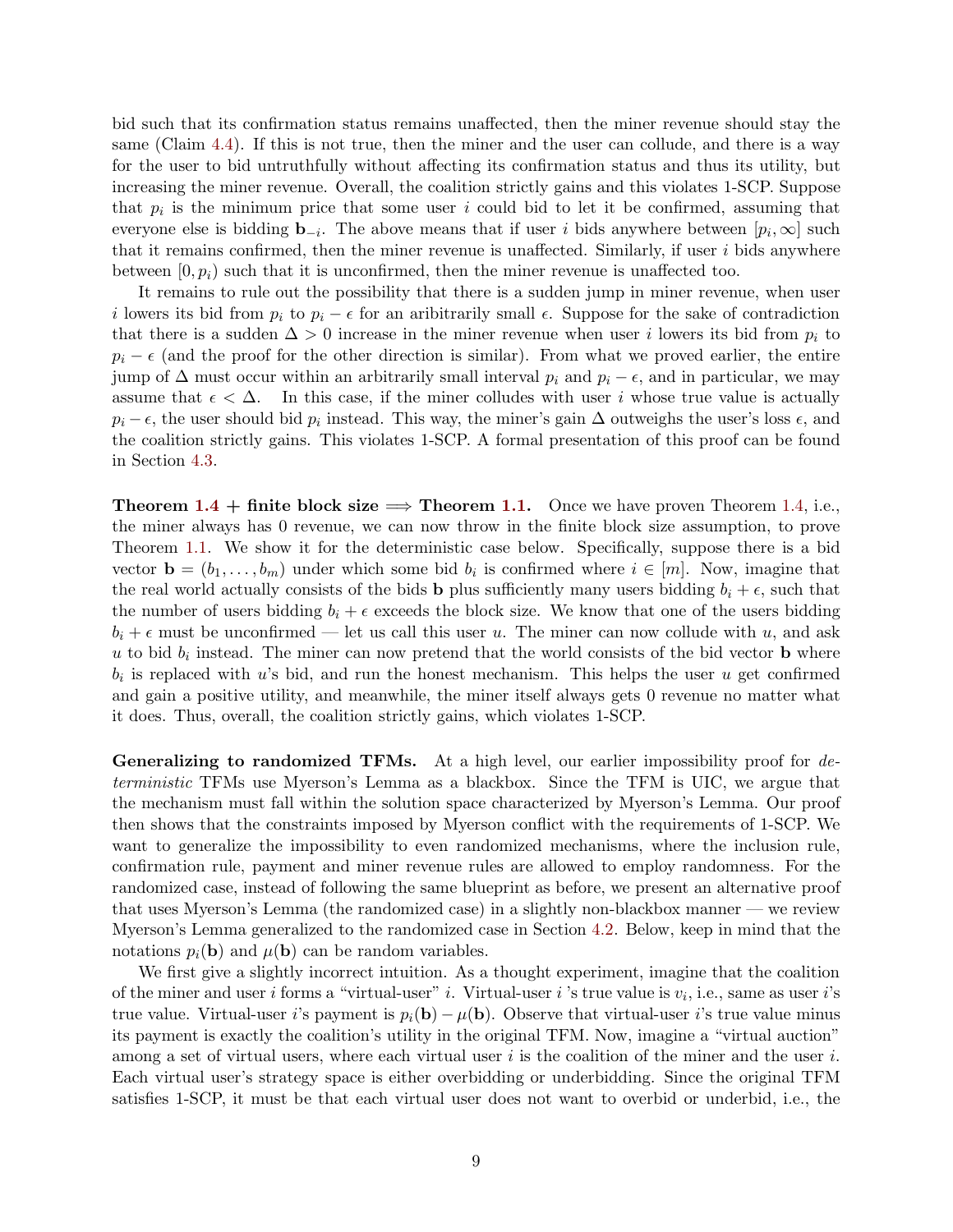virtual auction is dominant strategy incentive compatible for each virtual user. Now, we can apply Myerson's Lemma to this virtual auction, and argue that each virtual user's payment  $p_i(\mathbf{b}) - \mu(\mathbf{b})$ must satisfy the unique payment rule stipulated by Myerson's Lemma. However, since the original TFM is UIC, it must be that each user's payment  $p_i(\mathbf{b})$  also satisfies the unique payment rule stipulated by Myerson's Lemma. This gives us  $p_i(\mathbf{b}) - \mu(\mathbf{b}) = p_i(\mathbf{b})$ , i.e.,  $\mu(\mathbf{b}) = 0$ .

The above argument is slightly incorrect, though, since the unique payment rule of Myerson's Lemma relies on the border condition that if a user bids 0, it pays 0. When we consider the virtual auction, a virtual user's payment is of the form  $p_i(\mathbf{b}) - \mu(\mathbf{b})$  — and it is not immediately clear that this quantity is 0 (even though at the end of the proof, we can see that it is indeed 0). It takes a little more work to make this intuition correct, and we give a formal proof below that makes slightly non-blackbox usage of the proof of the Myerson's Lemma — see Section [4.4](#page-24-0) for details.

The above proves Theorem [1.4](#page-7-1) for the randomized case. Similarly, we can now rely on Theorem [1.4](#page-7-1) and additionally throw in the finite block size assumption to get Theorem [1.1](#page-4-3) for the randomized case. The proof of this is a little more complicated than the deterministic case, and we defer the formal details to Section [4.5.](#page-25-0)

### <span id="page-11-0"></span>2.3 Incentive Compatibility under  $\gamma$ -Strict Utility

 $\gamma$ -strict utility. As observed earlier in Section [1.1.2,](#page-4-2) the current modeling approach does not charge for certain costs of cheating. Specifically, an overbid or fake transaction that is not confirmed in the present is incorrectly assumed to be free of cost. We therefore refine the model by changing the utility definition to account for this cost. As mentioned, since the exact cost is hard to predict, we define a parametrizeable utility notion called  $\gamma$ -strict utility, where the discount factor  $\gamma \in [0,1]$ can potentially be measured from historical data. In comparison with the utility notion introduced in Section [2.1,](#page-8-1) the only difference here is that for any overbid or fake transaction that is not confirmed in the present, we charge the strategic player  $\gamma$  times the worst-case cost, where the worst-case cost is the difference between the bid amount and the true value, since the strategic player may end up paying the full bid amount in a future block (of which it may not be the miner). We may assume that any fake transaction has a true value of zero.

We can define UIC, MIC, and c-SCP just like before but now using the  $\gamma$ -strict utility notion. The notions UIC, MIC, and c-SCP under  $\gamma$ -strict utility are incomparable for any  $\gamma \in [0,1]$  as shown in Appendix [A.](#page-45-0)

<span id="page-11-1"></span>**Burning second-price mechanism.** For any  $\gamma \in (0,1]$  and any  $c \geq 1$ , we present a TFM that achieves UIC, MIC, and  $c$ -SCP under  $\gamma$ -strict utility.

#### The burning second-price auction

#### Parameters:

- the block size  $B$ ,
- the maximum coalition size  $c \in \mathbb{N}$ ,
- the discount factor  $\gamma \in [0,1]$ ,
- $k, k' \in \mathbb{N}$  $k, k' \in \mathbb{N}$  $k, k' \in \mathbb{N}$  such that  $k + k' = B$  and  $1 \leq k' \leq \lfloor \frac{\gamma k}{c} \rfloor^a$ , where k denotes the number of included bids that are eligible and might be confirmed with some probability, and  $k'$  is the number of included bids that are not eligible for confirmation, but are used to set the price.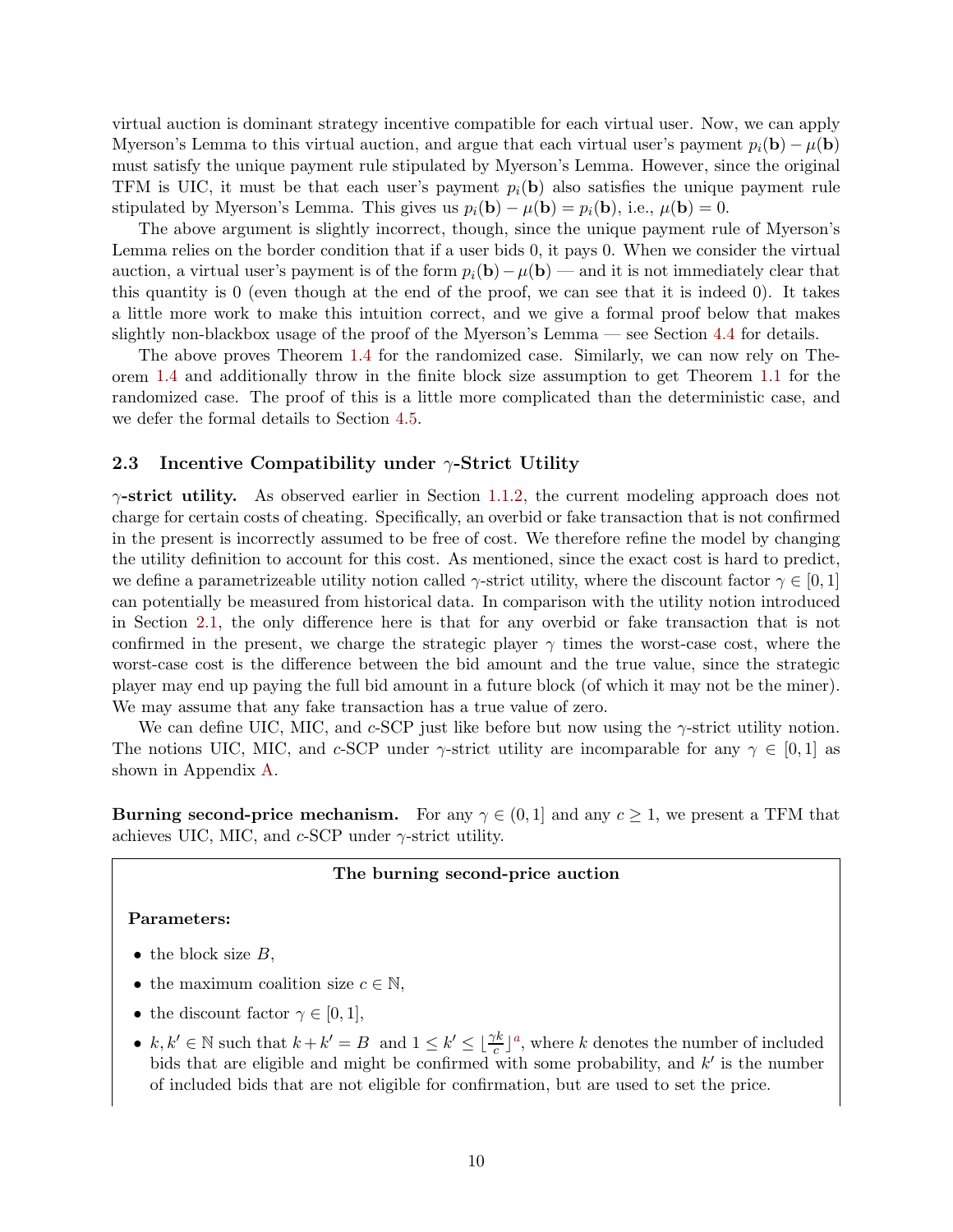## Mechanism:

- Inclusion rule. Choose the  $B$  highest bids to include in the block, breaking ties arbitrarily. Let  $(b_1, \ldots, b_B)$  denote the included bids where  $b_1 \geq \cdots \geq b_B$ . If the block is not fully filled, any remaining empty slot is treated as a bid of 0.
- Confirmation rule. Select a random subset  $S \subseteq \{b_1, \ldots, b_k\}$  of size exactly  $\lfloor \frac{\gamma k}{c} \rfloor$  $\frac{\pi}{c}$  using (trusted) on-chain randomness. The set S is confirmed and all other bids  $\{b_1, \ldots, b_B\} \setminus S$ are unconfirmed.
- Payment rule. Any confirmed bid pays  $b_{k+1}$ . All unconfirmed bids pay nothing.
- Miner revenue rule. The miner is paid  $\gamma \cdot (b_{k+1} + \cdots + b_{k+k'})$ . Burn any remaining payment collected from the confirmed bids.

<span id="page-12-0"></span><sup>a</sup>When  $\lfloor \frac{\gamma k}{c} \rfloor = 0$ , the mechanism reduces to a trivial case where no transaction is confirmed and the miner is paid nothing. Thus, we only specify the case where  $\lfloor \frac{\gamma k}{c} \rfloor \geq 1$ .

A note about randomized TFM and implementation of the random coins. In general, a randomized mechanism may employ random coins in the the miner-implemented inclusion rule, as well as the blockchain-implemented confirmation rule, payment and miner revenue rules. In our burning second-price auction specifically, the inclusion rule executed by the miner is deterministic, and only the confirmation rule that is executed by the blockchain is randomized. To implement such a mechanism in practice, we will need trusted on-chain randomness. How to sgenerate unbiased and unpredictable random coins in distributed environment has been extensively studied [\[CKS00,](#page-43-3)[BSKN21,](#page-43-4)[DKIR21\]](#page-43-5). Since such "trusted" random coins could be expensive to generate in a decentralized environment, we would ideally like to avoid them. Unfortunately, we will show later that randomness is actually necessary to get weak incentive compatibility when  $c \geq 2$ .

Some interesting observations. We can make a few intereseting observations about this mechanism:

1. First, the larger the coalition resistance parameter  $c$ , the smaller the number of confirmed bids |  $\gamma k$ c . Similarly, when  $\gamma$  is larger, i.e., when we are charging harsher costs for cheating, the mechanism can confirm more bids. In other words, both c and  $\gamma$  can be viewed as knobs that allow us to smoothly tradeoff the *strength of incentive compatibility* and the *efficiency* of the mechanism. We stress that such a tradeoff is inevitable due to our earlier impossibility result for strong incentive compatibility (see Corollary [4.9\)](#page-26-1). Our burning second-price auction gives a mathematically quantifiable tradeoff between the resilience towards strategic behavior and the efficiency of the mechanism.

As a special case, when  $\gamma = 0$ , i.e., when there is no cost for overbid/fake unconfirmed bids, the number of confirmed bids  $\frac{\gamma k}{c}$ c  $| = 0$  — in other words, the mechanism becomes degenerate. This is consistent with our earlier impossibility result for strong incentive compatibility.

2. Second, when  $\gamma = 1$  and  $c = 1$ , the mechanism acutally becomes *deterministic*, since the number of confirmed bids  $\frac{\gamma k}{c}$ c  $\vert = k$ . In other words, the top k included bids are surely confirmed. We give a full description of the mechanism for this particularly interesting special case below.

On the other hand, if  $c > 1$ , then the mechanism is randomized even for  $\gamma = 1$ . This is no co-incidence, since later, we will prove that randomness is actually necessary for  $c > 1$  for any "interesting" mechanism.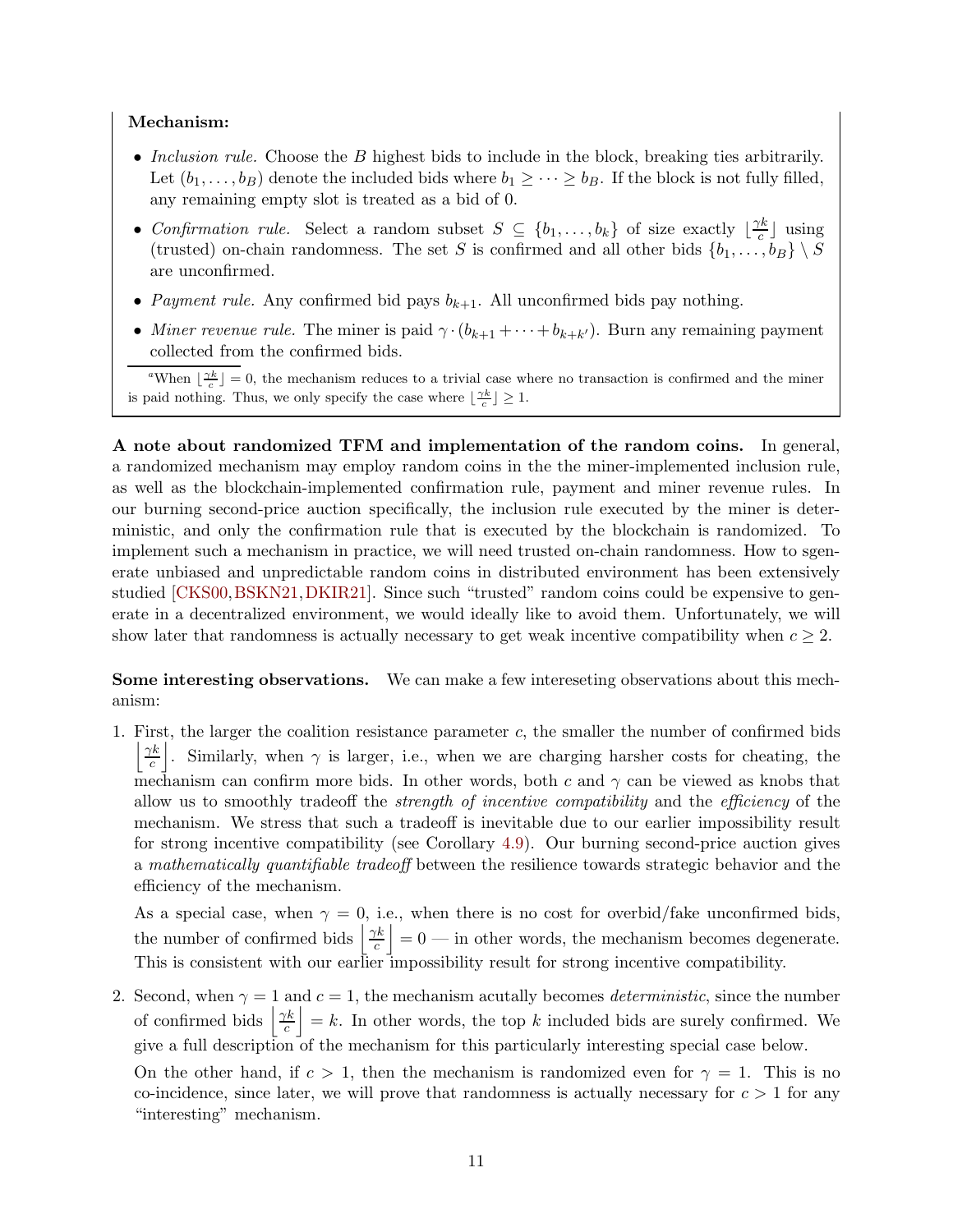## The burning second-price auction: special case when  $c = 1$ ,  $\gamma = 1$

**Parameters:** the block size B, and  $0 < k' \leq k < B$  such that  $k + k' = B$ , where k denotes the number of confirmed transactions per block, and  $k'$  denotes the number of unconfirmed transactions in a block that are used to set the price and miner revenue.

#### Mechanism:

- Choose the B highest bids to include in the block. The highest  $k$  bids are considered confirmed, and they each pay the  $(k + 1)$ -th price. Unconfirmed transactions, included or not, pay nothing.
- The miner is paid the sum of the  $(k+1)$ -th to the B-th prices (which cannot exceed the total payment by construction). All remaining payment collected from the confirmed transactions is burnt.
- If the block is not fully filled, any remaining empty slot is treated as a bid of 0.

Interestingly, for the special case  $\gamma = 1$  and  $c = 1$ , the mechanism behaves like an ordinary secondprice auction from a user's perspective. However, the miner does not collect all payment from the users. Part of the payment is burnt, and the mechanism may employ multiple "included but unconfirmed" bids to set the miner's revenue.

<span id="page-13-1"></span>**Theorem 2.1** (Burning second-price auction, restatement of Theorem [1.2\)](#page-6-1). For any  $c > 1$  and  $\gamma \in (0,1]$ , the burning second-price auction satisfies UIC, MIC, and c-SCP under  $\gamma$ -strict utility.

The proof of Theorem [2.1](#page-13-1) is provided in Section [5.2.](#page-28-0)

Although the tradeoff between resilience and efficiency as observed in the burning second-price auction is inevitable, currently we do not understand whether our mechanism achieves the optimal tradeoff curve, i.e., whether it achieves optimality for every choice of  $\gamma$  in terms of utilization of on-chain space and money burnt. We leave this as an exciting direction for future work (see also Section [8](#page-42-0) for numerous other open questions in this exciting and little explored space).

## <span id="page-13-0"></span>2.4 Necessity of Randomness for Weak Incentive Compatibility

We present an informal roadmap for the proof of Theorem [1.3,](#page-6-2) that is, any deterministic and 2-user-friendly TFM cannot satisfy weak UIC and 2-weak-SCP simultaneously. Recall that weak incentive compatibility corresponds to the case when  $\gamma = 1$ . In other words, we are charging the worst-case cost for cheating, and this makes our lower bounds stronger. Henceforth, if there exists a bid vector such that the TFM confirms at least two bids, we say that the TFM is 2-user-friendly.

Myerson's lemma holds for deterministic and weak UIC mechanisms. Recall that Myerson's Lemma holds for any UIC mechanism. Since we now are considering a more relaxed notion, namely, weak UIC, it may not be immediately clear that Myerson's Lemma still holds. Fortunately, we can prove that assuming *deterministic* and no random coins, then even weak UIC mechanisms must satisfy the requirements imposed by Myerson's Lemma (Fact [6.2\)](#page-33-1). We stress that this observation is actually somewhat subtle, since it is not too clear whether Myerson's Lemma holds for randomized mechanisms that satisfy weak UIC.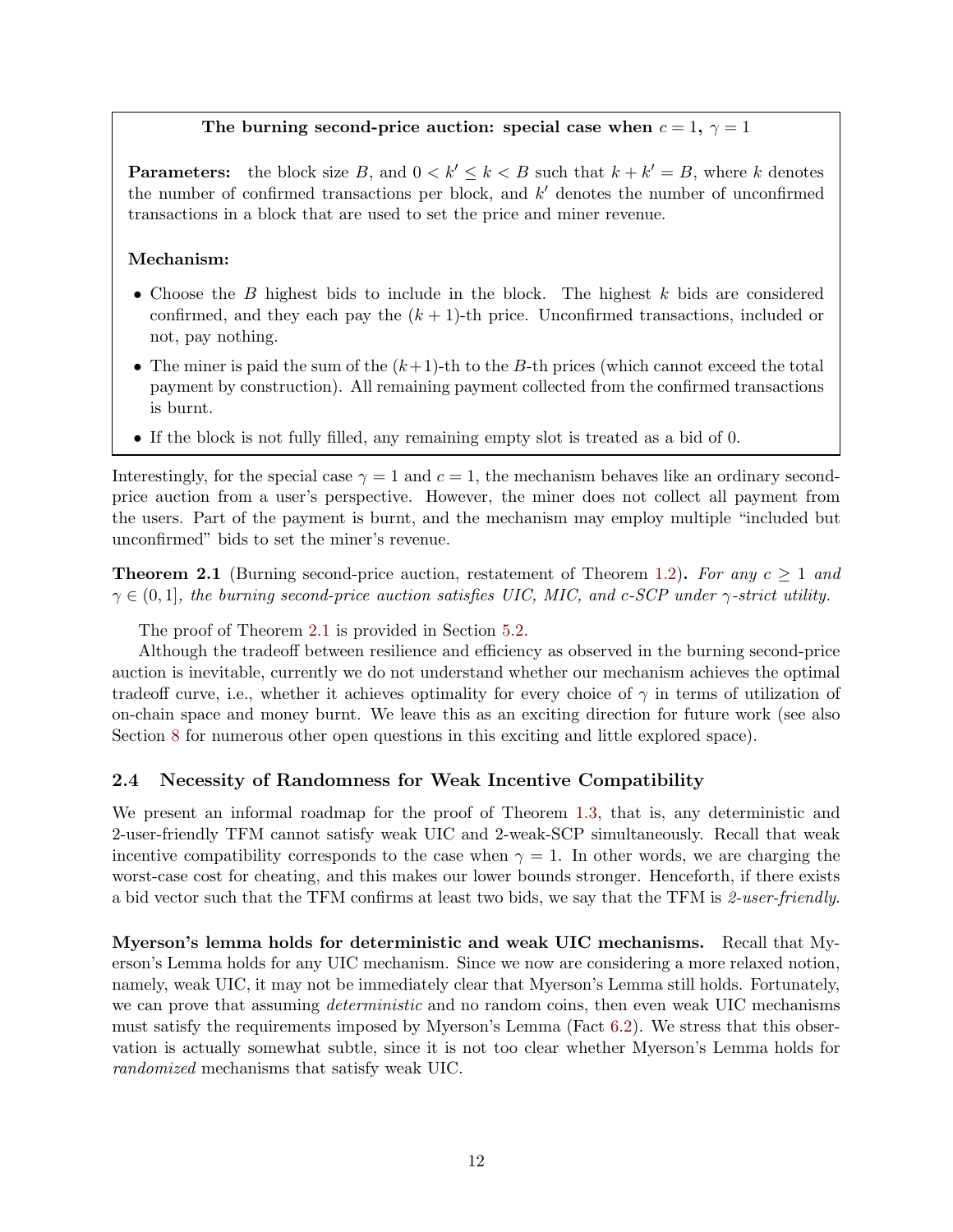Weak UIC + 2-weak-SCP + 2-user-friendly  $\Rightarrow$  several natural properties. Next, we establish a few natural structural properties for any deterministic, 2-user-friendly TFM that is both weak UIC and 2-weak-SCP.

- 1. All confirmed bids must pay the same, and thus there is a universal payment (Lemma [6.4\)](#page-35-0);
- 2. The mechanism must confirm the highest bids where the number of confirmed bids may depend on the bid vector (Lemma [6.5\)](#page-35-1); and
- 3. The universal payment must be at least as high as the top unconfirmed bid (Lemma [6.6\)](#page-36-0). In other words, anyone bidding strictly higher than the universal payment must be confirmed.

Influence of an individual bidder. Earlier in Section [4.3](#page-23-0) when we proved the impossibility for (strong) incentive compatibility, we used the fact that when an individual user moves its bid up or down, as long as its confirmation decision is unaffected, the user's own utility does not change. Now, due to 1-SCP, the miner's revenue should be unaffected too. This statement is not entirely true any more now that we have changed our utility definition. In particular, if an unconfirmed user increases its bid while still remaining unconfirmed, there is now an extra cost to the user. The key to proving Theorem [6.1](#page-33-2) is to understand how fast the universal payment and miner revenue can change as we change a single user's bid. There are a few cases (stated informally below):

• Lemma [6.3](#page-34-0)<sup>[5](#page-14-0)</sup>. If a confirmed user changes its bid such that it is still confirmed, then the miner revenue is unaffected. This can be shown using the same argument as in Section [4.3](#page-23-0) relying on weak UIC and 1-weak-SCP, since for a confirmed bid, the new and old utility notions coincide.

Additionally, using 2-weak-SCP, we can show something even stronger: if there are two confirmed bids  $b_1$  and  $b_2$  such that  $b_1 > p$  where p is the universal payment, then,  $b_1$ 's confirmation status and the universal payment amount are also unaffected when  $b_2$  changes its bid as long as it remains confirmed.

- Lemma [6.7.](#page-36-1) If an individual user changes its bid by  $\Delta$ , then the miner utility cannot change by more than ∆. Roughly speaking, this is because even under our new utility notion, the extra cost to a user is at most  $\Delta$  if it changes its bid by  $\Delta$ . If the miner revenue changed by more than  $\Delta$ , then the miner-user coalition has a deviating strategy that allows them to strictly gain.
- Lemma [6.8.](#page-37-0) If a user i increases its bid from 0 to  $\Delta$ , the universal payment cannot increase by more than  $\Delta/2$ . Had it not been the case, then the coalition of a miner and two confirmed users can gain in the following way: if user i actually bids  $b_i > 0$ , the miner can replace  $b_i$  with a 0-bid. In this way, the two colluding users each pay a lot less, and due to the earlier Lemma [6.7,](#page-36-1) the miner's revenue does not change that much. So overall, the coalition can strictly gain.
- Lemma [6.9.](#page-37-1) If a user i drops its bid from  $b_i$  to 0, then the universal payment cannot increase by more than  $b_i$ . Otherwise, the miner can collude with one paying user, and suppose user i's actual bid is 0, but the miner changes it to a fake bid of  $b_i$ . In this case, the paying user would pay a lot less which outweighs the cost to the miner is only  $b_i$ .

<span id="page-14-0"></span><sup>&</sup>lt;sup>5</sup>We in fact need to use this lemma to prove the aforementioned natural properties.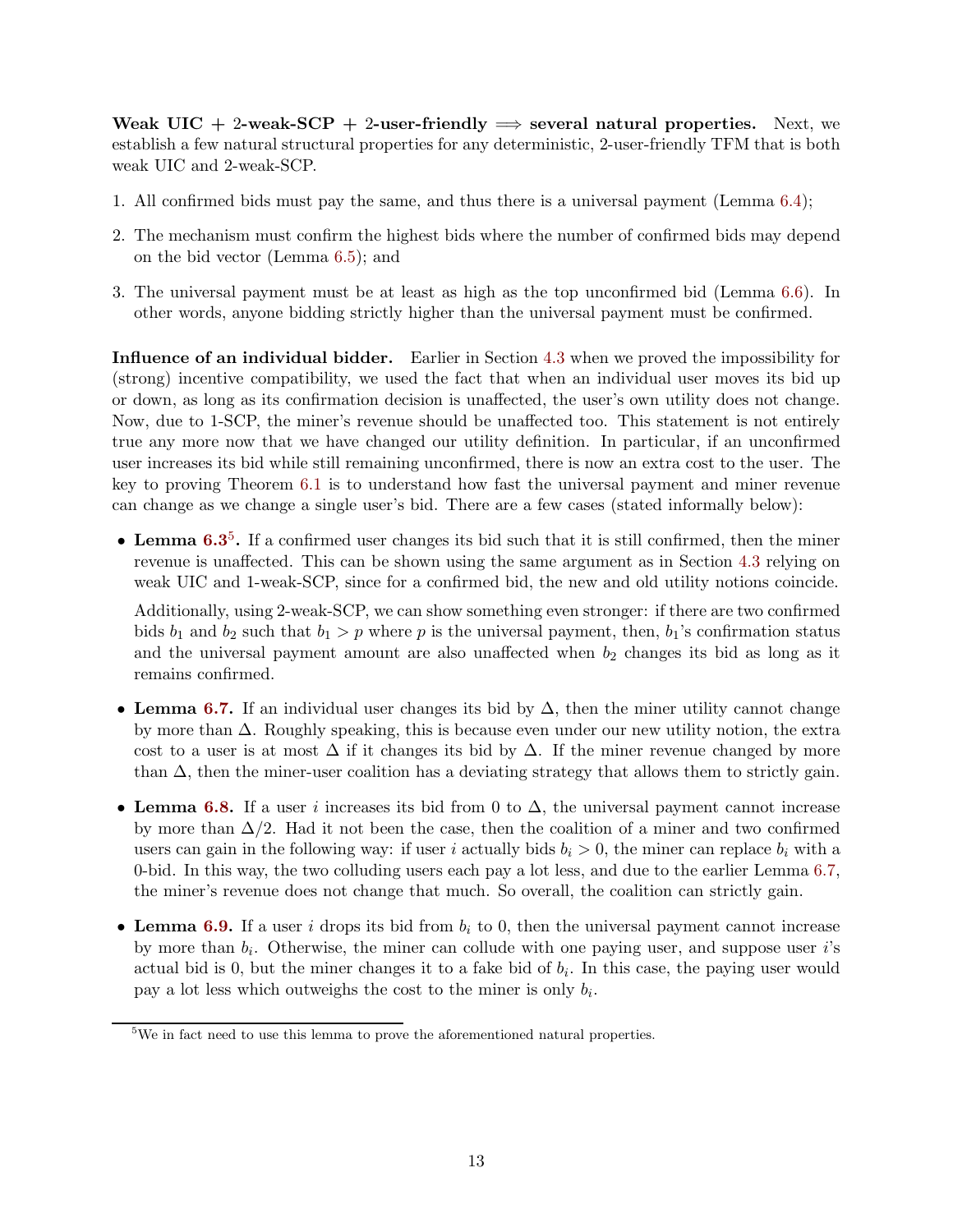<span id="page-15-0"></span>

|                                 |                                                     | bids                     |                                                                                  |            |                | universal payment  |                   |
|---------------------------------|-----------------------------------------------------|--------------------------|----------------------------------------------------------------------------------|------------|----------------|--------------------|-------------------|
| $b_1 > p, \quad b_2 > p,$       |                                                     | $\overline{\phantom{a}}$ |                                                                                  | .          |                | $\boldsymbol{p}$   | Lemma $6.3$       |
| $\Gamma$ (big), $\Gamma$ (big), |                                                     | $\rightarrow$            | ٠,                                                                               | .          |                | $\boldsymbol{p}$   |                   |
|                                 | $\Gamma$ (big), $\Gamma$ (big),                     | $\mathbf{0},$            | $\overline{\phantom{a}}$                                                         | .          |                | $p_1$              | Lemma $6.9$       |
|                                 | $\Gamma$ (big), $\Gamma$ (big),                     | 0,                       | $\mathbf{0},$                                                                    |            |                | $p_2$              | Lemma 6.9         |
|                                 | $\Gamma$ (big), $\Gamma$ (big),                     | 0,                       | $\theta$ ,                                                                       |            | $\Omega$       | $p^{\prime}$       | Lemma 6.9         |
|                                 | $\Gamma$ (big), $\Gamma$ (big), $p'_1 + \epsilon$ , |                          | 0,                                                                               | $\cdots$ . | $\theta$       | $p_1'$             | Lemma 6.8         |
|                                 | $\Gamma$ (big), $\Gamma$ (big), $\Gamma$ (big),     |                          | 0,                                                                               |            | $\theta$       | $p_1'$             | Lemma $6.3$       |
|                                 |                                                     |                          | $\Gamma$ (big), $\Gamma$ (big), $\Gamma$ (big), $p'_2 + \epsilon$ , ,            |            | $\theta$       | $p'_2$             | Lemma 6.8         |
|                                 |                                                     |                          | $\Gamma$ (big), $\Gamma$ (big), $\Gamma$ (big), $\Gamma$ (big), ,                |            | $\overline{0}$ | $p_2'$             | Lemma $6.3$       |
|                                 |                                                     |                          | $\Gamma$ (big), $\Gamma$ (big), $\Gamma$ (big), $\Gamma$ (big), , $\Gamma$ (big) |            |                | $p^{\prime\prime}$ | Lemmas $6.3, 6.8$ |

Figure 1: Proof roadmap for Theorem [6.1.](#page-33-2) We construct a sequence of bid vectors, and show that if the mechanism satisfies the desired properties, then, in the last configuration, every bid must be confirmed. Since there are more bids than the block size, we reach a contradiction. The notation " " denotes a bid whose value we do not care about (as long as  $\Gamma$  is big enough

w.r.t. all these values).

Demonstrating the contradiction (Figure [1\)](#page-15-0). With the above key observations, we can finally demonstrate a contradiction, assuming that there indeed exists a deterministic, 2-userfriendly mechanism that is weak UIC and 2-weak-SCP.

- 1. First, we show that there exists a bid vector  $\mathbf{b} = (b_1, b_2, \ldots, b_m)$  such that there are two (or more) users confirmed, and both users bid strictly higher than the payment. Note that 2-userfriendliness guarantees the existence of a vector b such that two users are confirmed, but does not directly guarantee that both of them bid strictly above the payment — it actually requires a bit of work to show this (which we defer to the subsequent formal presentation). Henceforth, without loss of generality, we may assume that  $b_1$  and  $b_2$  are the two confirmed bids, and let p be the payment. We know that  $b_1 > p$ , and  $b_2 > p$ .
- 2. Next, using Lemma [6.3,](#page-34-0) we can increase both  $b_1$  and  $b_2$  to some sufficiently large number Γ, without affecting the payment p or the miner revenue, and the resulting bid vector is  $(\Gamma, \Gamma, b_3, \ldots, b_m)$ .
- 3. Next, we can lower  $b_3, \ldots, b_m$  all to 0. Due to Lemma [6.9](#page-37-1) and the sufficiently large choice of Γ, the increase in the payment is relatively small in comparison with Γ. This means that at the end, the first two users' bid amount  $\Gamma$  is still much greater than the universal payment, despite the possible increase in the universal payment. Therefore, the first two users must be still confirmed at the end (formally showing this requires a bit extra work). At this moment, we have a bid vector  $(\Gamma, \Gamma, 0, 0, \ldots, 0)$ , where the first two users are confirmed, and there is still a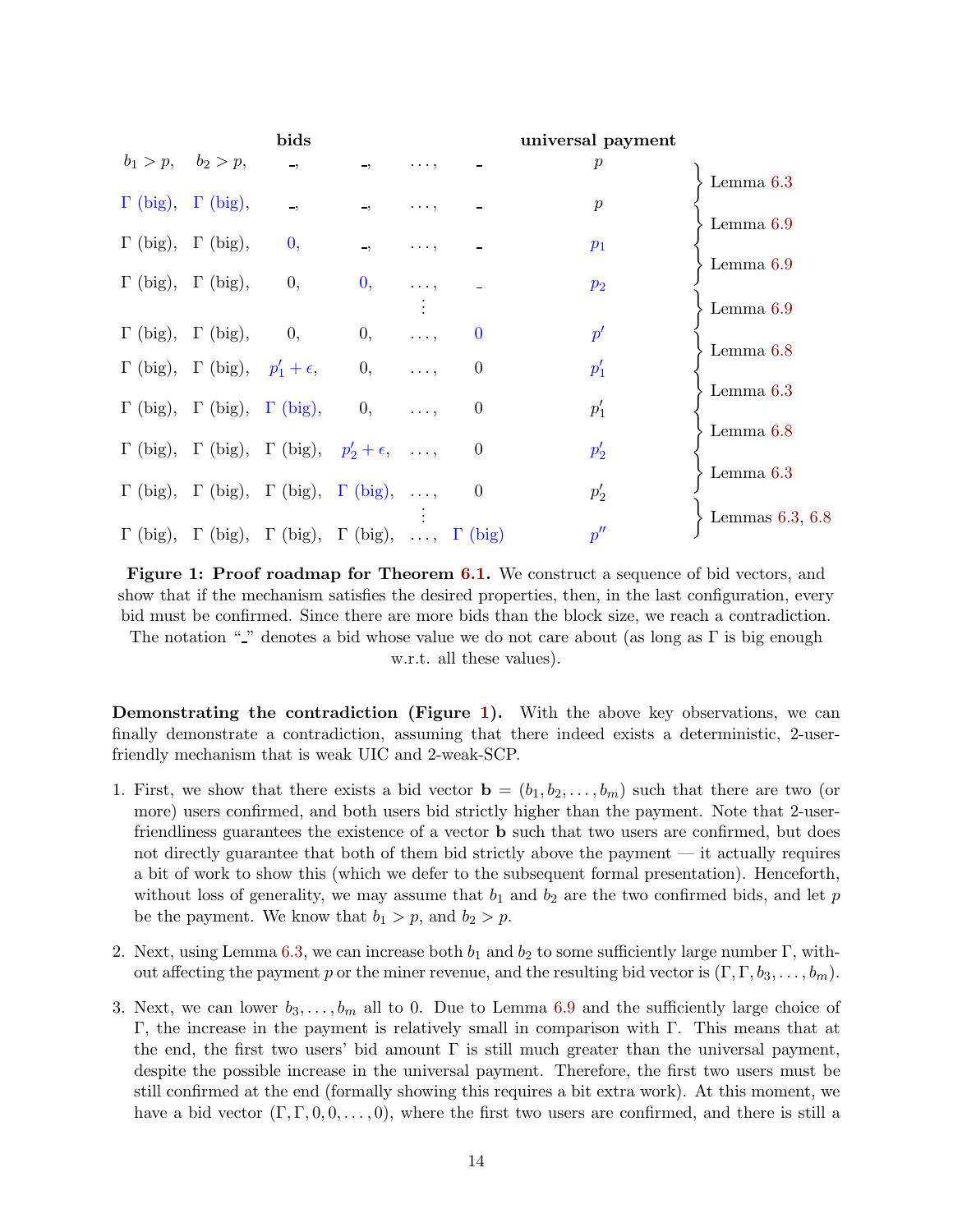sufficiently large gap between their bid  $\Gamma$  and the universal payment  $p'$ .

- 4. Next, one by one, we shall increase the bids of users 3 through m. For each user  $j \in \{3, 4, \ldots, m\}$ , as we increase their bid at some rate r, the universal payment increases at rate at most  $r/2$  due to Lemma [6.8.](#page-37-0) At some point,  $j$ 's bid will surpass the universal payment, and at this point, due to the third natural property mentioned earlier, user  $j$  must become confirmed. Note that during this entire process, users 1 and 2 remain confirmed since their bids  $\Gamma$  is sufficiently large.
- 5. Repeating the above process, we will eventually obtain a bid vector such that all  $m$  users are confirmed. Now, as long as m is strictly greater than the block size  $B$ , we reach a contradiction — note that this is the only place where we use the finite block size assumption in the entire proof. It turns out that we can safely assume  $m > B$ , since if the initial vector **b** has fewer than B users, we can always append 0 bids to b "for free" (and showing this requires a little extra work which we defer to the subsequent formal exposition).

### <span id="page-16-0"></span>2.5 Additional Related Work

Transaction fee mechanism. We now review some additional related work besides the most closely reladed work EIP-1559 [\[BCD](#page-43-1)+] and that of Roughgarden [\[Rou20,](#page-44-1)[Rou21\]](#page-45-2). Specifically, we will review the transaction fee mechanisms that have been proposed, and explain which of the three properties they each fail to satisfy.

Lavi, Sattath, and Zohar [\[LSZ19\]](#page-44-0) pointed out that today's "pay your bid" auction has resulted in complex strategic bidding behavior. In particular, when there is no congestion, users would bid almost 0, resulting in very little transaction fee revenue for the miners. To alleviate the problem, [\[LSZ19\]](#page-44-0) suggests two alternative mechanisms, Monopolistic Price, and Random Sampling Optimal Price (RSOP), initially proposed in [\[GHK](#page-44-11)+06]. As [\[LSZ19\]](#page-44-0) acknowledged, Monopolistic Price is not strictly user incentive compatible (by the classical DSIC notion), and is not even 1 side-contract resilient. For RSOP, [\[LSZ19\]](#page-44-0) demonatrated an attack showing that it is not MIC. In fact, a slightly modified attack can also show that RSOP is not side contract resilient. Yao [\[Yao\]](#page-45-1) proved that although Monopolistic Price is not strictly UIC, it is nearly UIC assuming any i.i.d. distribution of the users' true values, and as the number of users goes to infinity. Further, Yao also proved a conjecture in [\[LSZ19\]](#page-44-0) regarding the relative revenue of the two mechanisms.

Basu, Easley, O'Hara, and Sirer [\[BEOS19\]](#page-43-0) suggested mechanism that involves paying the transfaction fees forward to some number of future blocks. Roughgarden [\[Rou20\]](#page-44-1) simplified and analyzed their scheme, and argued that it does not satisfy any of the three properties, although it is approximately UIC when the number of users goes to infinity.

Ferreira, Moroz, Parkes, and Stern [\[FMPS21\]](#page-44-2) suggest a modification to EIP-1559: whereas EIP-1559 approximates a first price auction in the congested regime and approximates a posted price auction in the infinite block size regime, [\[FMPS21\]](#page-44-2) suggest to adopt a posted price mechanism no matter which regime one is in, by modifying the reserve price over time. [\[FMPS21\]](#page-44-2)'s approach does not adopt a burn rule, and fails to satisfy even 1-side-contract-proofness.

More detailed explanations: in Appendix [C,](#page-52-0) we explain each of these known TFMs [\[LSZ19,](#page-44-0) [BEOS19,](#page-43-0) [FMPS21\]](#page-44-2) in more detail, and explain why they fail to satisfy one or more of the desired incentive compatibility properties.

Auctioneer misbehavior in auctions. Akbarpour and Li [\[AL20\]](#page-43-2) proposed a notion called credible auctions. In particular, in their model, the users each communicate with the auctioneer over a private channel. Credibility requires that the auctioneer does not have incentives to implement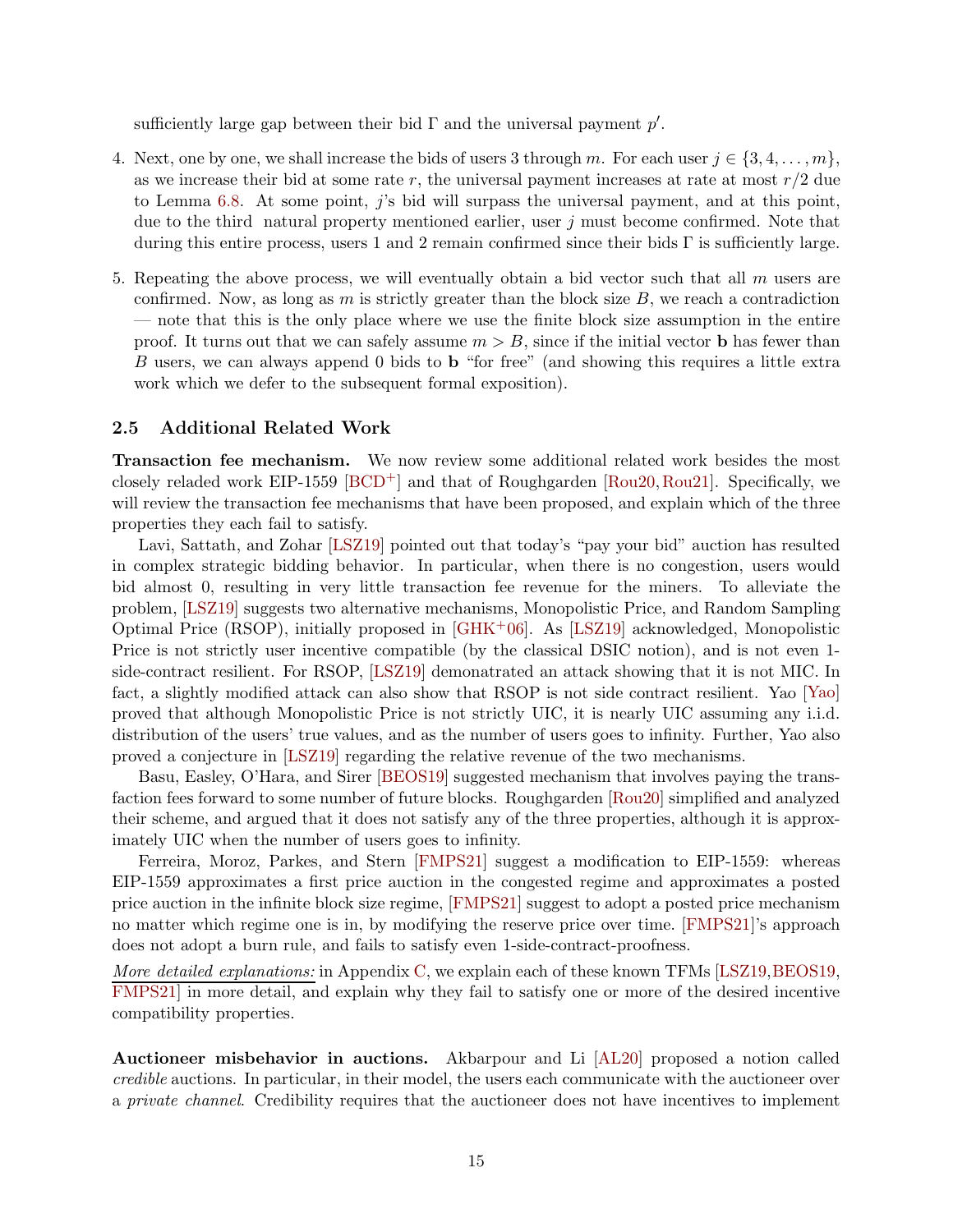any "safe" deviations, i.e., deviations where the miner can plausibly explain away to every user without being implicated (e.g., by lying about the message other users have sent). Akbarpour and Li [\[AL20\]](#page-43-2) showed a two-out-of-three type impossibility result for *optimal* credible auctions, where optimality implies that the auctioneer's revenue is maximized. While their definition is somewhat similar in spirit to miner incentive compatibility (MIC), we stress that their lower bound for credibility does not imply a corresponding lower bound for MIC in our model, since a TFM that is MIC may not be credible in their model, as shown in the following counterexample. Consider our own deterministic burning second-price mechanism (where  $k' = 1$ ) can be viewed as follows: the top bidder pays the  $(k + 1)$ -th price to the auctioneer, every other top k bidder pays the  $(k + 1)$ -th price but the payment is burnt. This mechanism is MIC but not credible in the model of Akbarpour and Li  $[AL20]$ , since the auctioneer can lie about the  $(k+1)$ th price to the top bidder and thus earn more from the top bidder. Moreover, we also stress that the style of our impossibility is of a stronger nature than that of Akbarpour and Li [\[AL20\]](#page-43-2): we rule out *any* TFM whatsoever satisfying UIC and 1-SCP even when allowing burning, and without any regards to optimality. The elegant work of Ferreira and Weinberg [\[FW20\]](#page-44-5) showed that using cryptographic commitments can help overcome some of the lower bound results shown by Akbarpour and Li [\[AL20\]](#page-43-2).

We want to discourage miners from injecting fake transactions. In the economics literature, auctioneer injecting transactions is also sometimes referred to as shill bidding [\[GMR90,](#page-44-6) [EW09,](#page-44-7) [NB15\]](#page-44-8). Earlier works have found that shill bidding can help increase the auctioneer's profit [\[GMR90,](#page-44-6) [EW09,](#page-44-7)[NB15\]](#page-44-8).

User collusion in auctions. A line of works also consider collusion among bidders in auctions [\[GL79,](#page-44-12)[GH05,](#page-44-13)[CM12,](#page-43-6)[kCK09,](#page-44-14)[MM12,](#page-44-15)[DM17\]](#page-43-7). Traditional auctions like the Vickrey auction do not satisfy incentive compatibility if bidders can collude through binding side contracts. Therefore, this line of work explores under what modeling assumptions or incentive compatibility notions is it possible to resist bidder collusion. The transaction fee mechanism (TFM) line of work has not focused on user-user collusion — as mentioned earlier, user-user rendezvous is difficult to facilitate since users are ephemeral in decentralized blockchain settings.

## <span id="page-17-0"></span>3 Definitions

In this section, we define a transaction fee mechanism (TFM) formally, as well as incentive compatibility notions. Our modeling choice can be viewed as a generalization of that of Roughgarden's [\[Rou20,](#page-44-1) [Rou21\]](#page-45-2). Specifically, Roughgarden's model only cares about which transactions are eventually confirmed, but does not care about which ones are included in the block. By contrast, our modeling explicitly separates the "inclusion rule" from the "confirmation rule". Both our lower bound and upper bound will demonstrate that explicitly separating the "inclusion rule" and the "confirmation rule" is important for understanding the feasibilities and infeasibilities of transaction fee mechanism design. See also Remarks [2](#page-19-1) and [3](#page-20-3) for additional philosophical discussions about the modeling.

## <span id="page-17-1"></span>3.1 Transaction Fee Mechanism

We consider a single auction instance corresponding to the action of mining the next block. Suppose that there is a mempool containing the list of pending transactions submitted by users. We may assume that each transaction is submitted by a distinct user. We consider a single parameter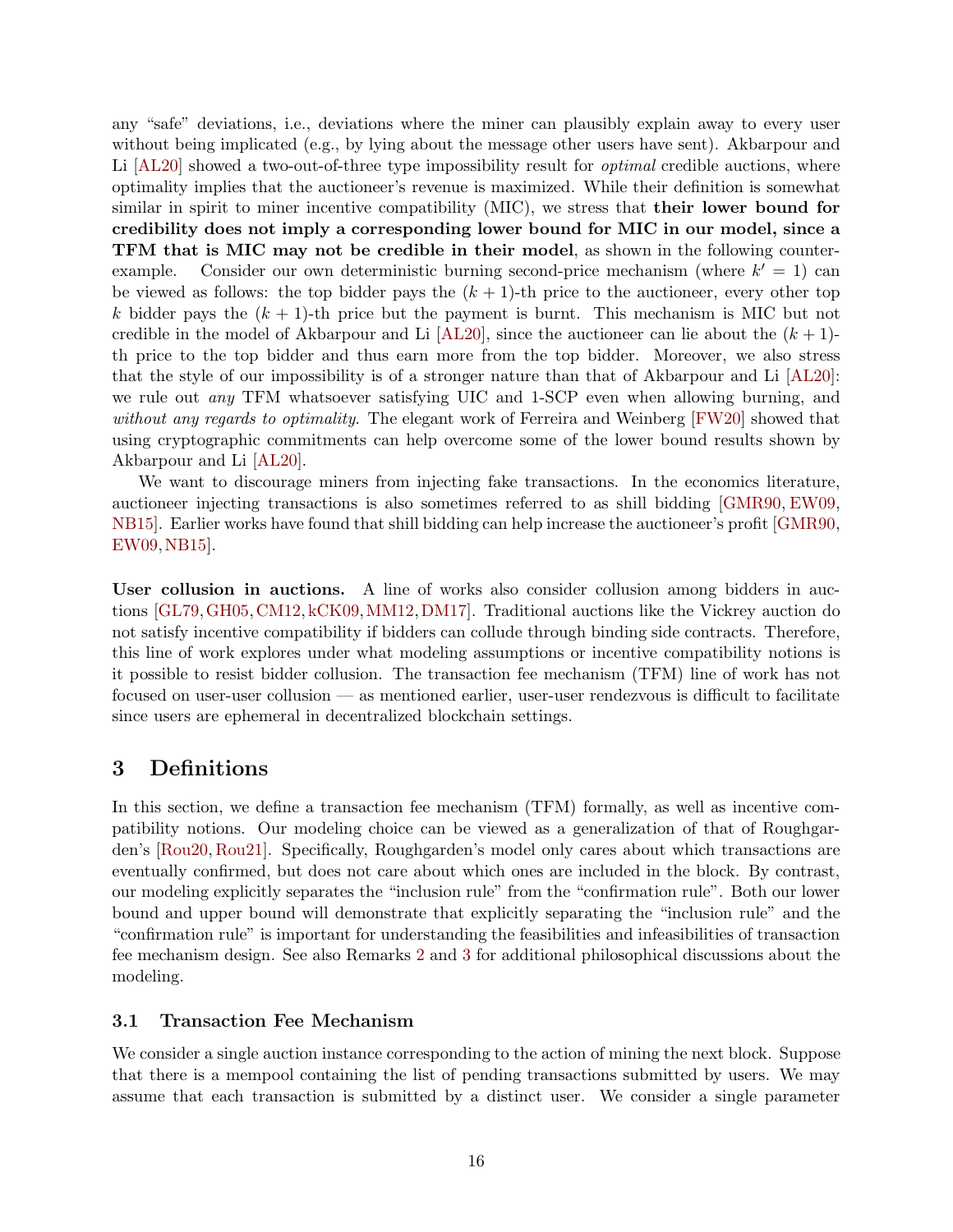environment, i.e., each user i has a true value  $v_i \in \mathbb{R}$  for getting its transaction confirmed in the next block; moreover, its bid contains only a single value  $b_i \in \mathbb{R}$  as well. Henceforth, we use  $\mathbf{b} := (b_1, b_2, \dots, b_m)$  to denote the vector of all bids; we also use the same notation **b** to denote the current mempool. For convenience, we often use the terms bid and transaction interchangeably, e.g.,  $b_i$  can be called a bid or a transaction.

A Transaction Fee Mechanism (TFM) consists of the following (possibly randomized) algorithms:

- Inclusion rule  $I(\cdot)$ : given a bid vector **b**,  $I(b)$  outputs a subset of the vector **b**, denoting the bids to be included in the block.
- Confirmation rule  $\mathbf{C}(\cdot)$ : given a set of bids b' included in the block, the confirmation rule  $C(b')$  outputs which of these bids are confirmed.
- Payment rule  $P(\cdot)$ : given a set of bids b' included in the block, the payment rule  $P(b')$  outputs how much each confirmed bid pays. We assume that 1) any bid that is not confirmed pays a price of 0; and 2) each transaction pays at most what it bids.
- Miner-revenue rule  $M(\cdot)$ : given a set of bids b' included in the block, the miner-revenue rule  $M(b')$  outputs the total payment received by the miner for mining this block. We assume that the miner revenue does not exceed the total payment of all confirmed bids.

The inclusion rule is implemented by the miner, possibly subject to certain validity constraints enforced by the blockchain (e.g., block size limit). The other rules, including confirmation, payment, and miner-revenue rules are enforced by the blockchain itself; and they use only on-chain information.

There are a few important things to note about this definition:

- 1. Included vs confirmed: In the most general form, not all transactions included in the block must be confirmed. It could be that some transactions are included in the block to set the price, but they are not considered confirmed. For example, consider a Vickrey auction where the k highest bids are included in the block, among which the  $k-1$  highest are considered confirmed, paying the  $k$ -th price. In this case, the  $k$ -th transaction is included just to set the price.
- 2. *Encoding the burn rule.* Not all the payment from the users will necessarily go to the miner of the block. It was pointed out earlier, e.g., in Ethereum's EIP-1559 [\[BCD](#page-43-1)+,[Rou20,](#page-44-1)[Rou21\]](#page-45-2) that in a blockchain, part to all of the payment can be burnt. In our definition, we require that the miner revenue  **be upper bounded by the total payment from all confirmed transactions. In** case the miner's revenue is strictly less than the total user payment, the difference is essentially "burnt".

In some cases, the TFM may need to perform tie breaking. For example, if there are more bids bidding the same price than the block can contain, only a subset of them will be included. Our formulation implicitly implies that the TFM is identity agnostic, i.e., the TFM does not use the bidders' identities for tie-breaking. In other words, if we swap two users' actions, their outcomes would be swapped too. More formally, given a bid vector  $\mathbf{b} := (b_1, \ldots, b_m)$  and two different users i and j, let  $x_i, x_j \in \{0, 1\}$  denote whether each user is confirmed, and let  $p_i, p_j$  denote their respective payments. Now, imagine that we swap users i and j's roles as follows. We make i bid  $b_j$  and make j bid  $b_i$  instead, and we swap i and j's positions in the bid vector. In other words, we still have the same bid vector **b** as before. However, the *i*-th coordinate now contains the bid from user j and the j-th coordinate now contains the bid from user i. In this case, the outcomes for i and j would be swapped too, that is, user *i*'s outcome becomes  $x_j, p_j$  and user *j*'s outcome becomes  $x_i, p_i$ .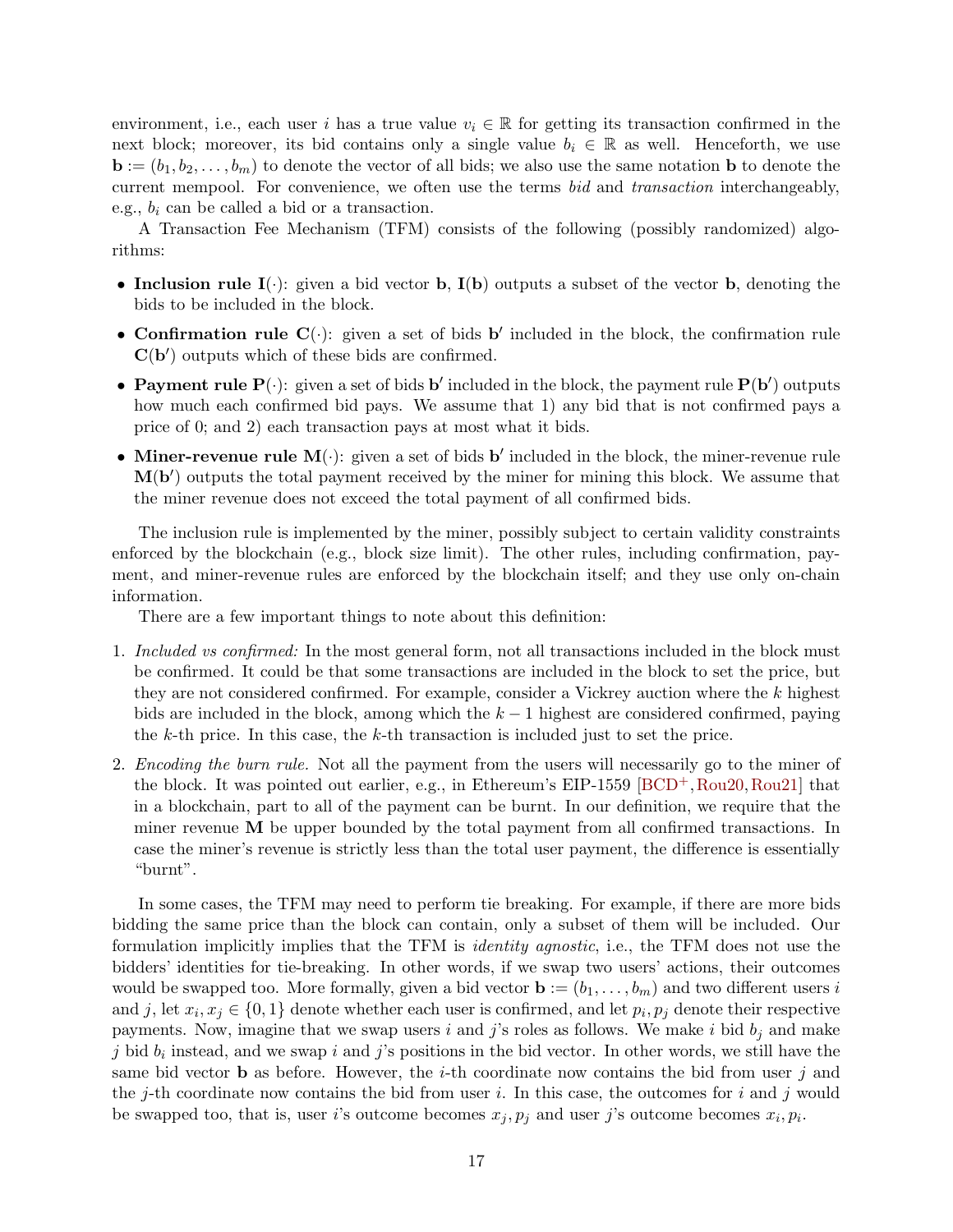<span id="page-19-1"></span>Remark 2 (On separating the inclusion and confirmation rules). In comparison, Roughgarden [\[Rou20,](#page-44-1) [Rou21\]](#page-45-2) adopts a simpler notation that does not explicitly differentiate between the inclusion rule and the confirmation rule. Indeed, parts of our impossibility proofs do not care about this differentiation — and in these cases, we use a simplified notation that coalesces the inclusion and confirmation rules (see Section [4.1\)](#page-20-2). However, our results show that it is important to explicitly separate the inclusion rule and the confirmation rule in the modeling, to further our understanding about TFMs. For example, making the inclusion rule explicit is important for proving the impossibility under finite block size (see Corollary [4.9\)](#page-26-1). Having this distinction is also useful in constructing our upper bounds.

## <span id="page-19-0"></span>3.2 Strategic Behavior and Utility

**Strategic player.** We will consider three types of *strategic players*, 1) an individual user; 2) the miner of the current block; and 3) the miner colluding with a single user. Henceforth, we will use the term strategic player to refer to either a user, the miner, or the coalition of a miner and a single user.

As mentioned earlier, user-user rendezvous is much more difficult since users are ephemeral, and this is likely why this line of works [\[LSZ19,](#page-44-0) [BEOS19,](#page-43-0) [Rou20\]](#page-44-1) focused on miner-user collusion (as opposed to user-user collusion). Moreover, it is easier for the miner to form a side contract with a single user rather than more users.

Strategy space. A strategic player may rely on strategic deviations to improve its utility. We first define the strategy space in the most general form, capturing all possible deviations. Our impossibility proof will rely on a much more restricted strategy space (which makes the impossibility result stronger) — we will explicitly point out the strategy space needed by our impossibility in Section [4.](#page-20-1) On the other hand, our weakly incentive compatible upper bound in Section [5](#page-26-0) defends against the broad strategy space defined below.

A strategic player can engage in the following types of deviations or a combination thereof:

- Bidding untruthfully. A user or a user-miner coalition can bid untruthfully, possibly after examining some or all other users' bids.
- Injecting fake transactions. A user, miner, or a user-miner coalition can inject fake transactions, possibly after examining some or all other users' bids. Fake transactions offer no intrinsic value to anyone, and their true value is 0.
- Strategically choosing which transactions to include in the block. A strategic miner or a mineruser coalition may not implement the inclusion rule faithfully. It may choose an arbitrary subset of transactions from the mempool to include in the block, as long as it satisfies any block validity rule enforced by the blockchain.

Just like the prior work of Roughgarden [\[Rou20,](#page-44-1) [Rou21\]](#page-45-2), we do not consider the strategic behavior of splitting a single bid b into multiple bids  $b_1, \ldots, b_k$  whose sum is equal to  $b$  — in this case, a more complicated utility definition is needed when only a proper subset of these bids are confirmed. To capture such strategies may require additional tools, e.g., modeling TFM as a combinatorial auction [\[NRTV07\]](#page-44-4), which we leave as future work. Such strategies may also be remotely related to an elegant line of work on false-name bids in the mechanism design literature [\[SYM99,](#page-45-4)[She09](#page-45-5)[,Yok08\]](#page-45-6). Again, our work, just like Roughgarden's [\[Rou20,](#page-44-1) [Rou21\]](#page-45-2), is among the very first mathematical explorations of transaction fee mechanism design, and part of our contribution is to expose the lack of knowledge and the abundance of open questions in this space.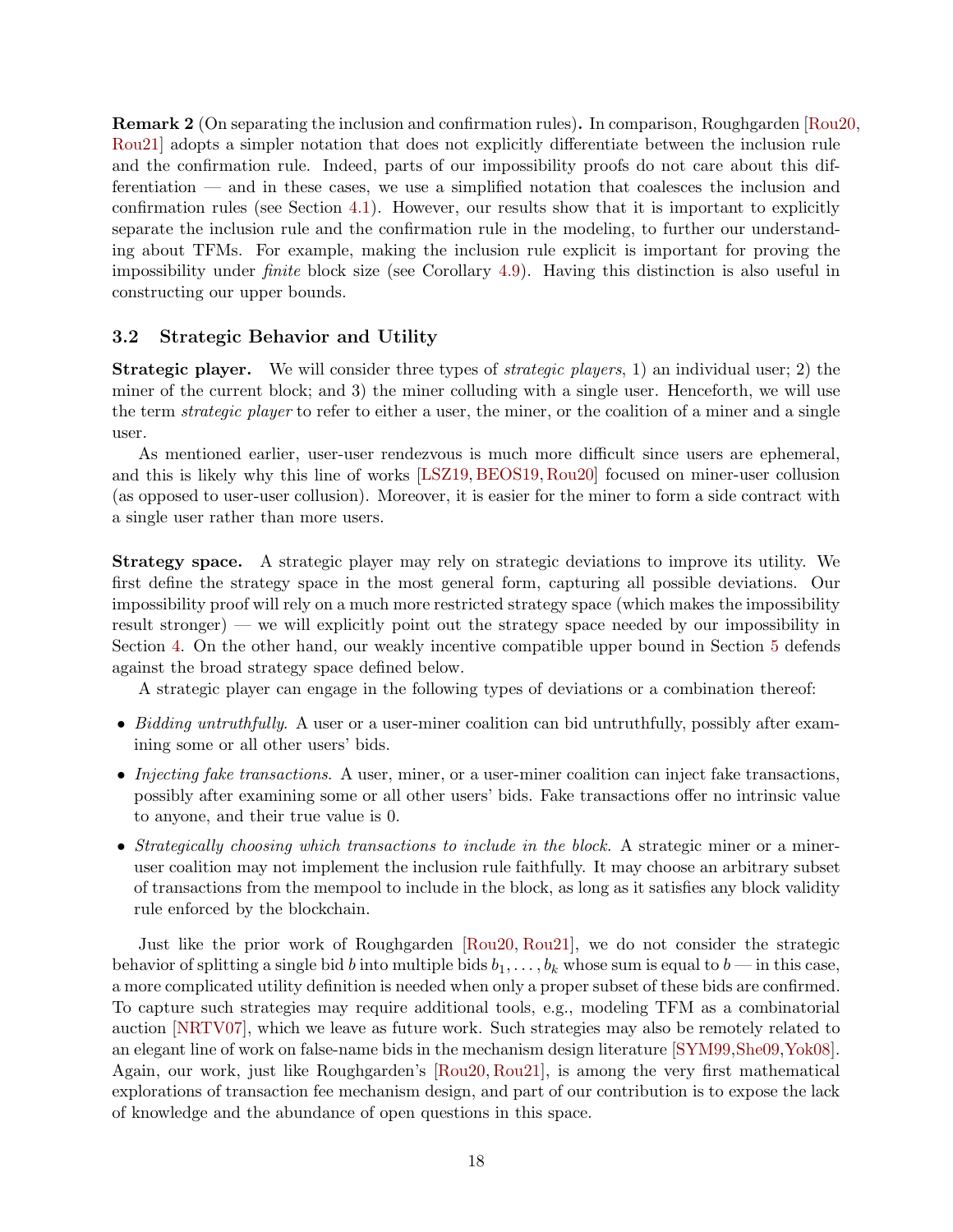Utility. The utility of the miner or a miner-user coalition is computed as the following, where  $S$ denotes the set of all real and fake transactions<sup>[6](#page-20-4)</sup> submitted by the miner or the miner-user coalition:

> miner revenue +  $\sum$  $\forall b \in S$  and b confirmed (true value of  $b$  – payment of  $b$ )

The utility of a sole user is computed as the following, where S denotes the set of all real and fake transactions submitted by the user:

$$
\sum_{\forall b \in S \text{ and } b \text{ confirmed}} (\text{true value of } b - \text{payment of } b)
$$

## <span id="page-20-0"></span>3.3 Incentive Compatibility

We would like to have mechanisms that incentivize honest behavior, i.e., no deviation of a strategic player can increase its utility. Depending on whether the strategic player is a user, the miner, or the coalition of the miner and a single user, we can define user incentive compatibility, miner incentive compatibility, and side-contract-proofness, respectively.

<span id="page-20-5"></span>Definition 1 (User incentive compatibility). A TFM is said to be user incentive compatible (UIC), iff the following holds: assuming that the miner implements the mechanism honestly, an individual user's (expected) utility is always maximized if it bids truthfully, no matter what the other users' bids are.

<span id="page-20-6"></span>Definition 2 (Miner incentive compatibility). A TFM is said to be miner incentive compatible (MIC), iff no matter what the users' bids are, the miner's (expected) utility is always maximized if it creates the block by honestly implementing the inclusion rule.

<span id="page-20-7"></span>**Definition 3** (c-side-contract-proofness). For any  $c \in \mathbb{N}$ , a TFM is said to be c-side-contract-proof  $(c\text{-SCP})$ , iff for any coalition consisting of the miner and at least one and at most c user(s), its (expected) utility is maximized when the colluding users bid truthfully and the miner plays by the book, no matter what the other users' bids are.

<span id="page-20-3"></span>Remark 3 (Comparison with Roughgarden's incentive compatibility notions). Our UIC and MIC notions are equivalent to Roughgarden's notions [\[Rou20,](#page-44-1) [Rou21\]](#page-45-2). For the SCP notion, we modify Roughgarden's offchain-agreement-proofness notion and parametrize it with the coalition size c. Note that Roughgarden's notion wants that there is no side contract that strictly benefits *every* coalition member in comparison with the honest on-chain strategy  $-$  this is equivalent to saying that the coalition cannot deviate strategically to increase their joint utility. If they can increase their *joint* utility there is always a way to split it off using a binding side contract such that every coalition member strictly benefits.

## <span id="page-20-1"></span>4 Impossibility Results

## <span id="page-20-2"></span>4.1 Simplified Notation and Restricted Strategy Space for our Impossibility

To rule out the existence of a UIC and 1-SCP mechanism under finite block size, our proof takes two main steps. First, we shall prove that any TFM that satisfies UIC and 1-SCP simultaneously must always have 0 miner-revenue (Theorem [4.3](#page-23-2) and [4.7\)](#page-24-1), no matter whether the block size is infinite

<span id="page-20-4"></span> ${}^{6}$ Recall the true value of a fake transaction is defined to be zero.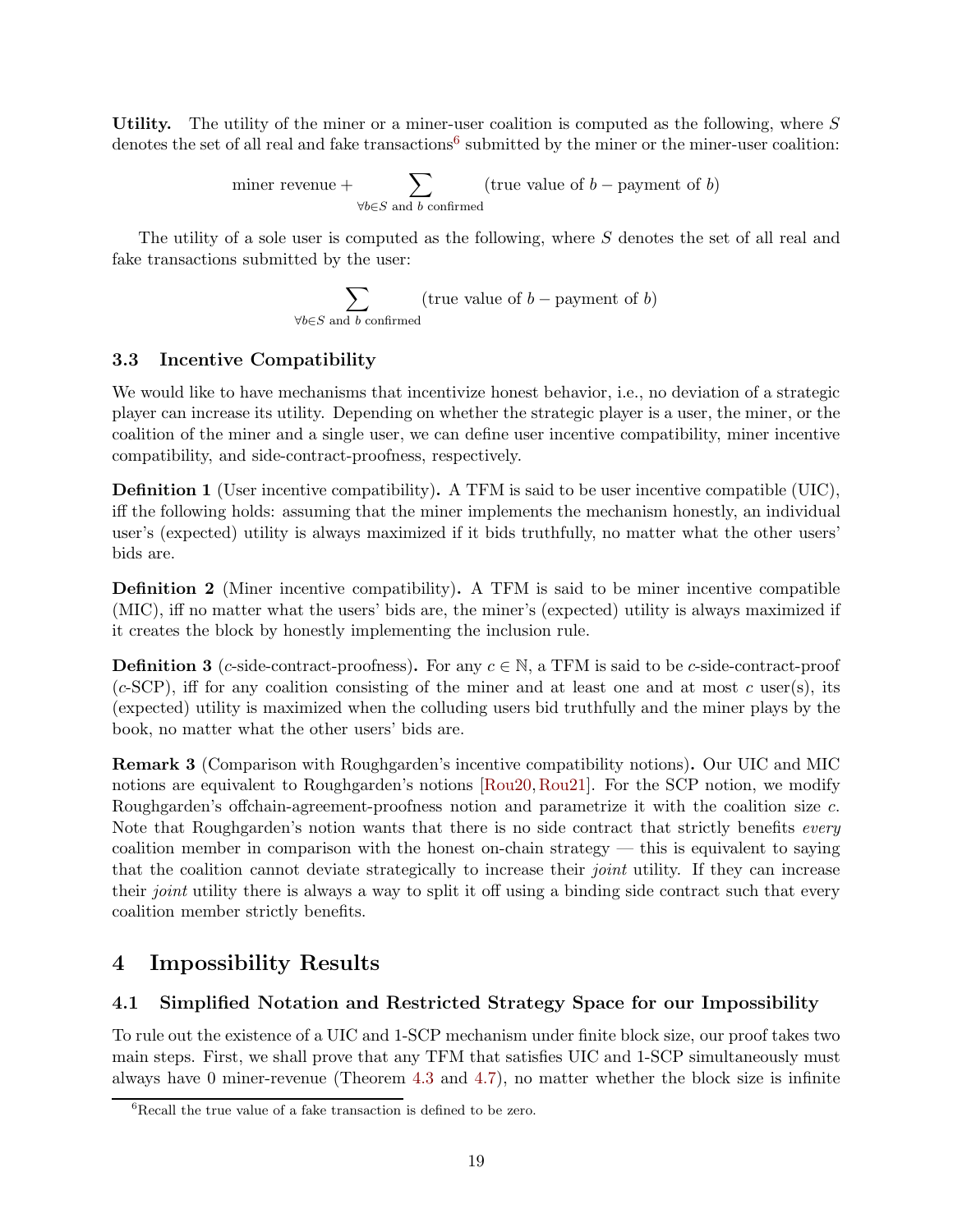or finite. These theorems hold even when the strategic player is confined to a very restricted strategy space: assuming that the miner always implements the mechanism faithfully; however, either an individual user or a user colluding with the miner may bid untruthfully. In the second part of the proof, we additionally throw in the finite block size restriction which leads to the stated impossibility result (Corollary [4.9\)](#page-26-1).

Simplified notations for deterministic mechanisms. We can simplify the notation in the first part of our proof, since this part makes use of a very restricted strategy space as mentioned above. Instead of using the full tuple  $(I, C, P, M)$  to denote the TFM, we will use the following simplified notation:

- 1. **Allocation rule x**: given a bid vector  $\mathbf{b} := (b_1, \ldots, b_m) \in \mathbb{R}^m$ , the allocation rule  $\mathbf{x}(\mathbf{b})$  outputs a vector  $(x_1, x_2, \ldots, x_m) \in \{0, 1\}^m$ , indicating whether each transaction (i.e., bid) in **b** is *confirmed* in the next block.
- 2. **Payment rule p**: given a bid vector  $\mathbf{b} := (b_1, \ldots, b_m) \in \mathbb{R}^m$ , the payment rule  $\mathbf{p}(\mathbf{b})$  outputs a vector  $(p_1, p_2, \ldots, p_m) \in \mathbb{R}^m$ , indicating the price paid by each transaction in **b**. It is guaranteed that  $p_i \leq b_i$  for  $i \in [m]$ , i.e., a user never pays more than its bid.
- 3. **Miner-revenue** rule  $\mu$ : given a bid vector  $\mathbf{b} := (b_1, \ldots, b_m) \in \mathbb{R}^m$ , the miner-revenue rule  $\mu(\mathbf{b})$ outputs a single value in R denoting the amount paid to the miner.

More specifically, one can view:

- x as the composition of the inclusion rule  $I$  and the blockchain-enforced confirmation rule  $C$ ;
- **p** as the composition of the inclusion rule **I** and the blockchain-enforced payment rule  $P$ ; and
- $\mu$  as the composition of the inclusion rule I and the blockchain-enforced miner-revenue rule M.

**Additional notations.** For convenience, we often use the notation  $x_i(\mathbf{b})$  and  $p_i(\mathbf{b})$  to denote whether the  $i$ -th transaction in **b** is confirmed in the next mined block, and what price it actually pays. We assume that if  $x_i(\mathbf{b}) = 0$ , then,  $p_i(\mathbf{b}) = 0$  — in other words, if the *i*-th transaction is not confirmed in the next block, then the *i*-th user pays nothing. Let  $\mathbf{b} = (b_1, b_2, \ldots, b_m)$  be a bid vector. We often use the notation  $\mathbf{b}_{-i} = (b_1, b_2, \ldots, b_{i-1}, b_{i+1}, \ldots, b_m)$  to denote everyone except user *i*'s bids; and the notation  $(\mathbf{b}_{-i}, b_i)$  and **b** are used interchangeably.

Notations for randomized mechanisms. We use the same notations  $(x, p, \mu)$  to denote a randomized mechanism but their meaning is modified as follows. The allocation rule now outputs the probability that each bid is confirmed, that is,  $x_i(\mathbf{b}) \in [0,1]$  is the probability that user i's bid is confirmed given the included bids are **b**. Also, we view  $p_i(\mathbf{b})$  as the expected payment of user i and  $\mu(\mathbf{b})$  as the expected miner-revenue.

We say that a TFM enjoys non-trivial miner revenue iff  $\mu(\cdot)$  is not the constant 0 function, i.e., the miner sometimes can receive positive revenue.

## <span id="page-21-0"></span>4.2 Preliminary: Myerson's Lemma

If a single-parameter TFM satisfies UIC (even when the user's strategy space is restricted only to untruthful bidding), the mechanism's allocation rule  $x$  and payment rule  $p$  must satisfy the famous Myerson's Lemma [\[Mye81\]](#page-44-3). Specifically, we only need a special case of Myerson's Lemma: the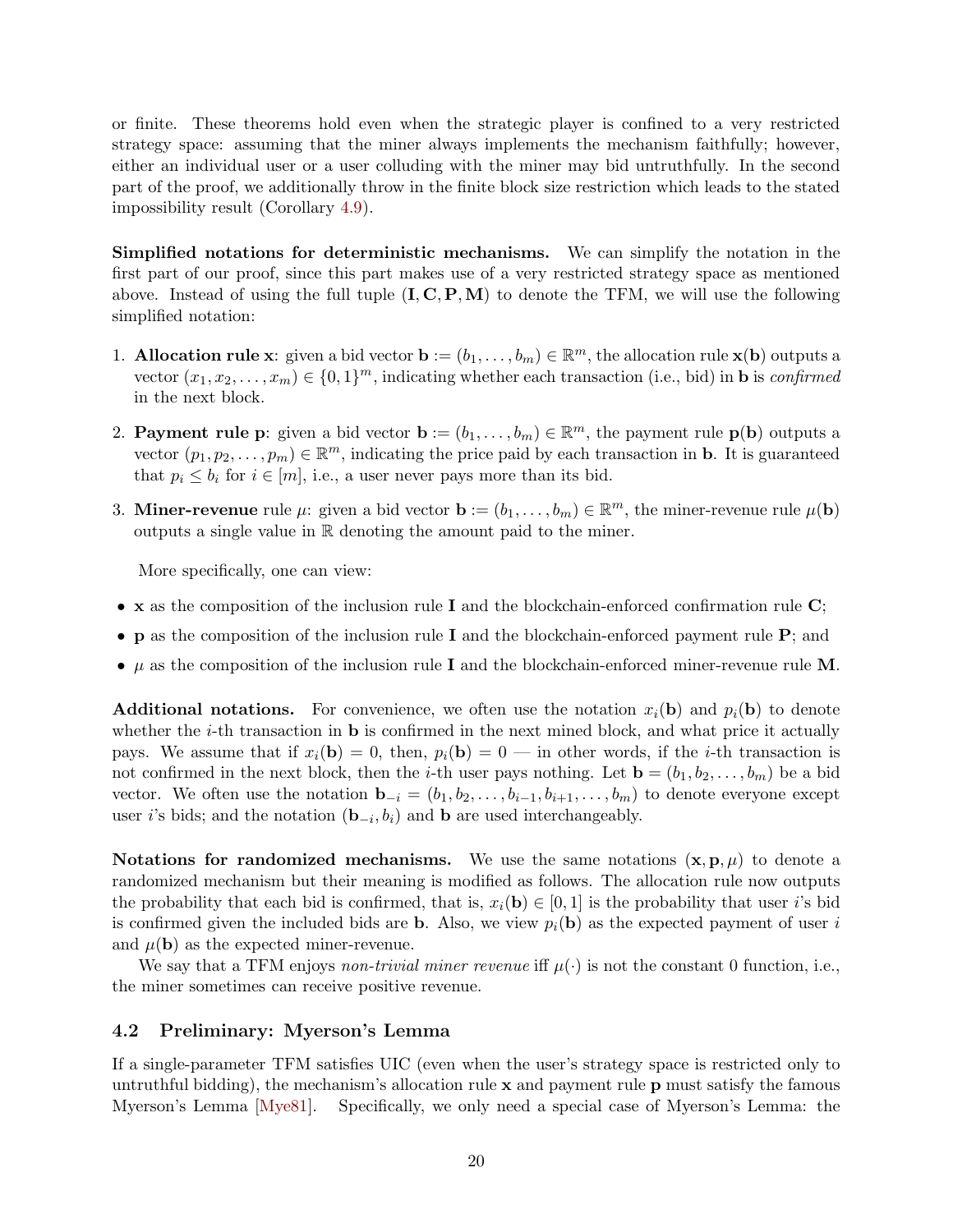mechanism can be randomized, and each user's bid is either confirmed or unconfirmed. In this case, the allocation rule  $x_i$  returns a real number in [0, 1], which is the probability that user i's bid is confirmed. Additionally,  $p_i$  is the expected payment of user *i*. Myerson's Lemma implies the following:

**Lemma 4.1** (Myerson's Lemma). Let  $(\mathbf{x}, \mathbf{p}, \mu)$  be a single-parameter TFM that is UIC. Then, it must be that

- 1. The allocation rule  $x$  is monotone, where monotone is defined as follows. Consider  $b :=$  $(b_1, \ldots, b_m)$ , and let  $\mathbf{b}_{-i}$  be the vector obtained when we remove  $b_i$  from  $\mathbf{b}$ . An allocation rule **x** is said to be monotone iff for any **b** :=  $(b_1, \ldots, b_m)$ , and any  $b'_i > b_i$ , it must be that  $x_i(\mathbf{b}_{-i}, b'_i) \ge x_i(\mathbf{b}_{-i}, b_i).$
- 2. The payment rule **p** is defined as follows. For any user i, bids  $\mathbf{b}_{-i}$  from other users, and bid  $b_i$ from user i, it must be

<span id="page-22-0"></span>
$$
p_i(\mathbf{b}_{-i}, b_i) = b_i \cdot x_i(\mathbf{b}_{-i}, b_i) - \int_0^{b_i} x_i(\mathbf{b}_{-i}, t) dt.
$$
 (1)

**Deterministic special case.** When the mechanism is deterministic, the allocation rule  $x_i$  returns either 0 or 1. In this case, the unique payment rule can be simplified as

$$
p_i(\mathbf{b}_{-i}, b_i) = \begin{cases} \min\{z \in [0, b_i] : x_i(\mathbf{b}_{-i}, z) = 1\} & \text{if } x_i(\mathbf{b}_{-i}, b_i) = 1, \\ 0 & \text{if } x_i(\mathbf{b}_{-i}, b_i) = 0. \end{cases}
$$

Conceptually, user i only needs to pay the minimal price which makes its bid confirmed.

To prove our impossibility for randomized mechanisms, we need to open up Myerson's Lemma and use the following technical lemma that is used in the proof of Myerson's Lemma. More specifically, the proof of Myerson's Lemma showed that if a mechanism is UIC, then a user i's payment must satisfy the following inequality (also called a "payment sandwich") where the allocation rule x is monotone:

$$
r \cdot (x_i(\mathbf{b}_{-i}, r') - x_i(\mathbf{b}_{-i}, r)) \le p(\mathbf{b}_{-i}, r') - p(\mathbf{b}_{-i}, r) \le r' \cdot (x_i(\mathbf{b}_{-i}, r') - x_i(\mathbf{b}_{-i}, r))
$$

Assume that the above payment sandwich holds for a non-decreasing function  $x_i(\mathbf{b}_{-i}, \cdot)$ , and moreover,  $p(\mathbf{b}_{-i},0) = 0$ , then Myerson showed that the payment rule is of a unique form as shown in Equation [\(1\)](#page-22-0). To prove this, Myerson essentially proved the following technical lemma.

<span id="page-22-1"></span>**Lemma 4.2** (Technical lemma implied by the proof of Myerson's Lemma [\[Mye81,](#page-44-3) [Har\]](#page-44-16)). Let  $f(z)$ be a non-decreasing function. Suppose that  $z \cdot (f(z') - f(z)) \le g(z') - g(z) \le z' \cdot (f(z') - f(z))$  for any  $z' \geq z \geq 0$ , and moreover,  $g(0) = 0$ . Then, it must be that

$$
g(z) = z \cdot f(z) - \int_0^z f(t)dt.
$$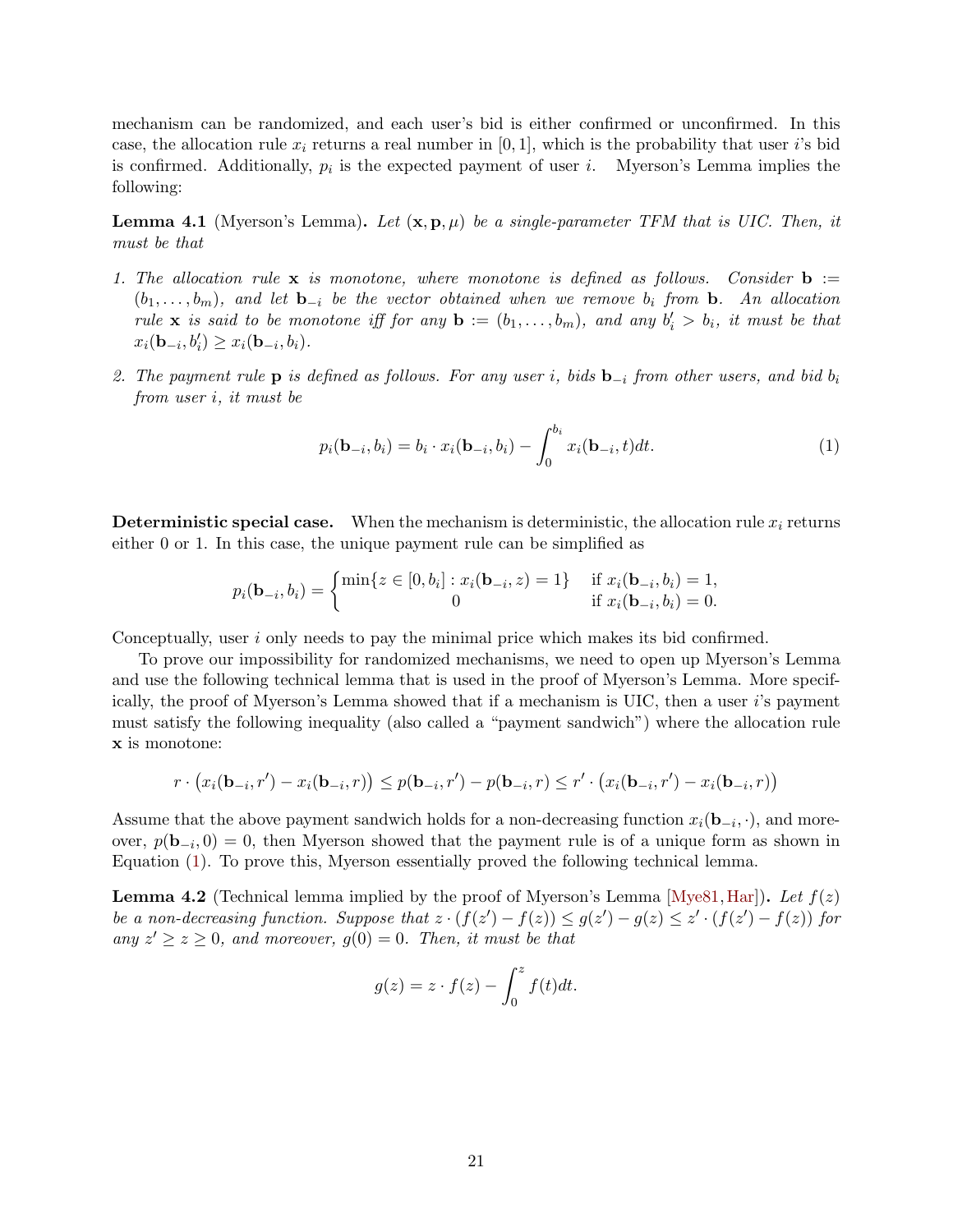### <span id="page-23-0"></span>4.3 Deterministic Mechanisms:  $UIC + 1$ -SCP  $\implies$  Zero Miner Revenue

As a warmup, we first prove a lower bound for deterministic mechanisms. Then, in Section [4.4,](#page-24-0) we generalize the proof to randomized mechanisms. The following theorem states that no deterministic TFM with non-trivial miner revenue can achieve UIC and 1-SCP simultaneously, no matter whether the block size is finite or infinite.

<span id="page-23-2"></span>**Theorem 4.3** (Deterministic TFM:  $UIC + 1-SCP \implies 0$  miner revenue). There is no deterministic TFM with non-trivial miner revenue that achieves UIC and 1-SCP at the same time. Moreover, the theorem holds no matter whether the block size is finite or infinite.

The rest of this section will be dedicated to proving the theorem. The following claim states that if an individual user changes its bid in a way that does not affect whether it is confirmed, then the miner's revenue should not change.

<span id="page-23-1"></span>**Claim 4.4.** Suppose that a TFM  $(\mathbf{x}, \mathbf{p}, \mu)$  satisfies UIC and 1-SCP. Suppose that  $x_i(\mathbf{b}_{-i}, b_i) =$  $x_i(\mathbf{b}_{-i}, b'_i)$ . Then, it must be that  $\mu(\mathbf{b}_{-i}, b_i) = \mu(\mathbf{b}_{-i}, b'_i)$ .

*Proof.* Since the TFM satisfies UIC, the tuple  $(x, p)$  satisfies Myerson's Lemma. We know that  $x_i(\mathbf{b}_{-i}, b_i) = x_i(\mathbf{b}_{-i}, b'_i) = 0$  or  $x_i(\mathbf{b}_{-i}, b_i) = x_i(\mathbf{b}_{-i}, b'_i) = 1$ . In the former case,  $p_i(\mathbf{b}_{-i}, b_i) = 1$  $p_i(\mathbf{b}_{-i}, b'_i) = 0$ . In the latter case, by Myerson's Lemma, no matter whether user i's bid is  $b_i$  or  $b'_i$ , its payment equals the minimal amount it bids that still allows the transaction to be confirmed. Therefore, in either case, we have that  $p_i(\mathbf{b}_{-i}, b_i) = p_i(\mathbf{b}_{-i}, b'_i)$ .

Suppose that  $\mu(\mathbf{b}_{-i}, b_i) \neq \mu(\mathbf{b}_{-i}, b'_i)$ . Without loss of generality, we may assume that  $\mu(\mathbf{b}_{-i}, b'_i)$  $\mu(\mathbf{b}_{-i}, b_i)$ . In this case, imagine that all users' true values are represented by the vector  $(\mathbf{b}_{-i}, b_i)$ . Now, consider the coalition of the miner and user i. If user i bids  $b_i$  truthfully, the coalition's joint utility is  $U := \mu(\mathbf{b}_{-i}, b_i) + b_i - p_i(\mathbf{b}_{-i}, b_i)$ . However, if user i' strategically bids  $b'_i$  instead, the coalition's joint utility is  $U' := \mu(\mathbf{b}_{-i}, b'_i) + b_i - p_i(\mathbf{b}_{-i}, b'_i)$ . Since  $p_i(\mathbf{b}_{-i}, b_i) = p_i(\mathbf{b}_{-i}, b'_i)$ ,  $U'-U=\mu(\mathbf{b}_{-i},b'_i)-\mu(\mathbf{b}_{-i},b_i)>0.$  This shows that the coalition can gain if user i bids untruthfully, thus violating 1-SCP. □

<span id="page-23-3"></span>**Lemma 4.5.** Let  $(\mathbf{x}, \mathbf{p}, \mu)$  be any TFM with non-trivial miner revenue. Then, there exists a bid vector **b** =  $(b_1, \ldots, b_m)$  and a user i such that  $\mu(\mathbf{b}_{-i}, 0) < \mu(\mathbf{b})$ .

*Proof.* Since the mechanism enjoys non-trivial miner revenue, there exists a bid vector  $\mathbf{b}^{(0)}$  =  $(b_1,\ldots,b_m)$  such that  $\mu(\mathbf{b}^{(0)})>0$ . Now, consider the following sequence of bid vectors: for  $i\in[m]$ , let  $\mathbf{b}^{(i)}$  be obtained by setting the first i coordinates of  $\mathbf{b}^{(0)}$  to 0. Observe that  $\mathbf{b}^{(m)} = \mathbf{0}$ .

Since a user can pay at most its bid, we have  $\mu(\mathbf{b}) \leq |\mathbf{p}(\mathbf{b})|_1 \leq |\mathbf{b}|_1$  for any bid vector **b**. Therefore,  $\mu(\mathbf{b}^{(m)}) \leq |\mathbf{b}^{(m)}|_1 = 0$ . Since  $\mu(\mathbf{b}^{(0)}) > 0$ , there exists an  $i \in [m-1]$  such that  $0 = \mu(\mathbf{b}^{(i)}) < \mu(\mathbf{b}^{(i-1)}).$ □

<span id="page-23-4"></span>**Lemma 4.6.** If there exists a bid vector  $\mathbf{b} = (b_1, \ldots, b_m)$  and a user i such that  $\mu(\mathbf{b}_{-i}, 0) < \mu(\mathbf{b})$ , then the TFM  $(\mathbf{x}, \mathbf{p}, \mu)$  is either not UIC or not 1-SCP.

*Proof.* For the sake of reaching a contradiction, suppose that  $(\mathbf{x}, \mathbf{p}, \mu)$  is both UIC and 1-SCP. By Myerson's Lemma, we have  $x_i(\mathbf{b}_{-i},0) \leq x_i(\mathbf{b})$ . Due to Claim [4.4,](#page-23-1) it must be  $x_i(\mathbf{b}_{-i},0) = 0$  and  $x_i(\mathbf{b}) = 1.$ 

Let  $\Delta = \mu(\mathbf{b}) - \mu(\mathbf{b}_{-i}, 0) > 0$  and  $\epsilon = \frac{1}{2} \cdot \min(\Delta, p_i(\mathbf{b})) > 0$ . Imagine that everyone else except user *i* is bidding  $\mathbf{b}_{-i}$ , and user *i*'s true value is  $v_i = p_i(\mathbf{b}) - \epsilon > 0$ . Due to Myerson's Lemma, since  $v_i < p_i(\mathbf{b})$ , user i's bid would be unconfirmed if it were to bid truthfully. In this case, by Claim [4.4,](#page-23-1) the miner's utility is  $\mu(\mathbf{b}_{-i}, 0)$  and user *i*'s utility is zero.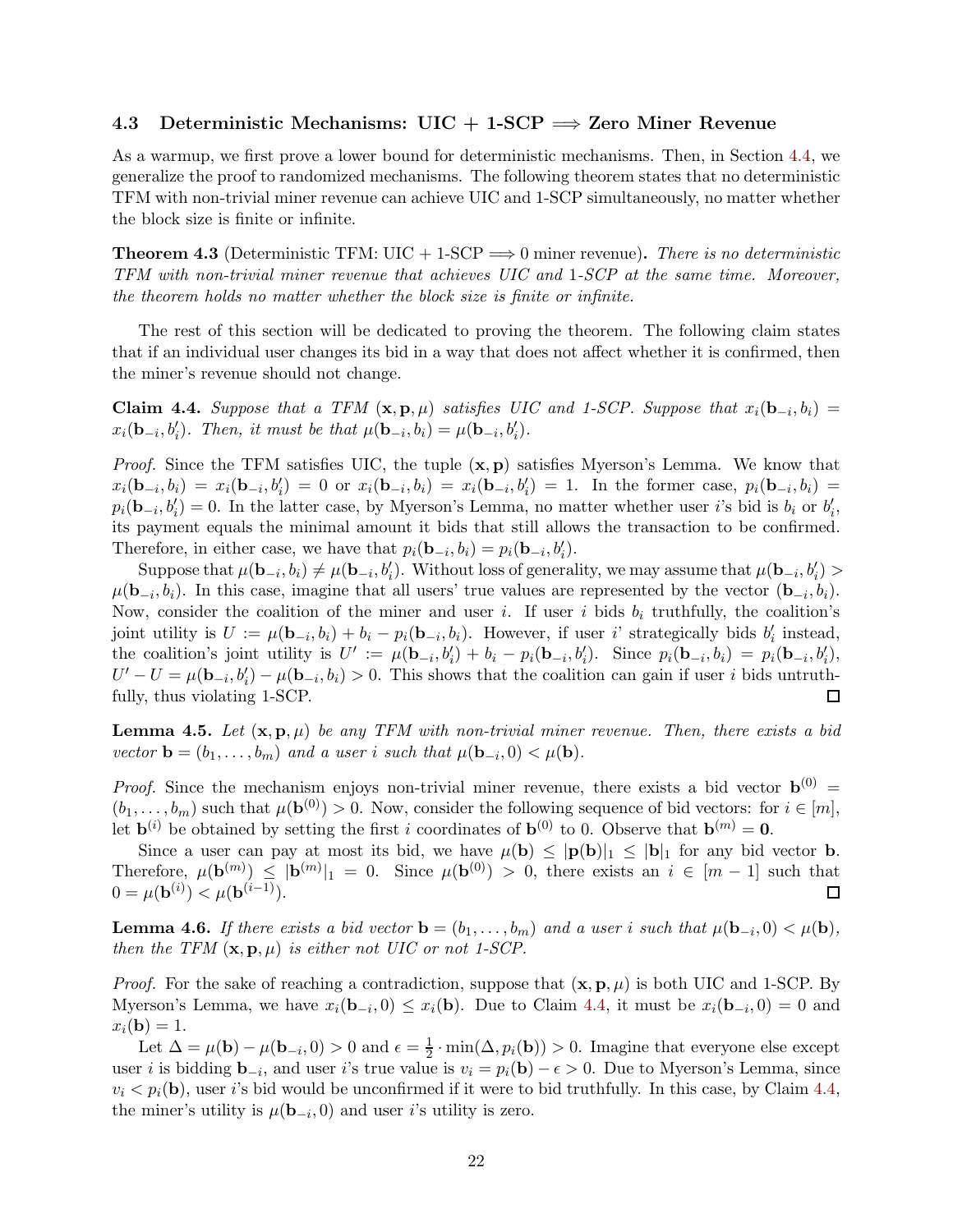However, the miner can sign a side contract and ask user i to bid  $p_i(\mathbf{b})$  instead. By Myerson's Lemma, at this moment, user i's bid will indeed be confirmed. By Claim [4.4,](#page-23-1) the miner's utility is now  $\mu(\mathbf{b})$  and user i's utility is now  $v_i - p_i(\mathbf{b}) = -\epsilon$ . Consequently, their joint utility becomes  $\mu(\mathbf{b}) - \epsilon$ , which has increased by  $\Delta - \epsilon > 0$ . This violates 1-SCP.  $\Box$ 

**Proof of Theorem [4.3.](#page-23-2)** Theorem [4.3](#page-23-2) follows directly from the combination of Lemma [4.5](#page-23-3) and Lemma [4.6.](#page-23-4)

### <span id="page-24-0"></span>4.4 Randomized Mechanisms:  $UIC + 1$ -SCP  $\implies$  Zero Miner Revenue

We now generalize Theorem [4.3](#page-23-2) to even randomized mechanisms. In a randomized TFM, the random coins could come from either the miner or the blockchain itself. Since we are proving an impossibility, without loss of generality, we may assume that the blockchain comes with an unpredictable random source. Our impossibility result actually does not care where the random coins come from.

Earlier in Section [2.2,](#page-9-0) we presented the intuition for this impossiblity. Therefore, below, we directly jump to the formal description.

Notations for randomized mechanisms. Recall that for randomized mechanisms, the allocation rule now outputs the probability that each bid is confirmed; that is,  $x_i(\mathbf{b}) \in [0,1]$  is the probability that user is bid is confirmed given the included bids are **b**. Also,  $p_i(\mathbf{b})$  is now the expected payment of user i and  $\mu(\mathbf{b})$  is the expected miner-revenue.

For convenience, we define the following quantity:

$$
\pi_{\mathbf{b}_{-i}}(r) = p_i(\mathbf{b}_{-i}, r) - \mu(\mathbf{b}_{-i}, r)
$$

One can think of  $\pi_{\mathbf{b}_{-i}}(r)$  as a virtual user i's payment in the virtual auction (see Section [2.2\)](#page-9-0). The following theorem is a generalization of Theorem [4.3](#page-23-2) to even randomized mechanisms.

<span id="page-24-1"></span>**Theorem 4.7** (Randomized TFM: UIC + 1-SCP  $\implies$  0 miner revenue). There is no randomized TFM with non-trivial miner revenue that achieves UIC and 1-SCP at the same time. Moreover, the theorem holds no matter whether the block size is finite or infinite.

We will now prove this theorem. First, we introduce a useful lemma.

<span id="page-24-3"></span>**Lemma 4.8.** Let  $(\mathbf{x}, \mathbf{p}, \mu)$  be any randomized TFM. If  $(\mathbf{x}, \mathbf{p}, \mu)$  is 1-SCP, then, for any bid vector **b**, user i, and  $r, r'$  such that  $r < r'$ , it must be

$$
r \cdot (x_i(\mathbf{b}_{-i}, r') - x_i(\mathbf{b}_{-i}, r)) \leq \pi_{\mathbf{b}_{-i}}(r') - \pi_{\mathbf{b}_{-i}}(r) \leq r' \cdot (x_i(\mathbf{b}_{-i}, r') - x_i(\mathbf{b}_{-i}, r)) .
$$

*Proof.* First, we prove the case of  $r \cdot (x_i(\mathbf{b}_{-i}, r') - x_i(\mathbf{b}_{-i}, r)) \leq \pi_{\mathbf{b}_{-i}}(r') - \pi_{\mathbf{b}_{-i}}(r)$ . For the sake of reaching a contradiction, suppose there exists a vector **b**, a user i and  $r < r'$  such that

<span id="page-24-2"></span>
$$
r \cdot (x_i(\mathbf{b}_{-i}, r') - x_i(\mathbf{b}_{-i}, r)) > \pi_{\mathbf{b}_{-i}}(r') - \pi_{\mathbf{b}_{-i}}(r).
$$
 (2)

Imagine that the real bid vector is  $(\mathbf{b}_{-i}, r)$  and user i's true value is r. If they do not have a side contract, the miner's expected utility is  $\mu(\mathbf{b}_{-i}, r)$  and user i's expected utility is  $r \cdot x_i(\mathbf{b}_{-i}, r)$  –  $p_i(\mathbf{b}_{-i}, r)$ . However, the miner can sign a contract with user i and ask user i to bid r' instead. In this case, the miner's expected utility becomes  $\mu(\mathbf{b}_{-i}, r')$  and user i's expected utility becomes  $r \cdot x_i(\mathbf{b}_{-i}, r') - p_i(\mathbf{b}_{-i}, r')$  since the user's true value is still r. By Eq.[\(2\)](#page-24-2), their joint expected utility increases by  $r \cdot (x_i(\mathbf{b}_{-i}, r') - x_i(\mathbf{b}_{-i}, r)) - (\pi_i(\mathbf{b}_{-i}, r') - \pi_i(\mathbf{b}_{-i}, r)) > 0$ . This violates 1-SCP.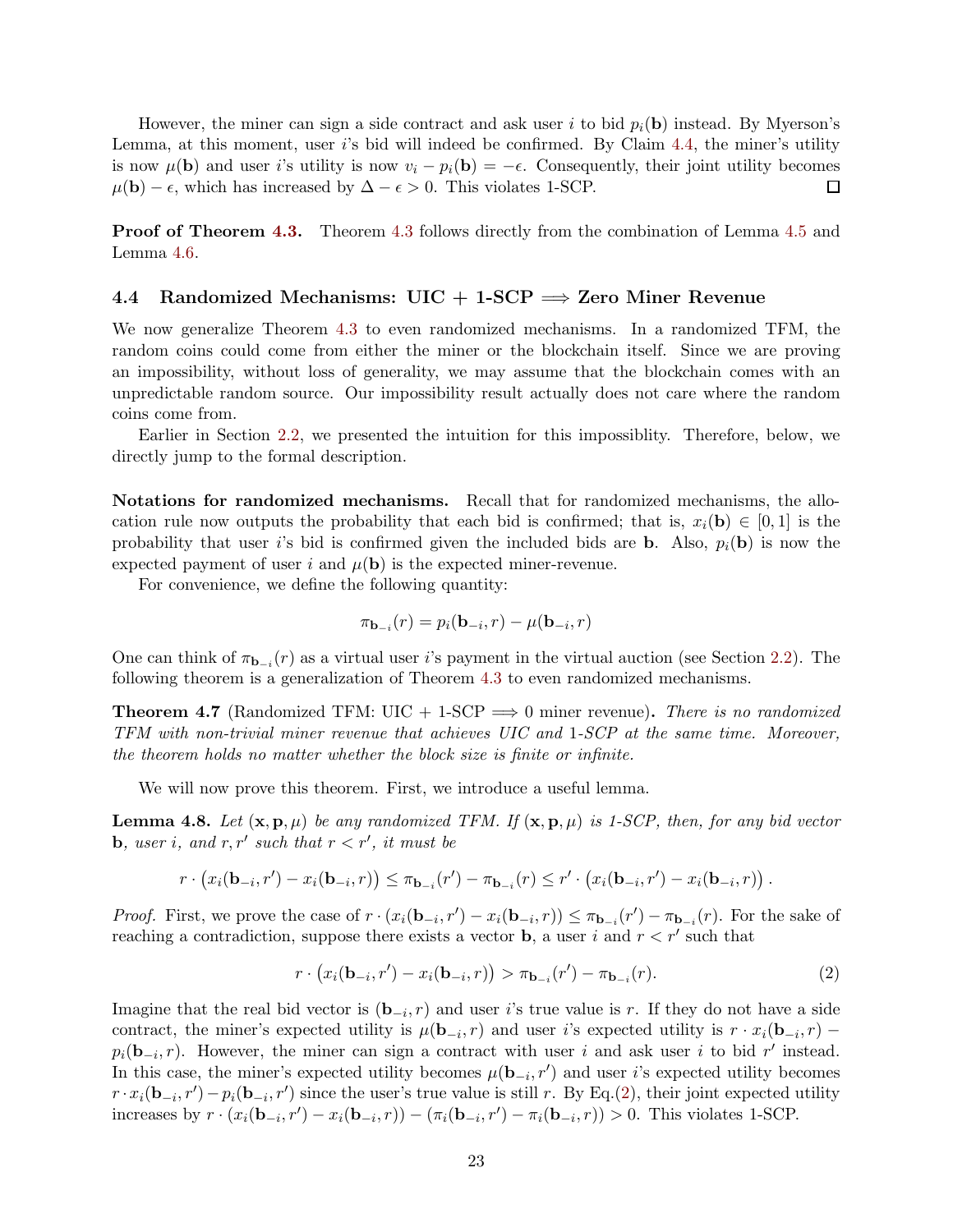The other case  $\pi_{\mathbf{b}_{-i}}(r') - \pi_{\mathbf{b}_{-i}}(r) \leq r' \cdot (x_i(\mathbf{b}_{-i}, r') - x_i(\mathbf{b}_{-i}, r))$  can be proven by a similar argument, so we only sketch the proof. Suppose the inequality does not hold, that is, suppose that  $\pi_{\mathbf{b}_{-i}}(r') - \pi_{\mathbf{b}_{-i}}(r) > r' \cdot (x_i(\mathbf{b}_{-i}, r') - x_i(\mathbf{b}_{-i}, r)).$  Imagine that the real bid vector is  $(\mathbf{b}_{-i}, r')$  and user i's true value is  $r'$ . The miner can sign a contract with user i and ask user i to bid r instead. In this case, their joint expected utility increases by  $\pi_{\mathbf{b}_{-i}}(r') - \pi_{\mathbf{b}_{-i}}(r) - r' \cdot (x_i(\mathbf{b}_{-i}, r') - x_i(\mathbf{b}_{-i}, r)) > 0$ .  $\Box$ This violates 1-SCP.

**Proof of Theorem [4.7](#page-24-1)** We now continue with the proof of Theorem [4.7.](#page-24-1) Consider the following quantity:

$$
\widetilde{\pi}_{\mathbf{b}_{-i}}(r) = p_i(\mathbf{b}_{-i}, r) - \mu(\mathbf{b}_{-i}, r) - (p_i(\mathbf{b}_{-i}, 0) - \mu(\mathbf{b}_{-i}, 0))
$$

By Lemma [4.8,](#page-24-3) and the fact that definition of  $\widetilde{\pi}_{\mathbf{b}_{-i}}(r)$  and  $\pi_{\mathbf{b}_{-i}}(r)$  differs by only a fixed constant, it must be that

$$
r \cdot \left(x_i(\mathbf{b}_{-i}, r') - x_i(\mathbf{b}_{-i}, r)\right) \leq \widetilde{\pi}_{\mathbf{b}_{-i}}(r') - \widetilde{\pi}_{\mathbf{b}_{-i}}(r) \leq r' \cdot \left(x_i(\mathbf{b}_{-i}, r') - x_i(\mathbf{b}_{-i}, r)\right). \tag{3}
$$

Now, observe that the above expression exactly agrees with the "payment sandwich" in the proof of Myerson's Lemma [\[Mye81,](#page-44-3) [Har\]](#page-44-16). Furthermore, we have that  $\tilde{\pi}_{\mathbf{b}-i}(0) = 0$  by definition; and  $\mathbf{x}$ must be monotone because the TFM is UIC and satisfies Myerson's Lemma. Due to Lemma [4.2,](#page-22-1) it must be that  $\widetilde{\pi}_{\mathbf{b}_{-i}}(\cdot)$  obeys the unique payment rule specified by Myerson's Lemma, that is,

$$
\widetilde{\pi}_{\mathbf{b}_{-i}}(r) = b_i \cdot x_i(\mathbf{b}_{-i}, b_i) - \int_0^{b_i} x_i(\mathbf{b}_{-i}, t) dt.
$$

On the other hand, since the TFM is UIC, its payment rule itself must also satisfy the same expression, that is,

$$
p_i(\mathbf{b}_{-i},r) = b_i \cdot x_i(\mathbf{b}_{-i},b_i) - \int_0^{b_i} x_i(\mathbf{b}_{-i},t)dt.
$$

We therefore have that

$$
\widetilde{\pi}_{\mathbf{b}_{-i}}(r) = p_i(\mathbf{b}_{-i}, r) - \mu(\mathbf{b}_{-i}, r) - (p_i(\mathbf{b}_{-i}, 0) - \mu(\mathbf{b}_{-i}, 0)) = p_i(\mathbf{b}_{-i}, r)
$$

In other words,  $\mu(\mathbf{b}_{-i},r) = \mu(\mathbf{b}_{-i},0) - p(\mathbf{b}_{-i},0)$ , which is a constant that is independent of user *i*'s bid *r* when **b**<sub> $-i$ </sub> is fixed.

We now argue that this actually implies  $\mu(\mathbf{b}_{-i}, r) = 0$ , i.e., a possibly randomized TFM that is UIC and 1-SCP must always have 0 miner revenue. Suppose this is not true, i.e., suppose there exists a randomized TFM with non-trivial miner revenue  $(\mathbf{x}, \mathbf{p}, \mu)$  that is UIC and 1-SCP. Since it enjoys non-trivial miner revenue, there exists a bid vector  $\mathbf{b}^{(0)} = (b_1, \ldots, b_m)$  such that  $\mu(\mathbf{b}^{(0)}) > 0$ . Now, consider the following sequence of bid vectors: for  $i \in [m]$ , let  $\mathbf{b}^{(i)}$  be obtained by setting the first *i* coordinates of **b**<sup>(0)</sup> to 0. Observe that **b**<sup>(m)</sup> = **0**.

Recall that we have argued for a fixed  $\mathbf{b}_{-i}$ , the miner revenue  $\mu(\mathbf{b}_{-i}, \cdot)$ , is a constant function independent of user i's bid. Thus,  $\mu(\mathbf{b}^{(i-1)}) = \mu(\mathbf{b}^{(i)})$  for all  $i \in [m]$ . Consequently, we obtain  $\mu(\mathbf{b}^{(0)}) = \mu(\mathbf{b}^{(m)})$ . However, users can only pay their bids at most, so we have  $\mu(\mathbf{b}^{(m)}) \leq |\mathbf{b}^{(m)}|_1 =$ 0. This contradicts the assumption that  $\mu(\mathbf{b}^{(0)}) > 0$ .

### <span id="page-25-0"></span>4.5 UIC + 1-SCP + Finite Block Size  $\Rightarrow$  Impossibility

Theorem [4.7](#page-24-1) holds no matter whether the block size is finite or infinite. In this section, we prove a corollary stating that if the block size is finite, then no non-trivial TFM can satisfy UIC and 1-SCP simultaneously. Particularly, assuming finite block size, the only TFM that satisfies both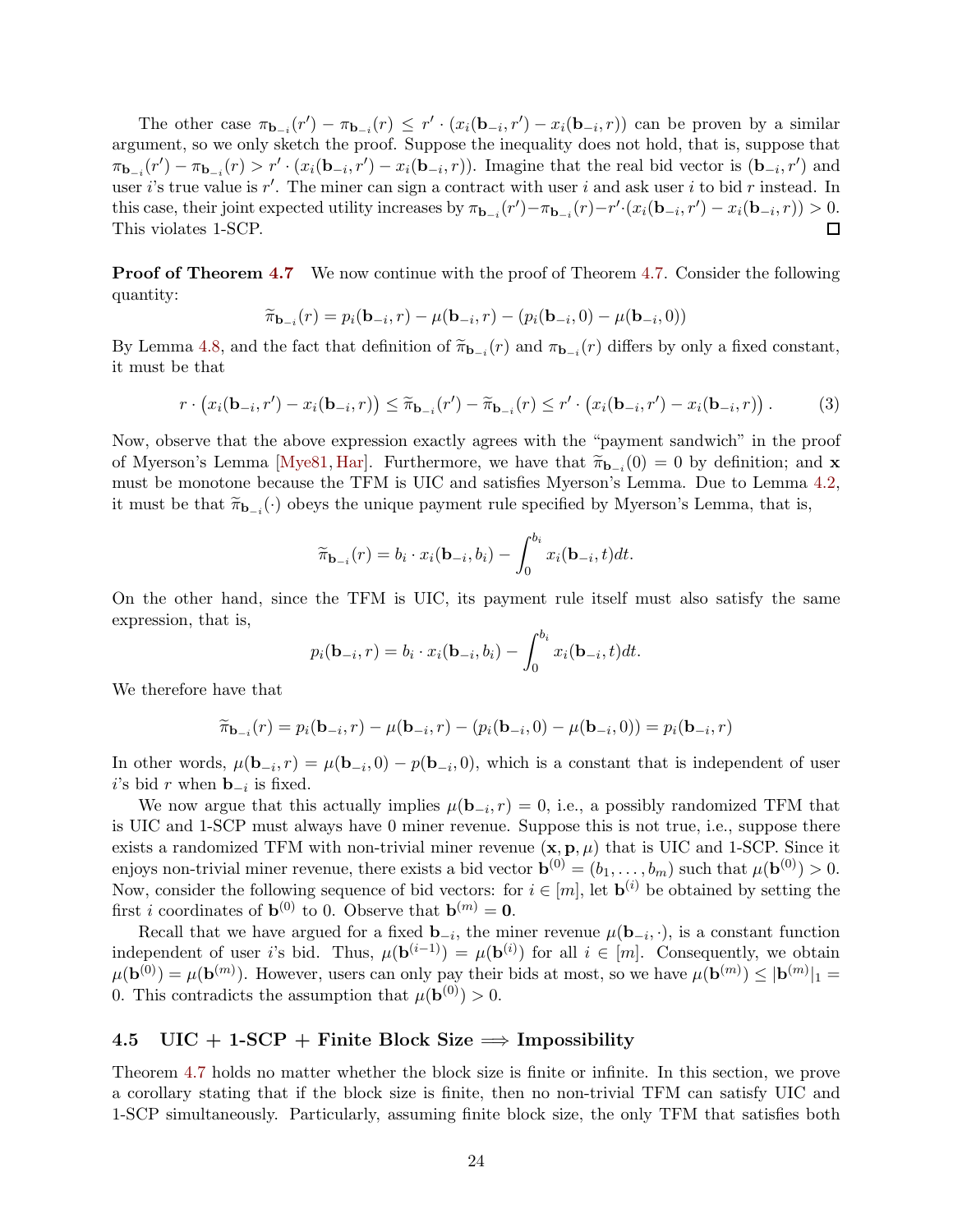UIC and 1-SCP is the one that never confirms any transaction, and always pays the miner nothing. This corollary holds assuming the following strategic behavior is possible: an individual user or a user colluding with the miner can bid untruthfully; and the miner can arbitrarily decide which transactions to include in the block (as long as it respects the block's validity constraint).

<span id="page-26-1"></span>Corollary 4.9 (UIC + 1-SCP + finite block size  $\implies$  impossibility). Suppose the size of a block is finite. Then, the only randomized TFM  $(\mathbf{x}, \mathbf{p}, \mu)$  that satisfies both UIC and 1-SCP is the trivial mechanism that never confirms any transaction no matter how users bid, and always pays the miner nothing.

Proof. For the sake of reaching a contradiction, suppose that there is a non-trivial TFM that satisfies UIC and 1-SCP. By Theorem [4.7,](#page-24-1) any TFM that satisfies both UIC and 1-SCP must have constant zero miner revenue. Henceforth, we may assume that the miner always gets zero payment.

Let  $B$  denote an upper bound on the block size. Since the TFM is non-trivial, there exists a bid vector  $\mathbf{b} = (b_1, \ldots, b_m)$  and a user i<sup>\*</sup> such that  $x_{i^*}(\mathbf{b}) > 0$ . Now, let  $\epsilon$  be any positive number, let  $n > \frac{B \cdot (b_{i^*} + \epsilon)}{x_{i^*}(\mathbf{b}) \cdot \epsilon}$  be a sufficiently large integer. Consider another bid vector  $\mathbf{b}' = (b_1, \ldots, b_m, b_{m+1}, \ldots, b_{m+n})$  where  $b_j = b_{i^*} + \epsilon$  for all  $j \in [m+1, m+n]$ . Imagine that the real bid vector is actually **b'** and each user bids truthfully, i.e., user j's true value is  $v_j = b_j$  for all  $j \in [m+n]$ . Since the block size is at most B, there must be a user  $j \in [m+1, m+n]$  who bids  $b_j$ is included with probability at most  $B/n < \frac{x_{i^*}(\mathbf{b}) \cdot \epsilon}{b_{i^*} + \epsilon}$ .

Consider the coalition of the miner and user  $j$ . If everyone bids truthfully and the miners runs the honest mechanism, then their joint utility is strictly less than  $b_j \cdot \frac{B}{n} < (b_{i^*} + \epsilon) \cdot \frac{x_{i^*}(\mathbf{b}) \cdot \epsilon}{b_{i^*} + \epsilon} = x_{i^*}(\mathbf{b}) \cdot \epsilon$ — since the miner always gets 0 revenue and user j's utility is upper bounded by  $b_j \cdot \frac{B}{n}$  $\frac{B}{n}$ . However, the miner can sign a contract with user j. The contract asks user j to change the bid from  $b_j$  to  $b_{i^*}$ , and the miner pretends that the actual bid vector is **b**, where the coordinate  $b_{i^*}$  actually comes from user j. In this case, the coalition's joint utility is  $(v_j - b_{i^*}) \cdot x_{i^*}(\mathbf{b}) = \epsilon \cdot x_{i^*}(\mathbf{b})$ . Therefore, the coalition can increase its expected utility by deviating. This violates 1-SCP. □

## <span id="page-26-0"></span>5 Rethinking the Incentive Compatibility Notions

So far in our impossibility results, we have assumed it is free of charge for a strategic player to inject a fake transaction or overbid (i.e., bid higher than its true value), as long as the offending transaction is not confirmed in the present block. Not only so, in fact, the same model was implicitly or explicitly adopted in earlier works on transaction fee mechanism design [\[Rou20,](#page-44-1) [Rou21,](#page-45-2) [BEOS19\]](#page-43-0), too.

Such a model, however, may be overly draconian, since there is actually some cost associated with cheating that the existing model does not charge. In reality, the TFM is not a standalone auction, it is repeatedly executed as blocks get confirmed. Although an overbid or fake transaction need not pay fees to the present miner if it is not confirmed, in real life, any transaction that has been submitted to the network cannot be retracted. Therefore, the offending transaction could be confirmed and paying fees in a future block (e.g., paid to a different miner or simply burnt). Consequently, a risk-averse miner-user coalition may be deterred from such deviations for fear of losing the offending transaction's fees to a future block.

Therefore, a natural and interesting question is:

If we fix the existing model and more carefully account for the cost of such cheating, can this help us circumvent the impossibility results?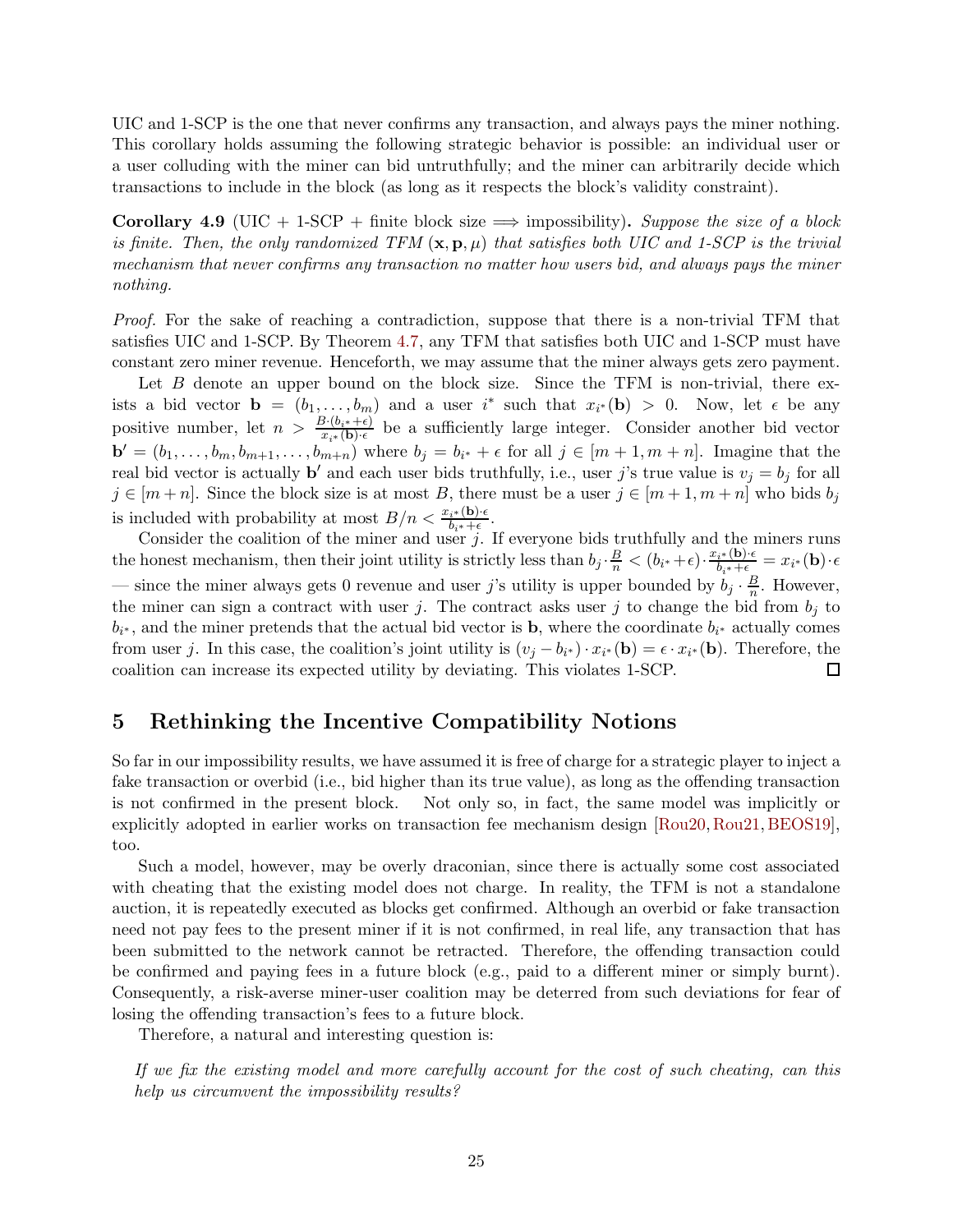One challenge we are faced with, however, is the difficulty of accurately characterizing the cost of such cheating. If an overbid or fake transaction is confirmed in a future block, it is hard for us to predict how much the offending transaction will end up paying, since the payment amount may not be equal to the bid, and the payment amount depends on the environment (e.g., the other bids), as well as the mechanism itself.

Despite this difficulty, we still want to understand whether this direction is worth exploring. A reasonable approach is to start by asking what is the worst-case cost. Once we understand what is the worst-case cost, we can consider how to define a more general, parametrized cost model.

1. Worst-case cost. A worthwhile first step is to consider the worst-case cost for the aforementioned deviation. Specifically, whenever a strategic player injects a fake transaction or overbids and the offending transaction cannot be confirmed in the present block, the strategic player assumes the worst case scenario, i.e., the offending transaction can end up paying fees as high as its bid in the future.

Assuming the worst-case cost is useful in several ways. First, it is useful for proving lower bounds. If we can prove lower bounds even for the worst-case cost, it would directly imply lower bounds if in reality, the cost is actually smaller than the worst case. Second, assuming the worst-case cost is also equivalent to considering strategic players who are *paranoid* — they only want to deviate if they will surely benefit, and there is no possible scenario in which they will lose. In other words, we are asking whether there is a mechanism that can at least discourage such paranoid players from deviating.

2. General, parametrized cost model. As mentioned, it is challenging to accurately capture or predict the cost of overbid or fake transactions that are unconfirmed in the present. In practice, however, one might be able to measure the cost of such cheating from historical data. This motivates a more generalized cost model, where we assume that there is some discount factor  $\gamma \in [0, 1]$ , and the cost of such cheating is actually  $\gamma$  times the worst-case cost.

## <span id="page-27-0"></span>5.1 Defining  $\gamma$ -Strict Utility

As we argued, the utility notions in prior work ignore certain costs associated with cheating. We therefore define a more refined utility notion that charges such cost parametrized by a "strictness" parameter  $\gamma \in [0,1]$ . In other words, when  $\gamma = 1$ , we are charging the worst-case cost, and equivalently, we are asking whether there are incetive compatible TFMs against paranoid players who only want to deviate if there is a sure gain and no risk of losing. We will also be using  $\gamma = 1$ to prove lower bounds, and this gives stronger lower bound results. When  $\gamma = 0$ , we are charging no cost — in this case, our new incentive compatibility definitions would be equivalent to the old notions in Section [3.](#page-17-0)

Recall that the term "strategic player" can refer to a user, a miner, or a miner-user coalition. An offending transaction is one whose bid exceeds the transaction's true value: it can be an untruthful bid or an injected fake transaction, since we may assume that a fake transaction's true value is 0. In the *worst-case* scenario, an offending transaction that is not confirmed in the present block may be charged a transaction fee equal to its full bid, when it is confirmed in a future block (possibly mined by a different miner). Let v be the true value of the offending transaction (and  $v = 0$  if the offending transaction is fake), and let  $b \geq v$  be the bid value. Therefore, in the worst-case scenario, the offending transaction can cost  $b - v$  in utility, due to losing fees to a future block.

In practice, if we can measure the actual cost from historical data, we may be able to learn a parameter  $\gamma \in [0, 1]$ , and model the actual cost as  $\gamma$  times the worst-case cost, that is,  $\gamma \cdot (b - v)$ .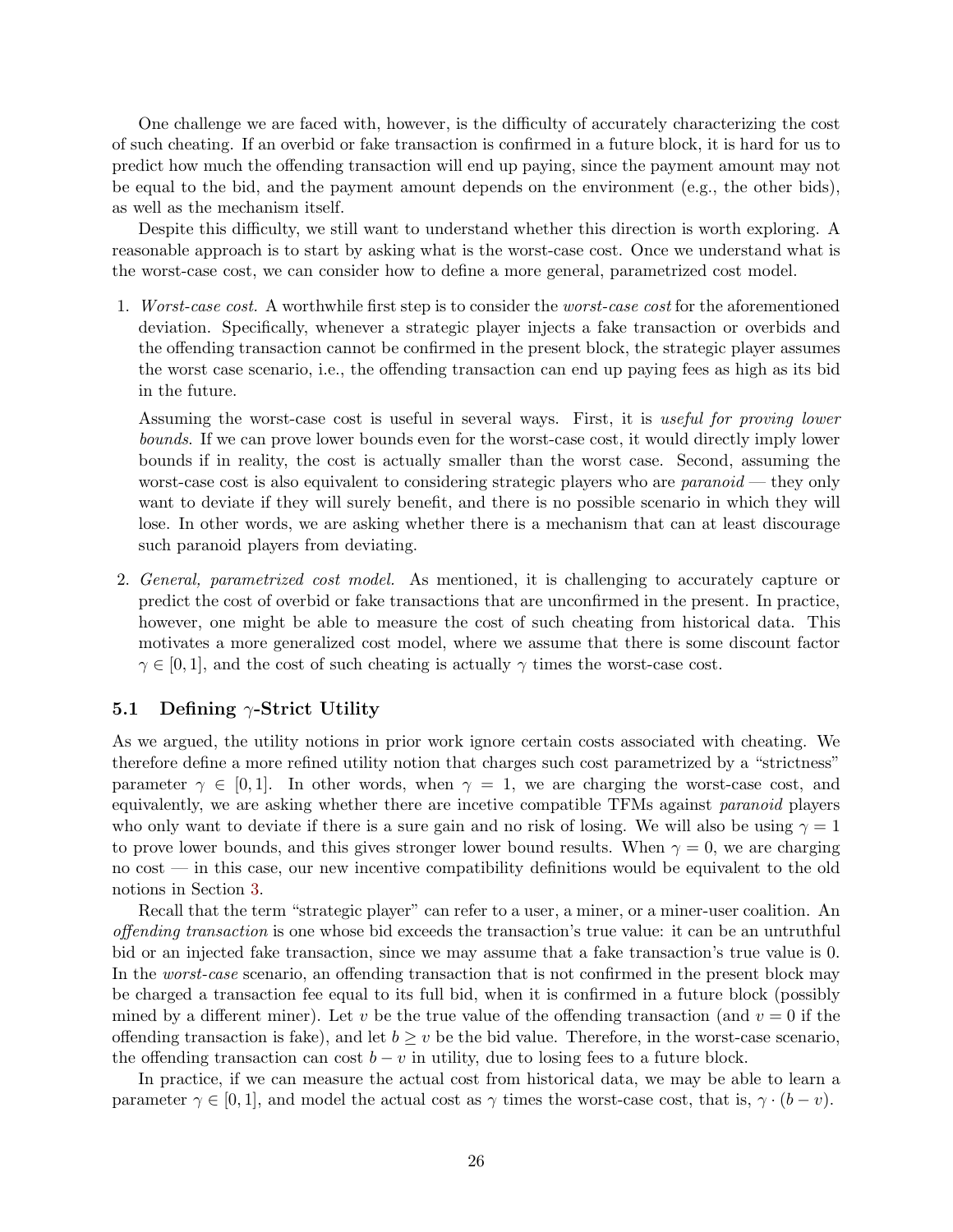$\gamma$ -strict utility. We now formally define the utility function of a strategic player:

## $\gamma$ -strict utility

- If the strategic player includes the miner, then let  $u \leftarrow \mu$  where  $\mu$  is the miner's revenue in the present block; else let  $u \leftarrow 0$ .
- For any real or fake transaction the strategic player has submitted with true value  $v$  and a bid of b:
	- if the transaction is confirmed in the present block, let  $u \leftarrow u + v p$  where p denotes its payment.
	- if the transaction is *not* confirmed in the present block and moreover  $b > v$ , then let  $u \leftarrow u - \gamma \cdot (b - v)$ . See also Remark [4.](#page-28-1)
- Output the final utility  $u$ .

**Definition 4** (Incentive compatibility under  $\gamma$ -strict utility). Let  $X \in \{\text{UIC}, \text{MIC}, c\text{-SCP}\}\.$  We can now define X under  $\gamma$ -strict utility just like in Definitions [1,](#page-20-5) [2,](#page-20-6) and [3,](#page-20-7) respectively, except that now we adopt the aforementioned  $\gamma$ -strict utility.

**Definition 5** (Weak incentive compatibility). For convenience, for the special case  $\gamma = 1$ , we also refer to our incentive compatibility notions as weak incentive compatibility. More specifically, we use the following aliases:

> weak  $UIC = UIC$  under 1-strict utility weak  $MIC = MIC$  under 1-strict utility  $c$ -weak-SCP =  $c$ -SCP under 1-strict utility

Remark 4. Since the miner has the ability to include an arbitrary set of transactions in the block, without loss of generality, we may assume that the following deviations never take place since they do not help the miner or the miner-user coalition:

- <span id="page-28-1"></span>1. the miner or the miner-user coalition never bids untruthfully for any transaction not included in the block;
- 2. miner or the miner-user coalition never injects a fake transaction that is not included in the block.

Therefore, one can equivalently view our new utility definition as only charging an additional cost for overbid or fake transactions that are unconfirmed but included in the block. Note that any transaction included in the block must have been broadcast to the network and cannot be retracted.

#### <span id="page-28-0"></span>5.2 Burning Second-Price Mechanism

Earlier in Section [2.3,](#page-11-1) we presented the burning second-price mechanism which can be parametrized with any  $\gamma \in (0,1]$  and  $c \geq 1$ ; we additionally explained how to realize the on-chain random coins needed for the mechanism. We now prove Theorem [2.1,](#page-13-1) that is, for any  $c \ge 1$  and  $\gamma \in (0,1]$ , the burning second-price auction satisfies UIC, MIC, and  $c$ -SCP under  $\gamma$ -strict utility.

We prove the properties one by one. Throughout this proof, we assume the  $\gamma$ -strict utility notion. We may assume that  $\gamma \in (0, 1]$ , since if  $\gamma = 0$ , the burning second-price auction always confirms nothing and it trivially satisfies all these properties.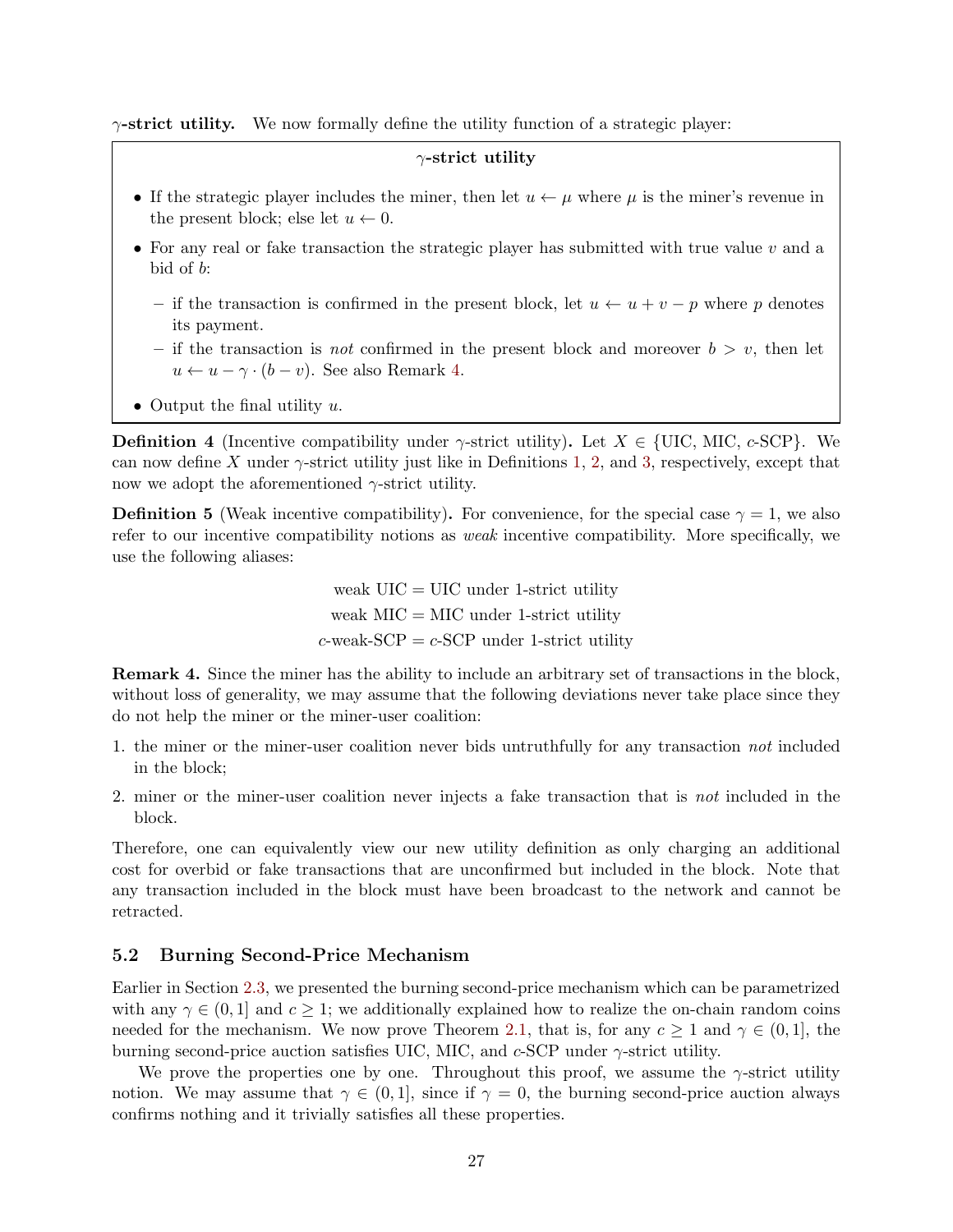UIC. According to the utility definition for the user, any injected fake transaction cannot lead to an increase in the user's utility. Therefore, we may assume that the user does not inject any fake transactions, and the only strategic behavior is bidding untruthfully.

Let  $\mathbf{b} = (b_1, \dots, b_m)$  be an arbitrary bid vector, where  $b_1 \geq \dots \geq b_m$  and user i bids truthfully (i.e.  $b_i = v_i$ ). Suppose  $i \geq k+1$  and thus  $b_i \leq b_{k+1}$ . If user i bids honestly, its utility is 0 since it is unconfirmed. Imagine that user i changes its bids to  $b'_i$ . There are two cases. First, user i's new bid  $b_i'$  is still not ranked among the top k (possibly after the tie-breaking). In this case, its utility is either zero if  $b'_i < v_i$  or negative if  $b'_i > v_i$ . Second, the new bid  $b'_i$  is now ranked among the top k. We have  $b'_i \geq b_{k+1}$ . Further, user *i*'s utility becomes

$$
(1-\frac{\gamma}{c})\cdot\gamma(b'_i-b_i)+\frac{\gamma}{c}\cdot(b_i-b_k),
$$

where the first term captures the cost if  $b_i'$  is not confirmed, and the second term captures the cost if  $b'_i$  is confirmed. Since  $b'_i - b_i < 0$  and  $b_i - b_k \leq 0$ , its utility only decreases.

The case of  $i \leq k$  can be shown by a similar argument. In this case, if user i bids honestly, it is among the top k, and its utility is at least 0. Now, imagine user i changes its bid to  $b_i'$ . There are two cases. First, if  $b_i'$  cause user i to be no longer among the top k, then its utility is 0. Second, with the new bid  $b'_i$ , user i is still among the top k. If it underbids its utility is the same as bidding honestly. If it overbids, its utility is the same as bidding honestly conditioned on it is confirmed, and its utility decreases by  $\gamma(b'_i - b_i)$  conditioned on it is not confirmed.

MIC. A miner has two kinds of strategies to deviate from honest behavior: not to choose the highest bids and to inject fake bids. Without loss of generality, we assume that the miner chooses the included bids first, and then replaces some of the real bids with fake bids. We may also assume that all injected fake bids are included in the block. We will show that both steps would not increase the miner's utility. Let  $(c_1, \ldots, c_B)$  be the highest B bids in the bid vector, where  $c_1 \geq \cdots \geq c_B$ . The miner's revenue is  $\gamma(c_{k+1} + \cdots + c_B)$ . Now, suppose the miner does not choose the highest bids. Let  $(d_1, \ldots, d_B)$  be the resulting bids, where  $d_1 \geq \cdots \geq d_B$  — we may assume that there are always infinitely many 0-bids that are "for free", and the miner can choose these 0-bids too. Then, miner's revenue becomes  $\gamma(d_{k+1} + \cdots + d_B)$ . Since  $(c_1, \ldots, c_B)$  are the highest B bids, we have  $c_j \geq d_j$  for all  $j \in [B]$ . Thus, miner's revenue does not increase.

We will next show that whenever the miner replaces an included real bid with a fake bid, the miner's utility does not increase. Notice that if the fake bid is confirmed, it costs the  $(k + 1)$ -th price among the included bids. If the fake bid b is unconfirmed, it costs  $\gamma \cdot b$ , since its true value is zero. Let  $e = (e_1, \ldots, e_B)$  be an arbitrary bid vector where  $e_1 \geq \cdots \geq e_B$ . The bids e may or may not be the highest bids and some of them may be fake. Suppose the miner replaces  $e_i$  with the fake bid  $f$ . There are four possible cases.

- 1.  $i \leq k$  and f is among the top k
- 2.  $i \leq k$  and f is not among the top k
- 3.  $i > k$  and f is among the top k
- 4.  $i > k$  and f is not among the top k

Henceforth, no matter which case, let  $e'_1 \geq \cdots \geq e'_B$  denote the included bids after replacing  $e_i$ with f. Let  $\mu := \gamma(e_{k+1} + \cdots + e_B)$  be the miner's revenue before replacing  $e_i$  with the fake bid f, and let  $\mu' := \gamma(e'_{k+1} + \cdots + e'_{B})$  be the miner's revenue after replacing  $e_i$  with the fake bid f.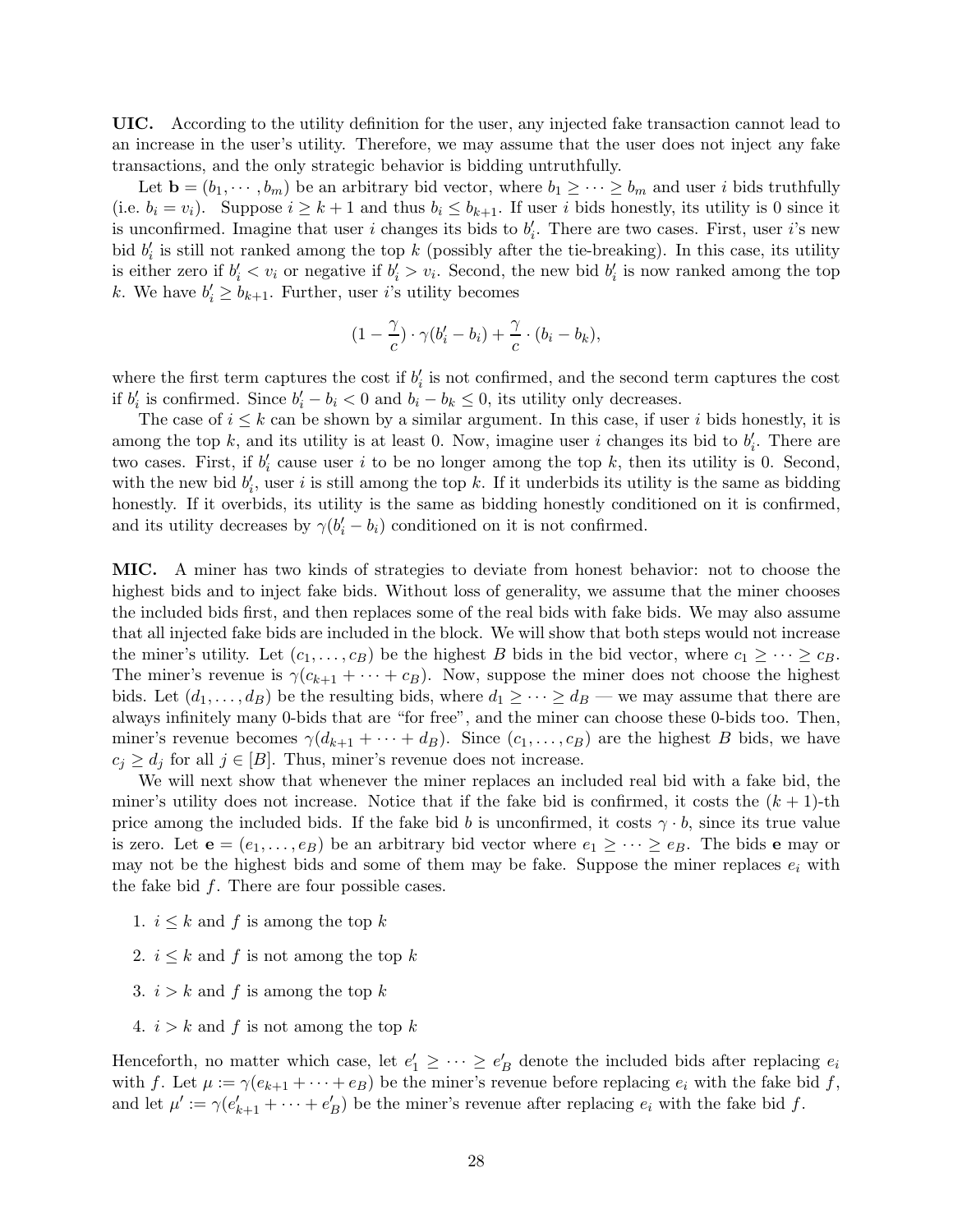In the first case, for each bid among the top k, the probability that it is confirmed is  $\gamma/c$ , so the extra cost for the miner is

$$
(1 - \frac{\gamma}{c}) \cdot \gamma \cdot f + \frac{\gamma}{c} \cdot e_{k+1} \ge 0
$$

where the first term captures the expected cost if  $f$  is not confirmed, and the second term captures the expected cost if f is confirmed. In this case, it is easy to see that  $e'_{k+j} = e_{k+j}$  for any  $j > 0$ , and thus  $\mu' = \mu$ . Therefore, miner's expected utility does not increase.

In the second case, f must be unconfirmed, so it costs the miner  $\gamma \cdot f$  additionally to inject f. Also, since f is not among the top k, it must be  $f \le e_{k+1}$ . Because  $e_{k+1}$  (or another bid equal to  $e_{k+1}$ ) is among the new top k, the miner's revenue becomes  $\gamma(e_{k+2} + \cdots e_B + f)$ . Thus, the miner revenue decreases by  $\gamma(e_{k+1}-f)$ . Including the extra cost  $\gamma \cdot f$ , miner's utility actually decreases by

$$
\gamma(f + e_{k+1} - f) \ge \gamma \cdot e_{k+1}.
$$

In the third case, it must be  $f \geq e_k$ . Moreover,  $e_k$  becomes the largest definitely unconfirmed bid, so miner's extra cost is  $(1 - \frac{2}{c})$  $(\frac{\gamma}{c}) \cdot \gamma \cdot f + \frac{\gamma}{c}$  $\frac{\gamma}{c} \cdot e_k \geq \gamma \cdot e_k$ . However, it is not hard to see that  $\mu' - \mu \leq \gamma \cdot e_k$ . Therefore, overall, the miner's expected utility does not increase.

In the fourth case, f is unconfirmed, so it costs the miner  $\gamma \cdot f$  additionally. If  $f \leq e_i$ , then it must be  $e'_{k+j} \leq e_{k+j}$  for any  $j > 0$ . Therefore, we have  $\mu' \leq \mu$ , and the miner's revenue does not increase. Otherwise, if  $f > e_i$ , we have  $(e'_{k+1} + \cdots + e'_{B}) - (e_{k+1} + \cdots + e_{B}) = f - e_i$ . Thus, the increase in miner revenue is  $\gamma(e'_{k+1} + \cdots + e'_{B}) - \gamma(e_{k+1} + \cdots + e_{B}) \leq \gamma(f - e_i) \leq \gamma \cdot f$ , which is strictly smaller than the extra cost. Thus the miner's expected utility does not increase.

Finally, because e is an arbitrary vector which may include fake bids already, we conclude that the miner's expected utility does not increase even if there are multiple fake bids.

c-SCP. A coalition of a miner and up to c user(s) has three kinds of strategies to deviate from the honest behavior: the miner may not include the highest bids, the miner can inject fake bids, and some of the user(s) can bid untruthfully. Let C be the set of colluding users, where  $|C| \leq c$ . Without loss of generality, we assume the coalition prepares the block in the following order.

- 1. The miner chooses the included bids arbitrarily. We may imagine that there are infinitely many 0-bids that are "for free" and the miner can choose from these as well.
- 2. The miner replaces some of the included real bids (not including the users in  $C$ ) with fake bids. Without loss of generality, we may assume that all injected fake bids are included in the block.
- 3. A subset of users in C change their bids and bid untruthfully.

We now show that the joint utility of the coalition does not increase after each step.

The first step of  $c$ -SCP. We may imagine that the miner deletes the real bids one by one, and then includes the highest among the remaining bids. We argue that after deleting each bid, the coalition's expected utility does not increase. Let  $\mathbf{e} = (e_1, \ldots, e_m)$  be the current bid vector where  $e_1 \geq \cdots \geq e_m$ , which may already have some bids deleted from the real bid vector. Suppose the miner deletes a bid from  $e$ . If the deleted bid is not among the top  $B$ , then it does not affect the coalition's utility. If the deleted bid is ranked between  $[k+2, B]$ , then the miner's utility cannot increase and no user's utility increases.

If the deleted bid is among the top k, then the miner's revenue decreases by at least  $\gamma \cdot (e_{k+1} (e_{k+2})$ . Every user who was among the top k before and after this deletion has  $\frac{\gamma}{c} \cdot (e_{k+1} - e_{k+2})$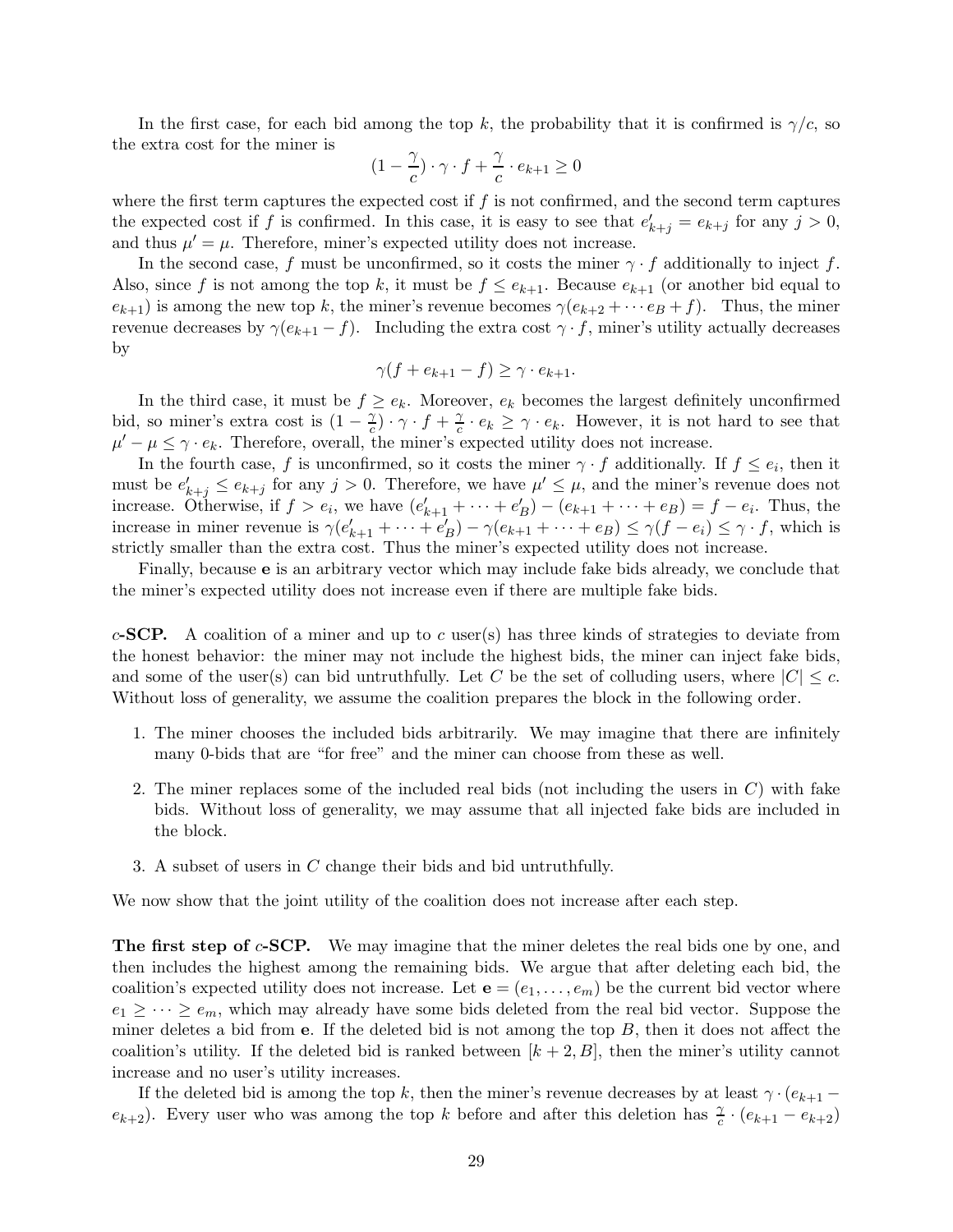increase in expected utility. The bid  $e_{k+1}$  (or another bid of equal value) now becomes among the top k, and its increase in expected utility is also  $\frac{\gamma}{c} \cdot (e_{k+1} - e_{k+2})$ . The utility of the user who got deleted decreases. All other users' utilities are unaffected. Thus, as long as the number of colluding users  $|C| \leq c$ , the increase in utility for users in C is upper bounded by  $\gamma \cdot (e_{k+1} - e_{k+2})$ . Overall, the coalition does not gain in expected utility.

If the deleted bid is ranked  $k+1$  in e, the miner's decrease in revenue is at least  $\gamma \cdot (e_{k+1} - e_{k+2})$ . For each user among the top k in **e**, its increase in utility is  $\frac{\gamma}{c} \cdot (e_{k+1} - e_{k+2})$ . The utility of all other users are unaffected. Thus, as long as  $|C| \leq c$ , the increase in utility for users in C is upper bounded by  $\gamma \cdot (e_{k+1} - e_{k+2})$ . Overall, the coalition does not gain in expected utility.

The second step of  $c$ -SCP. Let e be an initial bid vector which may already have some bids deleted, and some real bids replaced with fake bids. Suppose the miner replaces some  $e_i$  where  $i \in [B]$  with a fake bid f. Due to the proof of MIC, the miner's utility does not increase after the second step. If no user's expected utility increases after replacing a real bid with a fake one, then the coalition's expected utility cannot increase. Therefore, we only need to consider the cases in which there exists some user whose expected utility increases after replacement. Recall that in the proof of MIC, we divided into four possible cases. In cases 1 and 3, no user's expected utility would increase. Below, we focus on cases 2 and 4.

In case 2,  $i \leq k$  and f is not among the top k. In this case, for every user  $j \in [k]$  and  $j \neq i$ , its expected utility increases by  $\frac{\gamma}{c}(e_{k+1} - \max(f, e_{k+2}))$ . The bid  $e_{k+1}$  now becomes the top k, and its utility also increases by  $\frac{\gamma}{c}(e_{k+1} - \max(f, e_{k+2}))$ . The bid  $e_i$ 's expected utility decreases, and all other users' expected utilities are unaffected. However, the miner's utility decreases by at least  $\gamma \cdot (e_{k+1} - \max(f, e_{k+2}))$ . Therefore, as long as  $|C| \leq c$ , the coalition's expected utility does not increase.

In case 4,  $i > k$  and f is not among the top k. For some user's utility to increase, it must be that  $i = k + 1$  and  $f < e_{k+1}$ , i.e., the payment price must have decreased to  $\max(f, e_{k+2})$ . Similarly, for every user  $j \in [k]$ , its increase in expected utility is  $\frac{\gamma}{c}(e_{k+1} - \max(f, e_{k+2}))$ , and every other user's utility is unaffected. The miner's decrease in utility is at least  $\gamma \cdot (e_{k+1} - \max(f, e_{k+2}))$ . Therefore, as long as  $|C| \leq c$ , the coalition's expected utility does not increase.

The third step of  $c$ -SCP. At this step, the colluding users change their bids one by one. Without loss of generality, we assume the colluding users change their bids in an ascending order according to their true values; that is, the users with lower true values change their bids first. Let  ${\bf e} = (e_1, \ldots, e_B)$  be an arbitrary bid vector included in the block, where  $e_1 \geq \cdots \geq e_B$ . The bids  ${\bf e}$ may or may not be the highest bids and some of them may be fake or overbidding bids. Note that if any user whose bid is not included in the block changes its bid, the coalition's joint utility cannot increase. Thus, we may assume that a colluding user  $i$  included in the block changes its bid. Since the colluding users change their bids one by one, that means user  $i$  has not changed its bid before, and  $e_i$  must be the user's true value. Henceforth, we often use  $e_i$  to refer to the user that placed this bid without risking ambiguity. We will show that the joint utility of miner and all users in C would not increase if  $e_i$  changes its bid to  $b_i$ .

When  $e_i$  is replaced with  $b_i$ , there are four possible cases.

- 1.  $i > k$  and  $b_i$  is among the top k
- 2.  $i > k$  and  $b_i$  is not among the top k
- 3.  $i \leq k$  and  $b_i$  is among the top k
- 4.  $i \leq k$  and  $b_i$  is not among the top k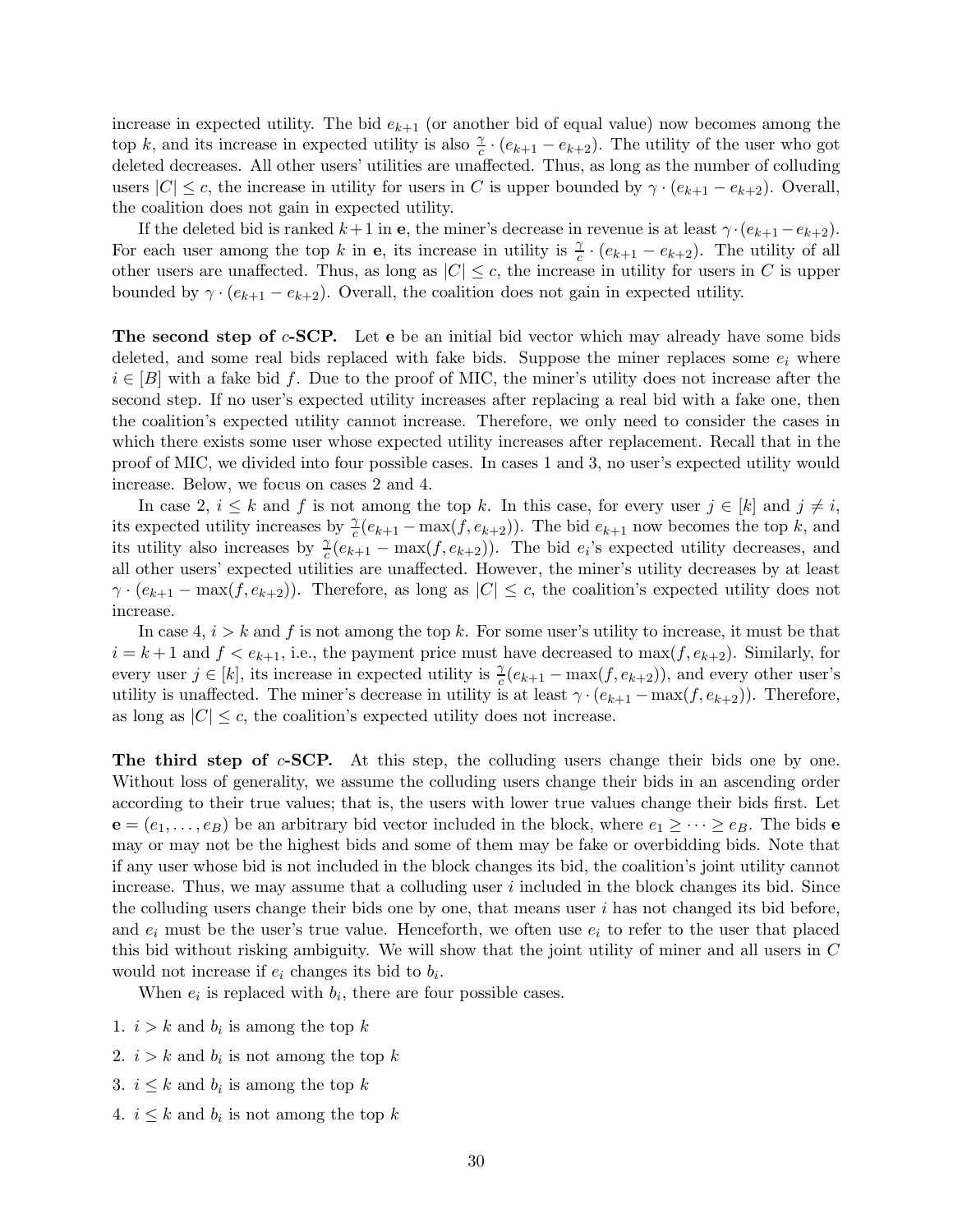Henceforth, no matter which case, let  $e'_1 \geq \cdots \geq e'_B$  denote the included bids after replacing  $e_i$ with  $b_i$ .

In the first case,  $e_k$  becomes the largest unconfirmed bid.  $e_i$ 's utility was zero before, and it becomes  $(1-\frac{\gamma}{c})$  $\frac{\gamma}{c}$ .  $\gamma \cdot (e_i - b_i) + \frac{\gamma}{c} \cdot (e_i - e_k)$  afterwards. Since  $b_i \ge e_k \ge e_i$ , the decrease in utility is at least  $\gamma(e_k - e_i)$ . Besides  $e_i$ , all other users' utilities cannot increase. The miner's revenue increases by at most  $\gamma(e_k - e_{k+1}) \leq \gamma(e_k - e_i)$ . Thus, the coalition's expected joint utility does not increase.

In the second case, we have  $\sum_{i=1}^{k'} e'_{k+i} - \sum_{i=1}^{k'} e_{k+i} = b_i - e_i$ . Thus the miner's change in revenue is  $\gamma \cdot (b_i - e_i)$ . For the users who are among the top k, their payment become  $e'_{k+1}$ . There are two subcases.

- If  $e_i$  is overbidding  $(b_i > e_i)$ , it must be  $e'_{k+1} \ge e_{k+1}$ , so the utilities of the users among top k do not increase.  $e_i$ 's utility reduces from zero to  $\gamma(e_i - b_i) < 0$ . Since the miner's revenue increases at most by  $\gamma(b_i - e_i)$ , the coalition's joint expected utility does not increase.
- If  $e_i$  is underbidding  $(b_i < e_i)$ , it must be  $e_{k+1} \ge e'_{k+1}$ . In this case, it must be  $e_j \ge e'_j$  for all j. Further,  $e_i$ 's utility is still zero; and the miner's revenue decreases at least  $\gamma(e_i - b_i) \ge$  $\gamma \cdot (e_{k+1} - e'_{k+1})$ . The utility of each user among top k increases only by  $\gamma(e_{k+1} - e'_{k+1})/c$ . All other users' utilities are unaffected. Thus, even if the miner colludes with  $c$  users, their joint expected utility does not increase.

In the third case,  $e_i$ 's utility and miner's utility do not change individually. Moreover, all other users' utilities do not change either, because  $e_{k+1} = e'_{k+1}$ . Thus, the joint utility of the coalition does not change.

In the fourth case, the miner's revenue reduces from  $\gamma(e_{k+1}+\cdots+e_B)$  to  $\gamma(e_{k+2}+\cdots+e_B +b_i)$  $\gamma(e_{k+1} - b_i)$ . We now consider each user's change in utility.

- Since the user  $e_i$ 's bid is replaced with  $b_i$  and now becomes unconfirmed, its utility reduces from  $\gamma(e_i - e_{k+1})/c$  to zero. Also, note that  $e_i$  (who now bids  $b_i$ ) must belong to C.
- For anyone that was among top k before and after the replacement, its new payment is  $\max(b_i, e_{k+2})$ if confirmed. Thus its expected utility increases by  $\frac{\gamma}{c} \cdot (e_{k+1} - \max(b_i, e_{k+2}))$ .
- Now consider the user that bids  $e_{k+1}$ . This is the most complicated case. Let v be this user's true value. If this user is a coalition member, and its bid  $e_{k+1}$  was previously changed, then we know that  $v \leq e_i$  since we are changing the coalition users' bids in ascending order of their true value. In all other cases,  $v = e_{k+1} \leq e_i$ .

After the replacement of  $e_i$  with  $b_i$ , conditioned on not being confirmed, the user's utility does not change since previously it was always unconfirmed. Conditioned on being confirmed, the user's utility increases by at most  $v - \max(b_i, e_{k+2}) + \max(0, \gamma \cdot (e_{k+1} - v))$ , where the part  $\max(0, \gamma \cdot (e_{k+1} - v))$  is because the user might be overbidding, i.e.,  $v < e_{k+1}$ , and before the replacement it was always unconfirmed. Therefore, the user's expected gain in utility is γ  $c_c^{\gamma}(v - \max(b_i, e_{k+2}) + \max(0, \gamma \cdot (e_{k+1} - v))).$ 

• For every other user, its utility is unaffected.

Now, suppose that the user bidding  $e_{k+1}$  belongs to the coalition. We know that  $e_i$ , whose bid is being changed to  $b_i$ , belongs to the coalition too. The joint utility of  $e_{k+1}$  and  $e_i$  increases by γ  $\frac{\gamma}{c}(v - \max(b_i, e_{k+2}) + \max(0, \gamma \cdot (e_{k+1} - v))) - \frac{\gamma}{c})$  $c_c^{\gamma}(e_i - e_{k+1})$ . If  $e_{k+1} \geq v$ , their increase in utility is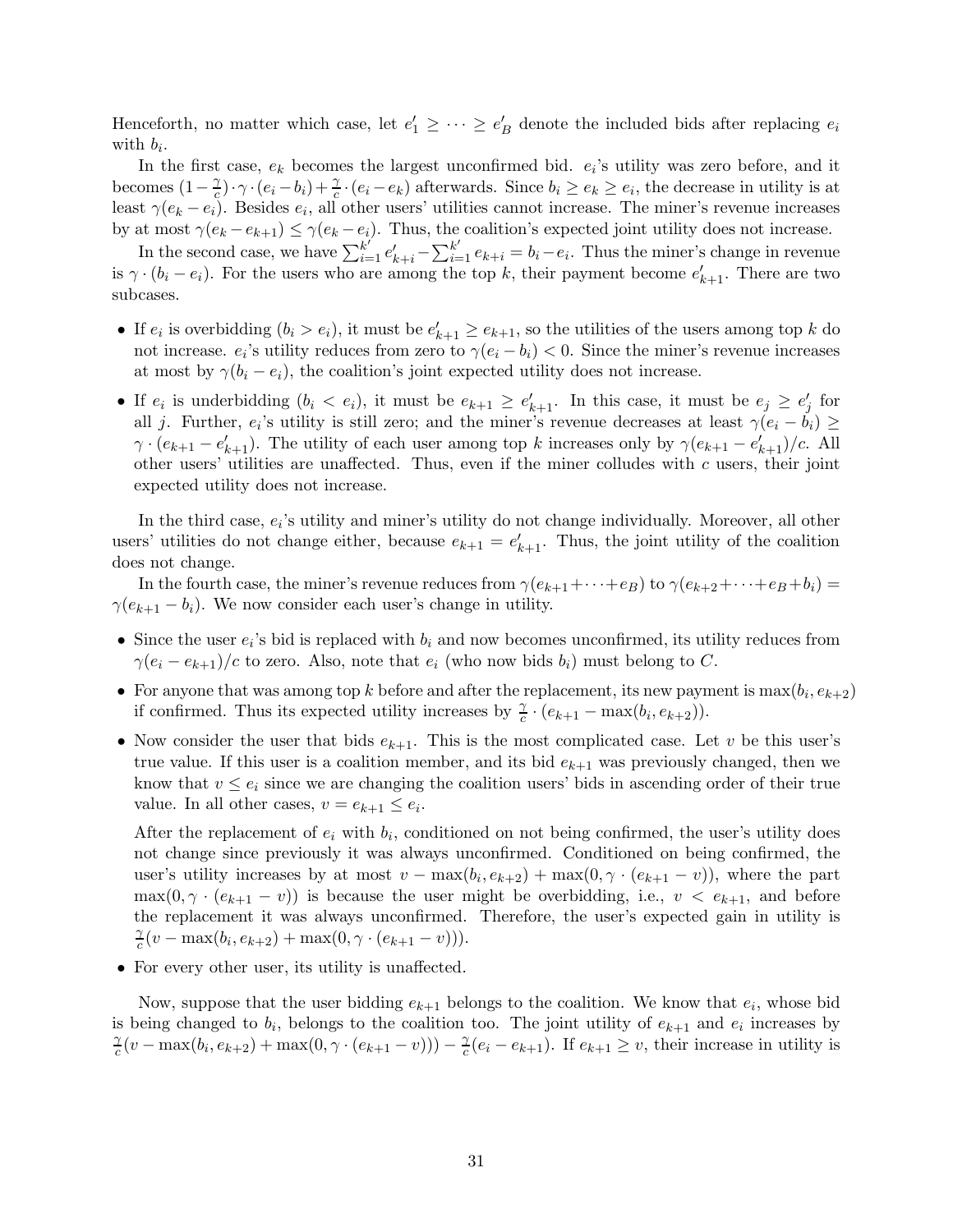upper bounded by

$$
\frac{\gamma}{c} [v - \max(b_i, e_{k+2}) + \gamma \cdot (e_{k+1} - v)] - \frac{\gamma}{c} (e_i - e_{k+1})
$$
  
\n
$$
= \frac{\gamma}{c} [v - \max(b_i, e_{k+2}) + \gamma \cdot (e_{k+1} - v) - e_i + e_{k+1}]
$$
  
\n
$$
= \frac{\gamma}{c} [e_{k+1} - \max(b_i, e_{k+2}) + \gamma \cdot (e_{k+1} - v) - (e_i - v)]
$$
  
\n
$$
\leq \frac{\gamma}{c} [e_{k+1} - \max(b_i, e_{k+2}) + \gamma \cdot (e_{k+1} - v) - (e_{k+1} - v)]
$$
  
\n
$$
\leq \frac{\gamma}{c} (e_{k+1} - \max(b_i, e_{k+2}))
$$

If  $e_{k+1} < v$ , their increase in utility is upper bounded by  $\frac{\gamma}{c}(v - \max(b_i, e_{k+2}) - e_i + e_{k+1}) \le$ γ  $c_c^{\gamma}(e_{k+1} - \max(b_i, e_{k+2})), \text{ too.}$ 

All other users' expected utilities are either unaffected or increases by at most  $\frac{\gamma}{c}(e_{k+1} \max(b_i, e_{k+2})$ ). Therefore, as long as  $|C| \leq c$ , the coalition's joint utility cannot increase. Suppose that the user bidding  $e_{k+1}$  does not belong to the coalition. This case is easier since all users' expected utilities cannot increase by more than  $\frac{\gamma}{c}(e_{k+1} - \max(b_i, e_{k+2}))$ . Therefore, as long as  $|C| \leq c$ , the coalition's joint utility cannot increase.

## <span id="page-33-0"></span>6 Randomness is Necessary for Weak Incentive Compatibility

Recall that when  $c = 1$ , our burning 2nd price auction becomes deterministic; but for all  $c > 1$ , the mechanism is randomized. In this section, we show that the randomness is in fact necessary for  $c \geq 2$ . To state this impossibility result, we first need to introduce a new notion that captures "non-degenerate" mechanisms, that is, we consider mechanisms that sometimes confirm 2 or more transactions:

**Definition 6** (2-user-friendly). We call a mechanism is 2-user-friendly if there exists a bid vector **b** such that  $x_i(\mathbf{b}) = x_j(\mathbf{b}) = 1$  for some  $i \neq j$ .

We prove the following impossibility result — throughout this section, we will assume that  $\gamma = 1$  (also called weak incentive compatibility), since this makes our impossibility result stronger. The same impossibility result trivially extends to the case when  $\gamma < 1$  as well.

<span id="page-33-2"></span>**Theorem 6.1.** Suppose the block size is finite. Let  $(\mathbf{x}, \mathbf{p}, \mu)$  be a deterministic mechanism. If  $(\mathbf{x}, \mathbf{p}, \mu)$  is 2-user-friendly, then it cannot achieve weak UIC and 2-weak-SCP at the same time.

We stress that the 2-user-friendly restriction is in fact necessary for the above impossibility to hold. In particular, in Appendix [B.1,](#page-47-0) we give a deterministic mechanism that always confirms only one transaction, and satisfies weak UIC, weak MIC, and c-weak-SCP for any c. Moreover, in Appendix [B.2,](#page-48-0) we additionally show that the finite block size requirement is also necessary for the above impossibility to hold.

We presented a roadmap of the proof of Theorem [6.1](#page-33-2) in Section [2.4.](#page-13-0) Therefore, we now directly jump to the detailed proof. To prove Theorem [6.1,](#page-33-2) we first prove that Myerson's lemma still holds for any deterministic, weakly UIC mechanism.

<span id="page-33-1"></span>Fact 6.2. Myerson's lemma holds for any deterministic, weakly UIC mechanism.

Proof. Recall that in the definition of UIC or weak UIC, a user's strategy space involves not only bidding untruthfully, but also injecting fake transactions. To prove that Myerson's lemma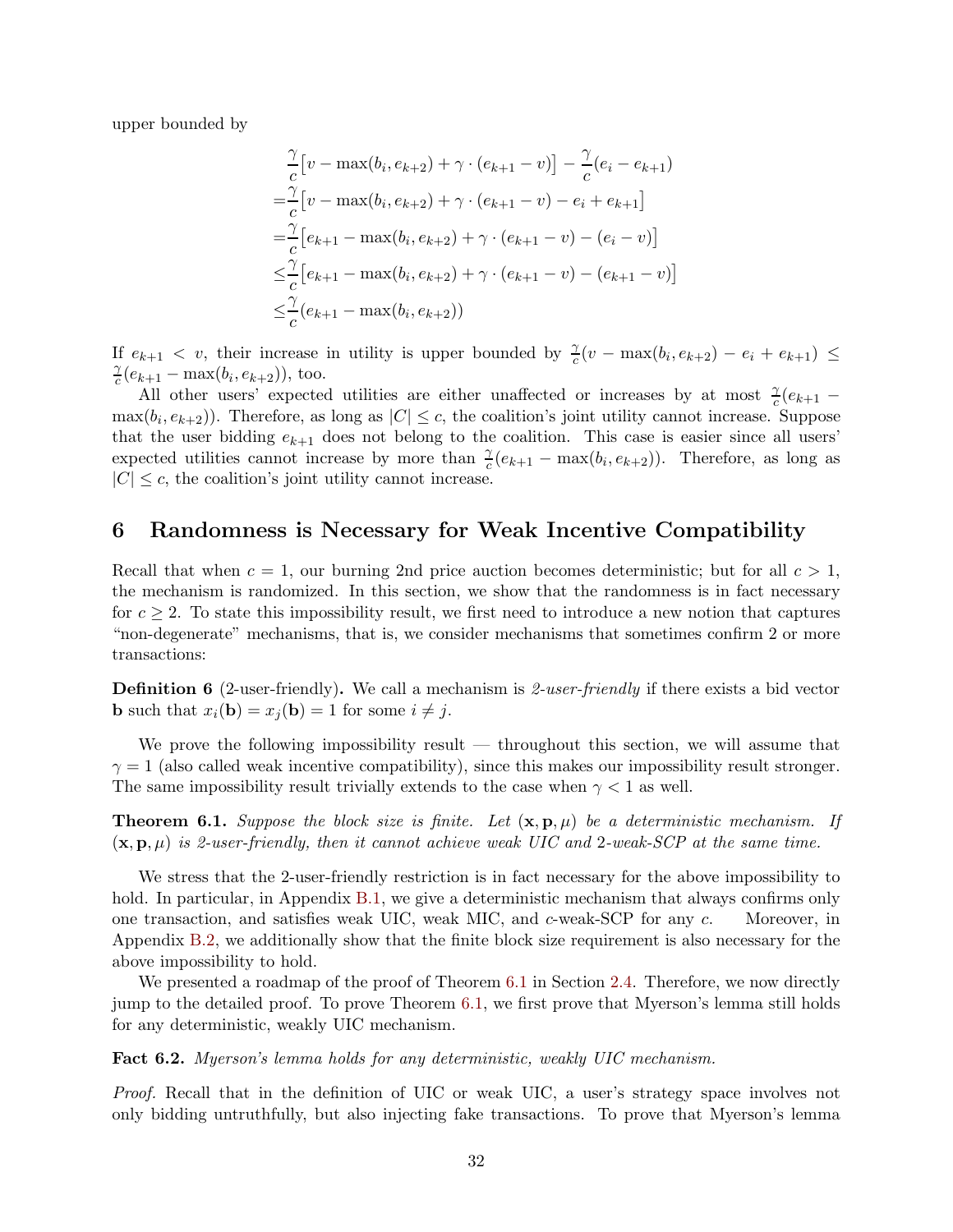holds for weak UIC, we only care about bidding untruthfully, and we do not care about injecting fake transactions. Henceforth, if a mechanism disincentivizes an individual user from overbidding or underbidding under the old utility notion, we say that it is user-DSIC (short for dominantstrategy-incentive-compatible). Similarly, if a mechanism disincentivizes an individual user from overbidding or underbidding under the new utility notion, we say that it is weakly user-DSIC. Clearly, UIC implies user-DSIC and weak UIC implies weakly user-DSIC. Since Myerson's lemma holds for user-DSIC, it suffices to show that any *deterministic* TFM that is weakly user-DSIC must be user-DSIC, too.

Suppose for the sake of contradiction that there is a deterministic TFM that is weakly user-DSIC but not user-DSIC. This means that there is an untruthful bidding strategy that is profitable under the old utility notion (i.e., 0-strict utility) but not profitable any more under the new utility notion (i.e., 1-strict utility). In comparison with the old utility, the only difference in the new utility is that "overbidding but unconfirmed" is charged an additional cost. Therefore, such an untruthful bidding strategy as mentioned above must be overbidding but unconfirmed. However, we know that under the old utility notion, such an untruthful bidding strategy results in utility 0 and thus is not profitable. Thus the user does not want to adopt this strategy even under the old utility. This leads to a contradiction.  $\Box$ 

<span id="page-34-0"></span>**Lemma 6.3.** Let  $(\mathbf{x}, \mathbf{p}, \mu)$  be a deterministic mechanism which is weak UIC and 2-weak-SCP. Let  $\mathbf{b} = (b_1, \ldots, b_m)$  be an arbitrary bid vector, where there exists a user i having a confirmed bid, i.e.,  $x_i(\mathbf{b}) = 1$ . Then, for any bid vector  $\mathbf{b}' = (\mathbf{b}_{-i}, b'_i)$  such that  $x_i(\mathbf{b}') = 1$ , the followings holds.

- 1. Miner's revenue does not change; that is,  $\mu(\mathbf{b}) = \mu(\mathbf{b}')$ .
- 2. For any user j, if  $x_j(\mathbf{b}) = 1$  and  $b_j > p_j(\mathbf{b})$ , it must be  $x_j(\mathbf{b}') = 1$  and  $p_j(\mathbf{b}) = p_j(\mathbf{b}')$ .

*Proof.* Because  $x_i(\mathbf{b}) = x_i(\mathbf{b}') = 1$ , we know that  $p_i(\mathbf{b}) = p_i(\mathbf{b}')$  by Myerson's lemma. Recall that there is no cost for overbidding as long as the bid is confirmed. Therefore, user i's utility does not change no matter it bids  $b_i$  or  $b'_i$ . However, if  $\mu(\mathbf{b}) \neq \mu(\mathbf{b}')$ , the miner can sign a side contract to ask user  $i$  to bid the price that makes miner's revenue higher, thus violating 2-weak-SCP. For example, suppose  $\mu(\mathbf{b}) < \mu(\mathbf{b}')$ , then, in case the actual bid vector is **b** (where everyone's bidding its true value), the coalition of user i and the miner can gain by having user i bid  $b'_i$  instead of its true value  $b_i$ . Similarly, if  $\mu(\mathbf{b}) > \mu(\mathbf{b}')$ , a symmetric argument holds. Thus, it must be  $\mu(\mathbf{b}) = \mu(\mathbf{b}')$ .

We next prove that  $x_j(\mathbf{b}') = 1$  for any user j with  $x_j(\mathbf{b}) = 1$  and  $b_j > p_j(\mathbf{b})$ . For the sake of reaching a contradiction, suppose that  $x_j(b') = 0$ . We now show that the coalition of the miner, user *i*, and user *j* can gain if everyone's true value is  $\mathbf{b}'$ . Suppose user *i* were to bid its true value  $b'_i$ , user j's utility would be 0 since  $x_j(\mathbf{b}') = 0$ . Therefore, the coalition is better off having user i bid  $b_i$  instead. In this case, user j's utility would be  $b_j - p_j(b) > 0$ . Furthermore, as we have shown,  $\mu(\mathbf{b}') = \mu(\mathbf{b})$ , and moreover, by Myerson's Lemma, user i's payment and utility do not change as long as it bids high enough to be confirmed. Thus the coalition gains positively by having user  $i$ bid  $b_i$  instead of its true value  $b'_i$ . This violates 2-weak-SCP.

Finally, we prove that  $p_j(\mathbf{b}) = p_j(\mathbf{b}')$  for any user j with  $x_j(\mathbf{b}) = 1$  and  $b_j > p_j(\mathbf{b})$ . Because we have shown  $x_j(\mathbf{b}) = x_j(\mathbf{b}') = 1$ , user j's utility is  $v_j - p_j(\mathbf{b})$  if user i bids  $b_i$ , and  $v_j - p_j(\mathbf{b}')$ if user *i* bids  $b'_i$ . Suppose for the sake of contradiction that  $p_j(\mathbf{b}) \neq p_j(\mathbf{b}')$ . There are two cases. First, suppose that  $p_j(\mathbf{b}) > p_j(\mathbf{b}')$ . Imagine now that everyone's true value is  $\mathbf{b}'$ . In this case, the miner can collude with both user i and user j, and have user i bid  $b_i$  rather than its true value to increase the coalition's joint utility. This violates 2-weak-SCP. Similarly, we can rule out the casw where  $p_j(\mathbf{b}) < p_j(\mathbf{b}')$  due to a symmetric argument.  $\Box$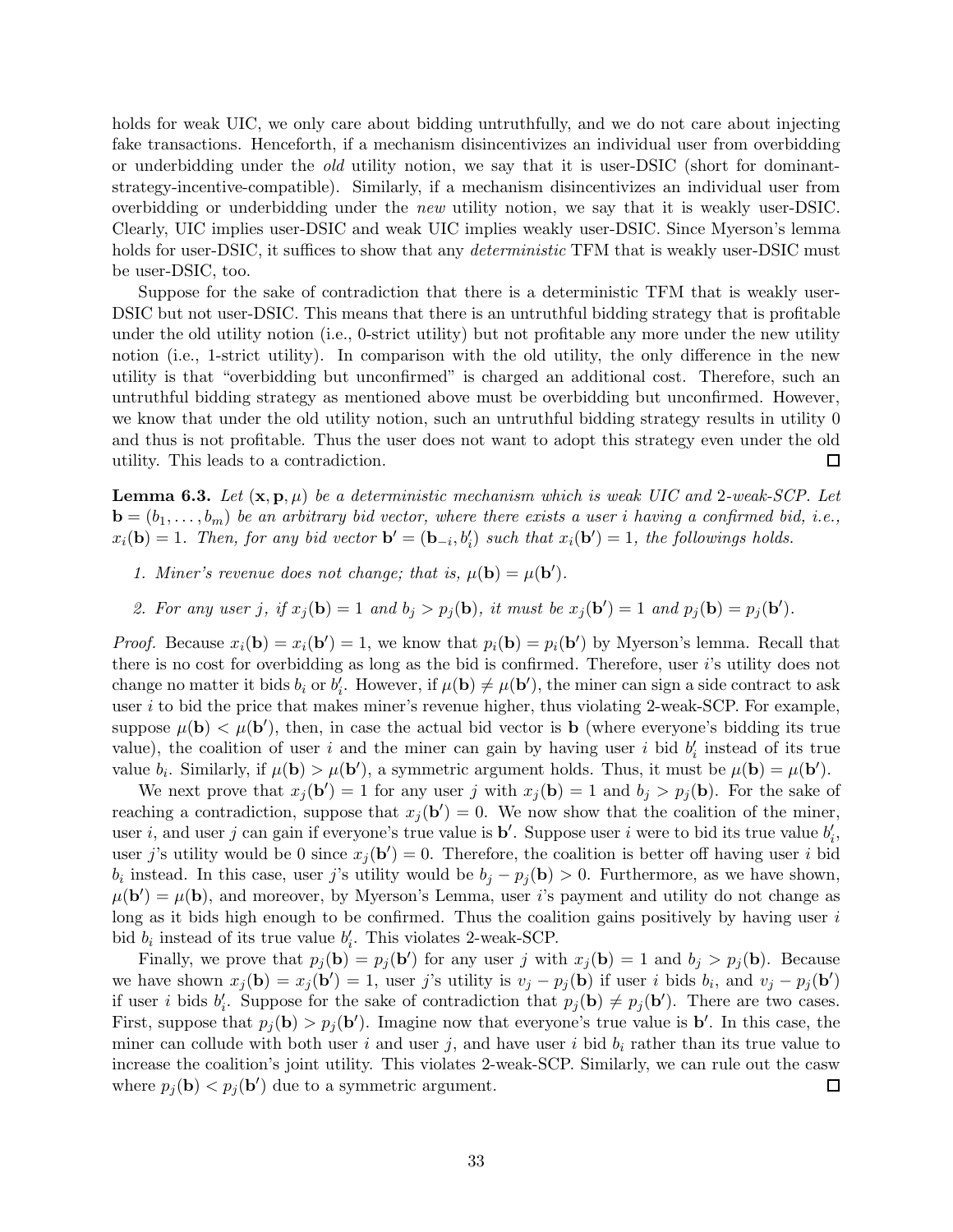<span id="page-35-0"></span>**Lemma 6.4.** Let  $(\mathbf{x}, \mathbf{p}, \mu)$  be a deterministic mechanism that achieves weak UIC and 1-weak-SCP. Then, for all users i, j, if  $x_i(\mathbf{b}) = x_j(\mathbf{b}) = 1$ , it must be  $p_i(\mathbf{b}) = p_j(\mathbf{b})$ . In other words, all confirmed users must pay the same price.

*Proof.* Suppose i and j are two confirmed users; that is  $x_i(\mathbf{b}) = x_j(\mathbf{b}) = 1$ . For the sake of reaching a contradiction, we assume that  $p_i(\mathbf{b}) \neq p_j(\mathbf{b})$ . There are two possible cases:

- 1. At least one user's bid is higher than its payment; that is, either  $b_i > p_i(\mathbf{b})$  or  $b_j > p_j(\mathbf{b})$  (or both).
- 2. Both users pay their bids; that is,  $b_i = p_i(\mathbf{b})$  and  $b_j = p_j(\mathbf{b})$ .

We start from the first case. Without loss of generality, assume  $b_i > p_i(\mathbf{b})$ . According to Lemma [6.3,](#page-34-0) user j can increase its bid without changing user i's confirmation and payment. Furthermore, by Myerson's lemma, user j's payment should not change. Thus, we have another bid vector  $\mathbf{b}' = (\mathbf{b}_{-j}, b'_j)$  such that  $b_i > p_i(\mathbf{b}')$  and  $b'_j > p_j(\mathbf{b}')$ . Using Lemma [6.3](#page-34-0) again, we can increase user i's and user j's bid arbitrarily while remaining their confirmation and payment. Consequently, we have a bid vector  $\mathbf{c} = (c_1, \ldots, c_m)$  such that user i and user j have the same bid. Formally,  $x_i(\mathbf{c}) = x_j(\mathbf{c}) = 1, c_i > p_i(\mathbf{c}) = p_i(\mathbf{b}), c_j > p_j(\mathbf{c}) = p_j(\mathbf{b})$  and  $c_i = c_j$ . Without loss of generality, we assume  $p_i(c) > p_j(c)$ . Imagine that the real bid vector is c. In this case, miner's utility is  $\mu(c)$ , and user i's utility is  $c_i - p_i(c)$ . The miner can sign a contract with user i, and switch user i's and user j's positions in the bid vector. Since users i and j are bidding the same, the miner's revenue is unaffected if their positions are switched. On the other hand, user  $i$  and user  $j$ 's payments will be switched as a result. Thus, user i's utility has increased to  $c_i - p_j(\mathbf{b})$ . This violates 1-weak-SCP.

Next, we analyze the second case. Without loss of generality, we assume  $b_i = p_i(\mathbf{b}) > b_j = p_j(\mathbf{b})$ . By Myerson's lemma, user j can increase its bid without changing its payment. Thus, user j can increase its bid to  $b_i$ , and we have a bid vector  $\mathbf{b}' = (\mathbf{b}_{-j}, b_i)$ . By Lemma [6.3,](#page-34-0) miner's revenue should not change, so we have  $\mu(\mathbf{b}) = \mu(\mathbf{b}')$ . If  $x_i(\mathbf{b}') = 1$ , it goes back to the first case, so we assume  $x_i(\mathbf{b}') = 0$ . Now, imagine that the real bid vector is  $\mathbf{b}'$ . In this case, miner's utility is  $\mu(\mathbf{b}') = \mu(\mathbf{b})$ , and user i's utility is zero. However, the miner can sign a contract with user i, and ask it to bid  $b_i$  instead. Consequently, the miner prepares a bid vector **b**, where  $b_i$  comes from user *i*. In this case, miner's utility is still  $\mu(\mathbf{b}') = \mu(\mathbf{b})$ , while user *i*'s utility becomes  $b_i - p_j(\mathbf{b}) > 0$ . This violates 1-weak-SCP.  $\Box$ 

<span id="page-35-1"></span>**Lemma 6.5.** Let  $(\mathbf{x}, \mathbf{p}, \mu)$  be a deterministic mechanism that achieves weak UIC and 2-weak-SCP. Then, for all users i, j, if  $x_i(\mathbf{b}) = 1$  and  $x_j(\mathbf{b}) = 0$ , it must be  $b_i \geq b_j$ . In other words, the confirmed bids must be the highest k bids for some  $k \in \mathbb{N}$  where k may be a function of the bid vector.

*Proof.* For the sake of reaching a contradiction, suppose that there exist two users i, j such that  $x_i(\mathbf{b}) = 1$  and  $x_j(\mathbf{b}) = 0$ , while  $b_i < b_j$ . By Myerson's lemma, user i can increase its bid to  $b_j$ without changing its confirmation and payment. Thus, we have a bid vector  $\mathbf{b}' = (\mathbf{b}_{-i}, b_i = b_j)$  such that  $x_i(\mathbf{b}') = 1$  and  $p_i(\mathbf{b}') = p_i(\mathbf{b})$ . There are two possible cases: either  $x_j(\mathbf{b}') = 1$  or  $x_j(\mathbf{b}') = 0$ .

First, we assume  $x_j(\mathbf{b}') = 1$ . Imagine the real bid vector is **b** which also represents everyone's true value. In this case, miner's utility is  $\mu(\mathbf{b})$ , user i's utility is  $b_i-p_i(\mathbf{b})$ , and user j's utility is zero. However, the miner can sign a contract with user i and user j, and ask user i to bid  $b_j$  instead. By Lemma [6.4,](#page-35-0) we have  $p_i(\mathbf{b}') = p_j(\mathbf{b}')$ . Because  $p_i(\mathbf{b}') = p_i(\mathbf{b})$  and  $p_i(\mathbf{b}) \leq b_i < b_j$ , we have  $p_j(\mathbf{b}') < b_j$ . Besides, by Lemma [6.3,](#page-34-0)  $\mu(\mathbf{b}) = \mu(\mathbf{b}')$ . Therefore, after signing the contract, miner's utility is still  $\mu(\mathbf{b})$ , user i's utility is still  $b_i - p_i(\mathbf{b})$ , while user j's utility becomes  $b_j - p_j(\mathbf{b}') > 0$ . This violates 2-weak-SCP.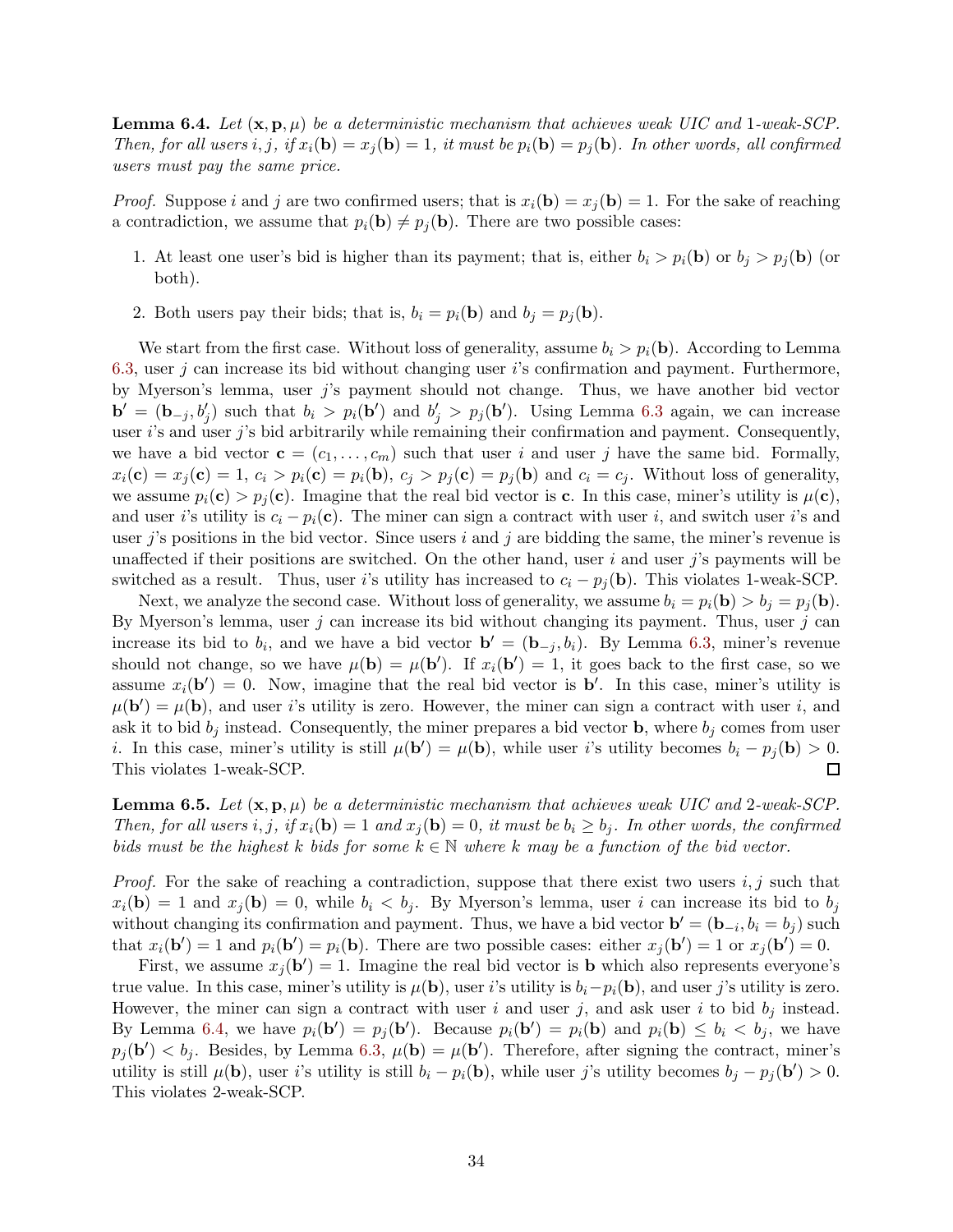Next, we assume  $x_j(\mathbf{b}') = 0$ . Imagine the real bid vector is  $\mathbf{b}'$  which also represents everyone's true value. Recall that in  $\mathbf{b}'$ , user i and user j are bidding the same; however, user i is confirmed but user j is not. Furthermore, user i is bidding strictly higher than its payment as we have shown above. The coalition of the miner and user j can strictly benefit, if the miner switched user  $i$  and user j's positions in the bid vector; since this does not affect the miner's utility, but user j's utility now becomes positive. This violates 1-weak-SCP.

 $\Box$ 

Notation for the universal payment. According to Lemma [6.4,](#page-35-0) all confirmed users must pay the same price. Thus, we may simplify the notation, and define  $p(\mathbf{b})$  to be the universal payment price for all confirmed users under the bid vector b. If no one is confirmed under b, then we define  $p(\mathbf{b}) = 0.$ 

<span id="page-36-0"></span>**Lemma 6.6.** Let  $(\mathbf{x}, \mathbf{p}, \mu)$  be a deterministic mechanism that achieves weak UIC and 2-weak-SCP. Let **b** be a bid vector such that at least one user is confirmed. Then, for any unconfirmed user i, it must be  $b_i \leq p(\mathbf{b})$ .

*Proof.* For the sake of reaching a contradiction, suppose there exists an unconfirmed user i such that  $b_i - p(\mathbf{b}) = \Delta$  for some  $\Delta > 0$ . Let j be a confirmed user in b. By Lemma [6.5,](#page-35-1) we know that  $b_j \geq b_i$ . Now, consider another bid vector  $\mathbf{b}' = (\mathbf{b}_{-j}, p(\mathbf{b}) + \Delta/2)$ . By Myerson's Lemma, user j is still confirmed and is still paying  $p(\mathbf{b})$ . However, notice that user j's new bid  $p(\mathbf{b}) + \Delta/2 < b_i$ . By Lemma [6.5,](#page-35-1) user i must be confirmed too under the bid vector  $\mathbf{b}'$ , and by Lemma [6.4,](#page-35-0) it would be paying the same as user j, which is  $p(\mathbf{b})$ . Now, imagine that everyone's true value is the vector **b**. If everyone bids honestly, the miner's utility is  $\mu(\mathbf{b})$ , user j's utility is  $b_j - p(\mathbf{b})$ , and user i's utility is zero. If the miner colludes with users  $i, j$ , the coalition can benefit by having user j bid  $p(\mathbf{b}) + \Delta/2$  instead. In this case, miner's utility is still  $\mu(\mathbf{b})$  due to Lemma [6.3,](#page-34-0) user j's utility is still  $b_j - p(\mathbf{b})$ , while user i's utility increases to  $\Delta/2$ . This violates 2-weak-SCP. □

<span id="page-36-1"></span>**Lemma 6.7.** Let  $(\mathbf{x}, \mathbf{p}, \mu)$  be a deterministic, weak UIC, and 1-weak-SCP mechanism. Then, for any bid vector **b**, any user k, and any  $0 < \Delta \leq b_k$ , it must be that  $\mu(\mathbf{b}) - \Delta \leq \mu(\mathbf{b}_{-k}, b_k - \Delta) \leq \mu(\mathbf{b})$ .

*Proof.* We first prove the direction  $\mu(\mathbf{b}_{-k}, b_k - \Delta) \leq \mu(\mathbf{b})$ . We want to show that if the users' true value is **b**, but now user k bids  $b_k - \Delta$  instead of its true value  $b_k$ , then the miner revenue should not increase. There are two cases.

- First, if user k is unconfirmed under **b** or confirmed but paying its full bid  $b_k$ , then its utility is 0 under **b**. In this case, obviously decreasing user k's bid should not make the miner benefit; since otherwise the coalition of user k and the miner can benefit by having user k bid  $b_k - \Delta$ instead, thus violating 1-weak-SCP.
- Second, suppose that user k is initially confirmed under **b** and moreover,  $b_k > p(\mathbf{b})$ . We can first decrease user k's bid to exactly  $\max(b_k - \Delta, p(\mathbf{b}))$ , and let  $\mathbf{b}' := (\mathbf{b}_{-k}, \max(b_k - \Delta, p(\mathbf{b})))$  be the resulting new bid vector. Due to Myerson's Lemma, Lemma [6.3,](#page-34-0) and Lemma [6.4,](#page-35-0)  $x_k(\mathbf{b}') = 1$ ,  $\mu(\mathbf{b}') = \mu(\mathbf{b})$ , and  $p(\mathbf{b}') = p(\mathbf{b})$ . Then, we can decrease user k's bid from  $\max(b_k - \Delta, p(\mathbf{b}))$  to  $b_k - \Delta$ , and due to the same argument as the first case, the miner's revenue should not increase.

We next prove the other direction, that is,  $\mu(\mathbf{b}) - \Delta \leq \mu(\mathbf{b}_{-k}, b_k - \Delta)$ . If no one is confirmed under b, the statement trivially holds. Henceforth, we assume that at least one user is confirmed under b. Again, there are two cases.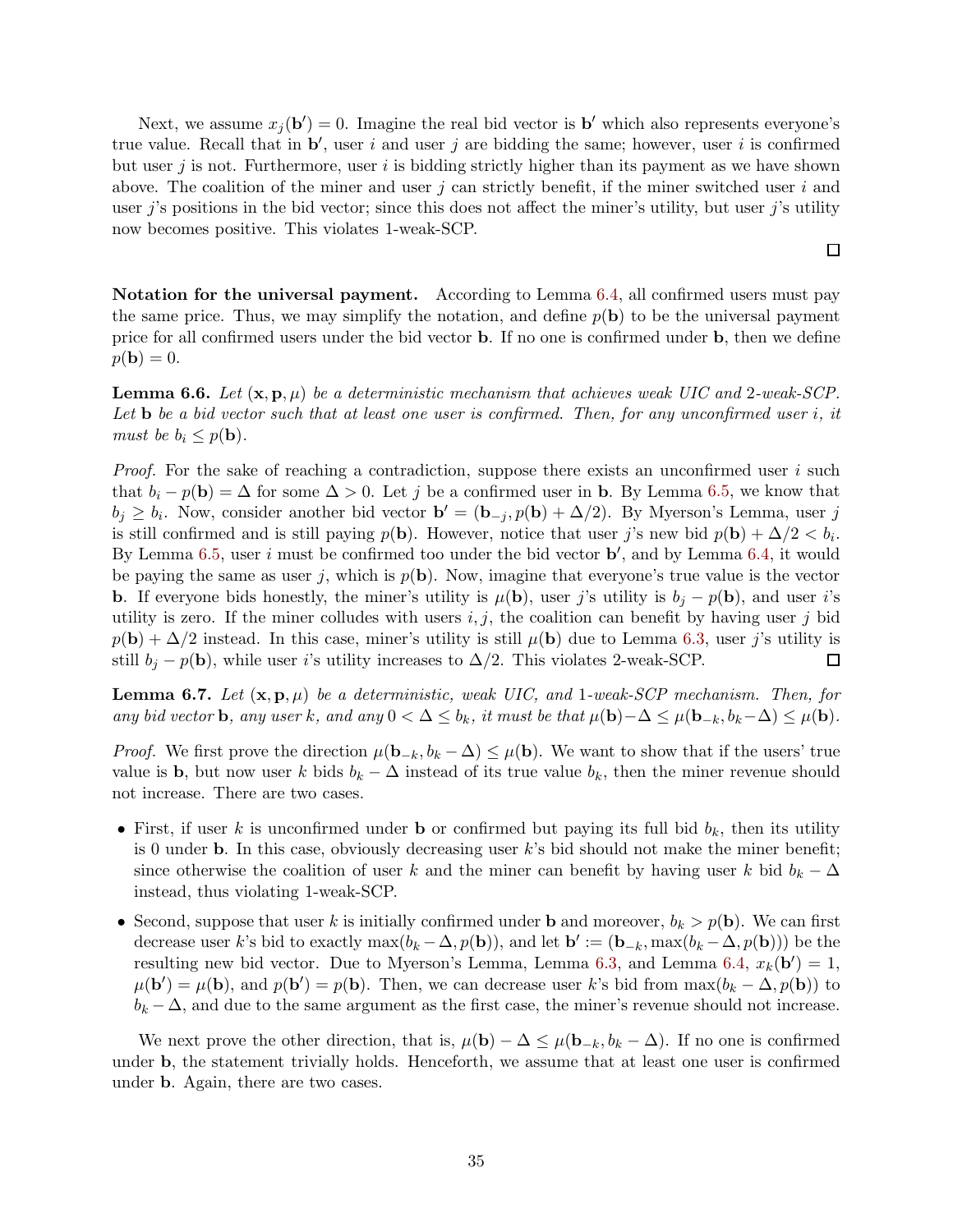- First, suppose that user k is not confirmed under **b** or confirmed but paying its full bid  $b_k$ . Due to Lemma [6.6,](#page-36-0) we know that  $b_k \leq p(\mathbf{b})$ . By Myerson's Lemma, user k should be unconfirmed or confirmed but paying full bid under  $\mathbf{b}' := (\mathbf{b}_{-k}, b_k - \Delta)$ . Now, suppose everyone's true value is actually  $\mathbf{b}'$ , notice that user k's utility is 0. We argue that if user k bids  $b_k$  instead of its true value  $b_k - \Delta$ , it should not make the miner revenue increase by more than  $\Delta$ . If so, the coalition of user k and the miner can strictly benefit by having user k bid  $b_k$  instead of its true value  $b_k - \Delta$ , since the cost of such overbidding is at most  $\Delta$  under the new utility notion. This violates 1-weak-SCP.
- Second, suppose that user k is confirmed under **b** and moreover  $b_k > p(\mathbf{b})$ . In this case, due to Myerson's Lemma, Lemma [6.3,](#page-34-0) and Lemma [6.4,](#page-35-0) the miner's revenue should not be affected when we reduce user k's bid to  $\max(p(\mathbf{b}), b_k - \Delta)$ . We now further decrease user k's bid from max( $p(\mathbf{b}), b_k - \Delta$ ) to  $b_k - \Delta$  — due to the same analysis as the first case, the miner's revenue should not increase by more than  $\Delta$  in this process.

 $\Box$ 

<span id="page-37-0"></span>**Lemma 6.8.** Let  $(\mathbf{x}, \mathbf{p}, \mu)$  be a deterministic mechanism which is weak UIC and 2-weak-SCP. Let  $\mathbf{b} = (b_1, \ldots, b_m)$  be an arbitrary bid vector. Suppose that there exist three different users i, j, k such  $that x_i(\mathbf{b}_{-k}, 0) = x_j(\mathbf{b}_{-k}, 0) = 1$ , and moreover,  $b_i - p(\mathbf{b}_{-k}, 0) > b_k$  and  $b_j - p(\mathbf{b}_{-k}, 0) > b_k$ . Then, it must be that  $x_i(\mathbf{b}) = x_j(\mathbf{b}) = 1$  and  $p(\mathbf{b}) \leq p(\mathbf{b}_{-k}, 0) + b_k/2$ .

*Proof.* We first prove that  $x_i(\mathbf{b}) = x_j(\mathbf{b}) = 1$ . Suppose not, without loss of generality, let us suppose  $x_i(\mathbf{b}) = 0$  since the case  $x_i(\mathbf{b}) = 0$  has a symmetric proof. Imagine that the real bid vector is **b** which also represents everyone's true value. Suppose the miner and user  $i$  form a coalition, and they replace user k's bid with an injected 0-bid. Due to Lemma [6.7,](#page-36-1) the miner's utility decreases by at most  $b_k$  as a result. However, user i now becomes confirmed and its utility is  $b_i - p(\mathbf{b}_{-k}, 0) > b_k$ . Therefore, the coalition strictly gains which violates 1-weak-SCP.

We next prove that  $p(\mathbf{b}) \leq p(\mathbf{b}_{-k}, 0) + b_k/2$ . For the sake of reaching a contradiction, suppose  $p(\mathbf{b}) > p(\mathbf{b}') + b_i/2$ . Imagine the real bid vector is **b** which is also everyone's true value. In this case, miner's utility is  $\mu(\mathbf{b})$ , user i's utility is  $b_i - p(\mathbf{b})$ , and user j's utility is  $b_j - p(\mathbf{b})$ . However, the miner can collude with user i and user j, and miner replaces  $b_k$  with an injected 0. Notice that injecting a 0-bid costs nothing. In this case, miner's utility becomes  $\mu(\mathbf{b}') \geq \mu(\mathbf{b}) - b_k$ , where the inequality follows from Lemma [6.7.](#page-36-1) On the other hand, user i's utility becomes  $b_i - p(\mathbf{b}')$ , and user j's utility becomes  $b_j - p(\mathbf{b}')$ . Because  $p(\mathbf{b}) > p(\mathbf{b}') + b_k/2$ , user i's and user j's utilities each increases more than  $b_k/2$ . Consequently, the coalition's joint utility increases, which violates 2-weak-SCP.  $\Box$ 

<span id="page-37-1"></span>**Lemma 6.9.** Let  $(\mathbf{x}, \mathbf{p}, \mu)$  be a deterministic mechanism which is weak UIC and 1-weak-SCP. Let  $\mathbf{b} = (b_1, \ldots, b_m)$  be an arbitrary bid vector. Let i and k be two different users, and suppose that  $x_i(\mathbf{b}) = 1$  and  $b_i - p(\mathbf{b}) > b_k$ . Then,  $x_i(\mathbf{b}_{-k}, 0) = 1$  and  $p(\mathbf{b}_{-k}, 0) \leq p(\mathbf{b}) + b_k$ .

*Proof.* For the sake of contradiction, suppose either  $x_i(\mathbf{b}_{-k}, 0) = 0$  or  $p(\mathbf{b}_{-k}, 0) > p(\mathbf{b})+b_k$ . Imagine that the real bid vector is  $\mathbf{b}' := (\mathbf{b}_{-k}, 0)$ , which also represents everyone's true value. Now, the miner replaces user k's 0-bid in  $\mathbf{b}'$  with an injected bid  $b_k$ . Injecting this bid costs at most  $b_k$ . Due to Lemma [6.7,](#page-36-1) the miner's utility cannot decrease, i.e.,  $\mu(\mathbf{b}) \geq \mu(\mathbf{b}')$ . However, consider user *i*'s utility. If  $x_i(\mathbf{b}') = 0$  but  $x_i(\mathbf{b}) = 1$ , user i's utility has increased from 0 to  $b_i - p(\mathbf{b}) > b_k$ . Else, if  $x_i(\mathbf{b}') = x_i(\mathbf{b}) = 1$ , but  $p(\mathbf{b}') > p(\mathbf{b}) + b_k$ , then user i's utility increases by strictly more than  $b_k$ too. In either case, the coalition of the miner and user  $i$  can strictly increase their joint utility by replacing user k's bid with the injected  $b_k$  bid, which violates 1-weak-SCP. □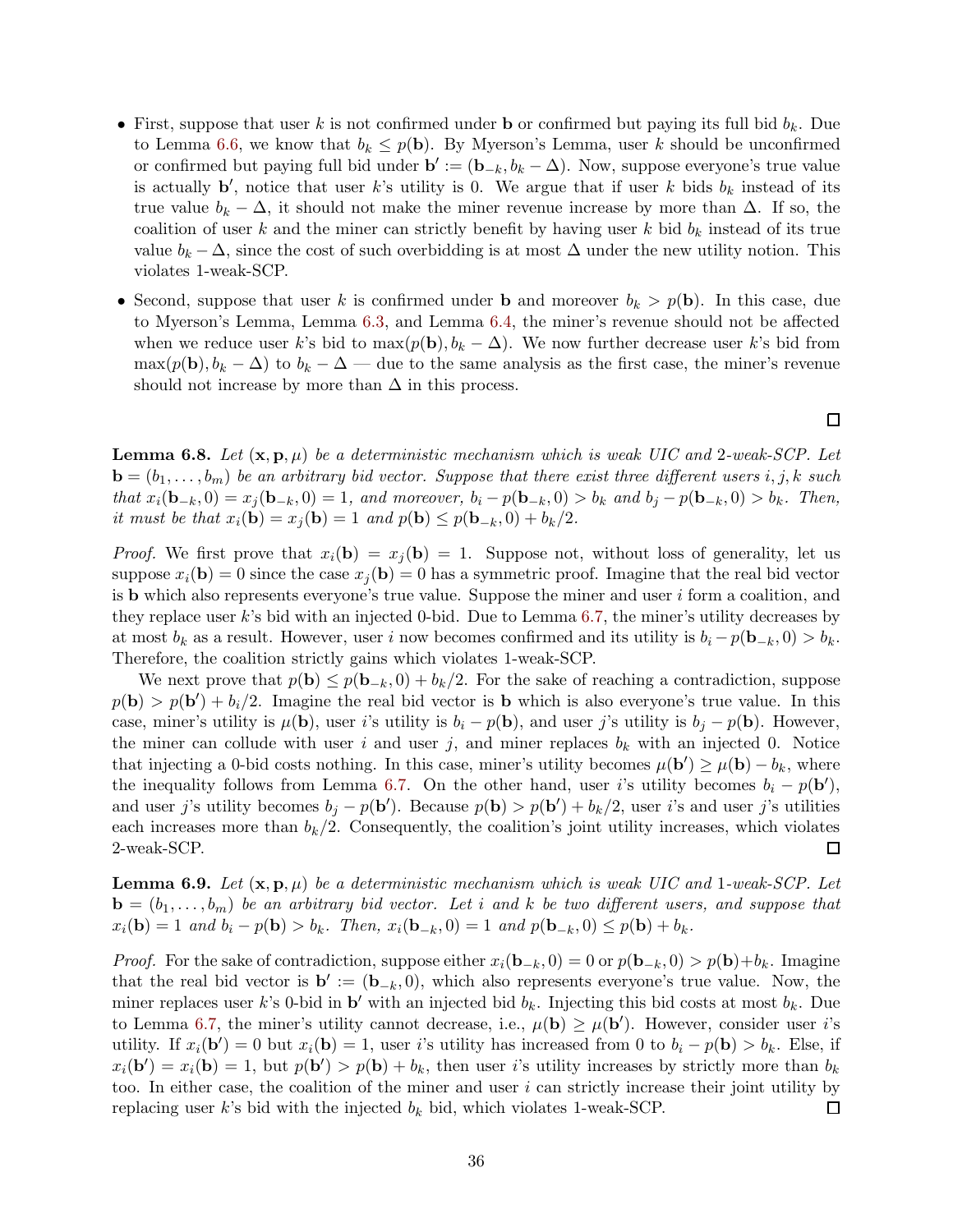<span id="page-38-2"></span>**Lemma 6.10.** Let  $(\mathbf{x}, \mathbf{p}, \mu)$  be a deterministic mechanism which is 2-user-friendly, weak-UIC and 2-weak-SCP. Then, there exists a bid vector  $\mathbf{b} = (b_1, \ldots, b_m)$  where two different users i, j are confirmed, and moreover,  $b_i > p_i(\mathbf{b})$  and  $b_j > p_j(\mathbf{b})$ .

*Proof.* Since  $(\mathbf{x}, \mathbf{p}, \mu)$  is 2-user-friendly, there exists a bid vector **b** such that at least two users' bids are confirmed. There are three possible cases:

- 1. There are two users i, j such that  $b_i > p_i(\mathbf{b})$  and  $b_j > p_j(\mathbf{b})$ .
- 2. Only a single confirmed user bids strictly above its payment. Without loss of generality, we may assume user j is confirmed and  $b_j > p_j(b)$ ; however, for any confirmed user  $i \neq j$ ,  $b_i = p_i(\mathbf{b})$ , and there exists at least one such i.
- 3. For any confirmed bid  $b_i$ , it holds that  $b_i = p_i(\mathbf{b})$ .

The first case is exactly what we want. For the second case, we can raise  $i$ 's bid by an arbitrary amount  $\Delta > 0$ , and the new bid vector is  $(\mathbf{b}_{-i}, b_i + \Delta)$ . By Myerson's Lemma, i should still be confirmed and paying the same price. Due to Lemma [6.3,](#page-34-0) j should still be confirmed and paying the same price, too. Therefore, the bid vector  $(\mathbf{b}_{-i}, b_i + \Delta)$  satisfies the claim we want to prove. Moreover, due to Lemma [6.3,](#page-34-0) it must be  $\mu(\mathbf{b}) = \mu(\mathbf{b}_{-i}, b_i + \Delta)^T$ 

We now focus on the third case which is the trickiest. Due to Lemma [6.4,](#page-35-0) it must be that everyone confirmed has the same bid, and thus  $b_i = b_j$ . Fix an arbitrary  $\Delta > 0$ . Consider the bid vector  $\mathbf{b}^*$  which is the same as  $\mathbf{b}$  except that user i and user j's bids are replaced with  $b_i + \Delta$ . We claim that the bid vector **b**<sup>\*</sup> satisfies the claim we want to prove. In other words,  $x_i(\mathbf{b}^*) = x_j(\mathbf{b}^*) = 1$  and  $b_i + \Delta > p(\mathbf{b}^*)$ . Suppose this is not the case. There are three cases:

- 1. both i and j are not confirmed under  $\mathbf{b}^*$ ;
- 2. exactly one of them is not confirmed under  $b^*$  without loss of generality, we may assume that j is not confirmed under **b**<sup>\*</sup>. In this case, by Lemma [6.6,](#page-36-0) it must be that  $p_i(\mathbf{b}^*) = b_i + \Delta$ ;
- 3. both *i* and *j* are confirmed under **b**<sup>\*</sup> but  $b_i + \Delta = p(\mathbf{b}^*)$ .

In all of these cases, user i and j both have utility 0 if the true values are  $\mathbf{b}^*$ .

Let  $\mathbf{b}' := (\mathbf{b}_{-i})$  $(b_i + \Delta)$ . By Lemma [6.7,](#page-36-1)  $\mu(\mathbf{b}^*) \ge \mu(\mathbf{b}') \ge \mu(\mathbf{b}^*) - \Delta$ . By Lemma [6.3,](#page-34-0)  $\mu(\mathbf{b}') = \mu(\mathbf{b})$ . Thus,  $\mu(\mathbf{b}^*) \geq \mu(\mathbf{b}) \geq \mu(\mathbf{b}^*) - \Delta^8$  $\mu(\mathbf{b}^*) \geq \mu(\mathbf{b}) \geq \mu(\mathbf{b}^*) - \Delta^8$ . Now, suppose the true values are  $\mathbf{b}^*$ . The miner can collude with users i and j, and have them bid  $b_i = b_j$  instead. Both users i and j are paying  $b_i$  in this case. Therefore, each of them has utilty  $\Delta$  now. On the other hand, the miner's utility decreases by at most  $\Delta$ , and therefore the coalition's utility increases. This violates 2-weak-SCP.  $\Box$ 

**Proof of Theorem [6.1.](#page-33-2)** By Lemmas [6.4](#page-35-0) and [6.10,](#page-38-2) there exists a bid vector  $\mathbf{b} = (b_1, \ldots, b_m)$ such that  $x_1(\mathbf{b}) = x_2(\mathbf{b}) = 1$ ,  $b_1 > p(\mathbf{b})$  and  $b_2 > p(\mathbf{b})$  — we can always relabel the bids to make any two confirmed users with positive utility labeled as users 1 and 2.

Let B denote the block size, and we define  $\Gamma = 2^{B+8} \cdot |\mathbf{b}|_1 \cdot \max(m, B+1)$  to be a sufficiently large number. Now, we consider a bid vector  $\mathbf{c} = (c_1, c_2, \dots, c_m)$ , where  $c_1 = c_2 = \Gamma$  and  $c_i = 0$  for all  $i \geq 3$ . We are going to show that  $x_1(c) = x_2(c) = 1$ . By the Myerson's Lemma and Lemma [6.3,](#page-34-0) from **b**, we can increase  $b_1$  without changing the confirmation and the payment of  $b_1$  and  $b_2$ , so  $x_1(\Gamma, b_2, \ldots, b_m) = 1$  and  $x_2(\Gamma, b_2, \ldots, b_m) = 1$ . Similarly, we can then increase  $b_2$  and we obtain

 $^7\mu(\mathbf{b}) = \mu(\mathbf{b}_{-i}, b_i + \Delta)$  is not important for this proof, while this fact will be useful in the proof of Lemma [B.5.](#page-51-0)

<span id="page-38-1"></span><span id="page-38-0"></span> ${}^8\mu(\mathbf{b}^*) \geq \mu(\mathbf{b})$  is not important for this proof, while this fact will be useful in the proof of Lemma [B.5.](#page-51-0)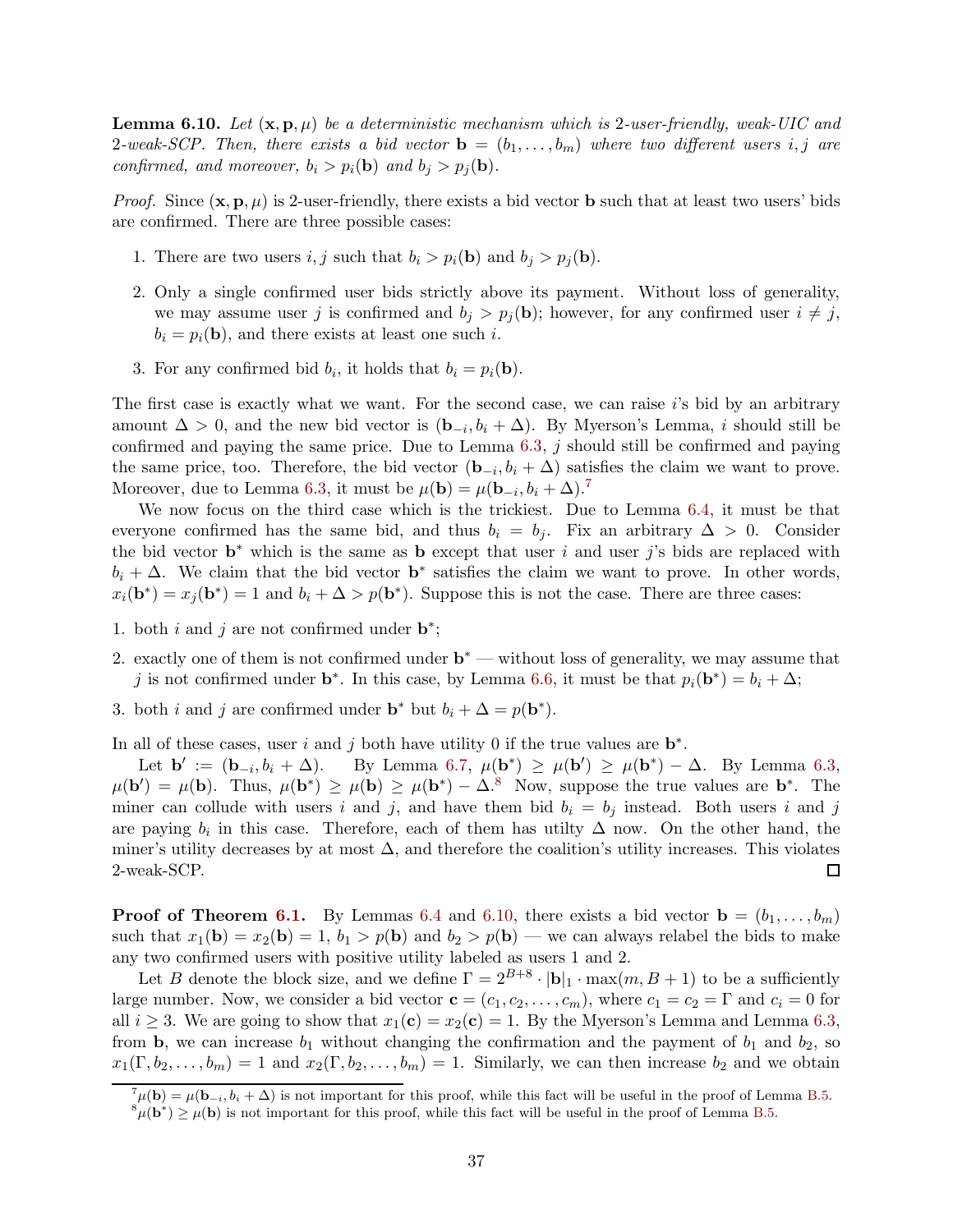$x_1(\Gamma, \Gamma, b_3, \ldots, b_m) = 1, x_2(\Gamma, \Gamma, b_3, \ldots, b_m) = 1$  and  $p(\Gamma, \Gamma, b_3, \ldots, b_m) = p(\mathbf{b})$ . Next, we reduce all remaining bids to zero one by one. Repeatedly applying Lemma [6.9](#page-37-1) and observing that  $\Gamma$  is sufficiently large, we have that  $x_1(c) = x_2(c) = 1$ , and the payment increases by  $\sum_{i=3}^{m} b_i$  at most, so  $p(c) \le p(b) + \sum_{i=3}^{m} b_i < |b|_1$ .

Without loss of generality, we may henceforth assume that  $m > B$ . If not, that is, if  $m < B$ , we can always add 0 bids one by one until there are at least  $B + 1$  bids — we claim that this does not change the miner's utility nor user 1 or 2's confirmation status and payment. To see this, notice that adding or removing a 0-bid is free of charge for the miner or a miner-user coalition. Therefore, adding or removing a 0-bid should not change the joint utility of the miner and user 1 by 1-weak-SCP. This implies that user 2's confirmation status and payment should not change, since otherwise, user 2's utility would change, and thus the joint utility of the miner and users 1 and 2 would change. This means that the coalition of the miner and users 1 and 2 can cheat by adding or removing a 0-bid to increase their joint utility, thus violating 2-weak-SCP. By a symmetric argument, user 1's confirmation status or payment should not change either. Now, since the joint utility of the miner and user 1 should not change due to adding or removing a 0-bid, the miner's utility should be unaffected too.

Now, we consider another bid vector  $\mathbf{d} = (d_1, d_2, \dots, d_m)$ , where  $d_i = \Gamma$  for all  $i \in [B + 1]$  and  $d_i = 0$  for  $i > B + 1$ . We are going to show that  $x_i(\mathbf{d}) = 1$  for all  $i \in [B + 1]$  — note that this is sufficient for reaching a contradiction since the block size is only  $B$ . To see this, we start from  $\mathbf{c}$ , and increase the bids of each user  $j \in \{3, \ldots, m\}$  one by one. Intuitively, Lemma [6.8](#page-37-0) guarantees that if the payment grows at all during the process, it must grow slower than the increase in a user's bid, so at some point, user j's bid will catch up with the payment, as long as there is still a large enough gap left between  $\Gamma$  and the payment. Formally, since  $\Gamma - p(\mathbf{c}) > 2|\mathbf{b}|_1$ , by Lemma [6.8,](#page-37-0) it must be that  $p(\Gamma, \Gamma, 2|\mathbf{b}|_1, 0, \ldots, 0) \leq p(\mathbf{c}) + |\mathbf{b}|_1 < 2|\mathbf{b}|_1$ , and  $x_3(\Gamma, \Gamma, 2|\mathbf{b}|_1, 0, \ldots, 0) = 1$ . We now further increase user 3's bid to Γ, and by Lemma [6.3,](#page-34-0) users 1 to 3 remain confirmed and  $p(\Gamma, \Gamma, \Gamma, 0, \ldots, 0) < 2|\mathbf{b}|_1$ . By the same reasoning, since  $\Gamma - p(\Gamma, \Gamma, 0, \ldots, 0) > 4|\mathbf{b}|_1$ , by Lemma [6.8,](#page-37-0) it must be that  $p(\Gamma, \Gamma, \Gamma, 4|\mathbf{b}|_1, \ldots, 0) \leq p(\Gamma, \Gamma, \Gamma, 0, \ldots, 0) + 2|\mathbf{b}|_1 < 4|\mathbf{b}|_1$ , and  $x_4(\Gamma, \Gamma, \Gamma, 4|\mathbf{b}|_1, 0, \ldots, 0) = 1$ . Therefore,  $p(\Gamma, \Gamma, \Gamma, \Gamma, 0, \ldots, 0) < 4|\mathbf{b}|_1$ . We can now repeat this process and raise the bid of each user  $i \in [B+1]$  to Γ. It is not hard to check that our choice of Γ is sufficiently large for the reasoning to go through in all steps.

## <span id="page-39-0"></span>7 Necessity for Blocks to Contain Unconfirmed Transactions

Observe that in our buring second-price auction, not all transactions in the block are confirmed. In particular, only the top k have a chance of being confirmed, and remaining  $B - k$  included bids are not confirmed. Instead, they serve the role of setting the price, i.e., they are used by the blockchain to compute the payment for each confirmed bid and the miner revenue. In the cryptocurrency community, there is an ongoing debate whether including unconfirmed transactions in a block is a good idea. The argument against this approach is that "real estate" on the blockchain is a scarce resource, so we ideally do not want to waste space including unconfirmed transactions in the block.

We argue that having unconfirmed transactions in the block indeed can lead to more versatile mechanisms. To show this, we argue that if "included" must be equal to "confirmed", then, even weakly incentive mechanisms are not possible. More specifically, we prove the following corollary:

<span id="page-39-1"></span>Corollary 7.1 (Impossibility for "included = confirmed"). Assume that all transactions included in the block must be confirmed. Then, no (possibly randomized) TFM  $(\mathbf{x}, \mathbf{p}, \mu)$  with non-trivial miner revenue can satisfy weak UIC, weak MIC, and 1-weak-SCP at the same time  $-$  this impossibility holds no matter whether the block size is finite or infinite.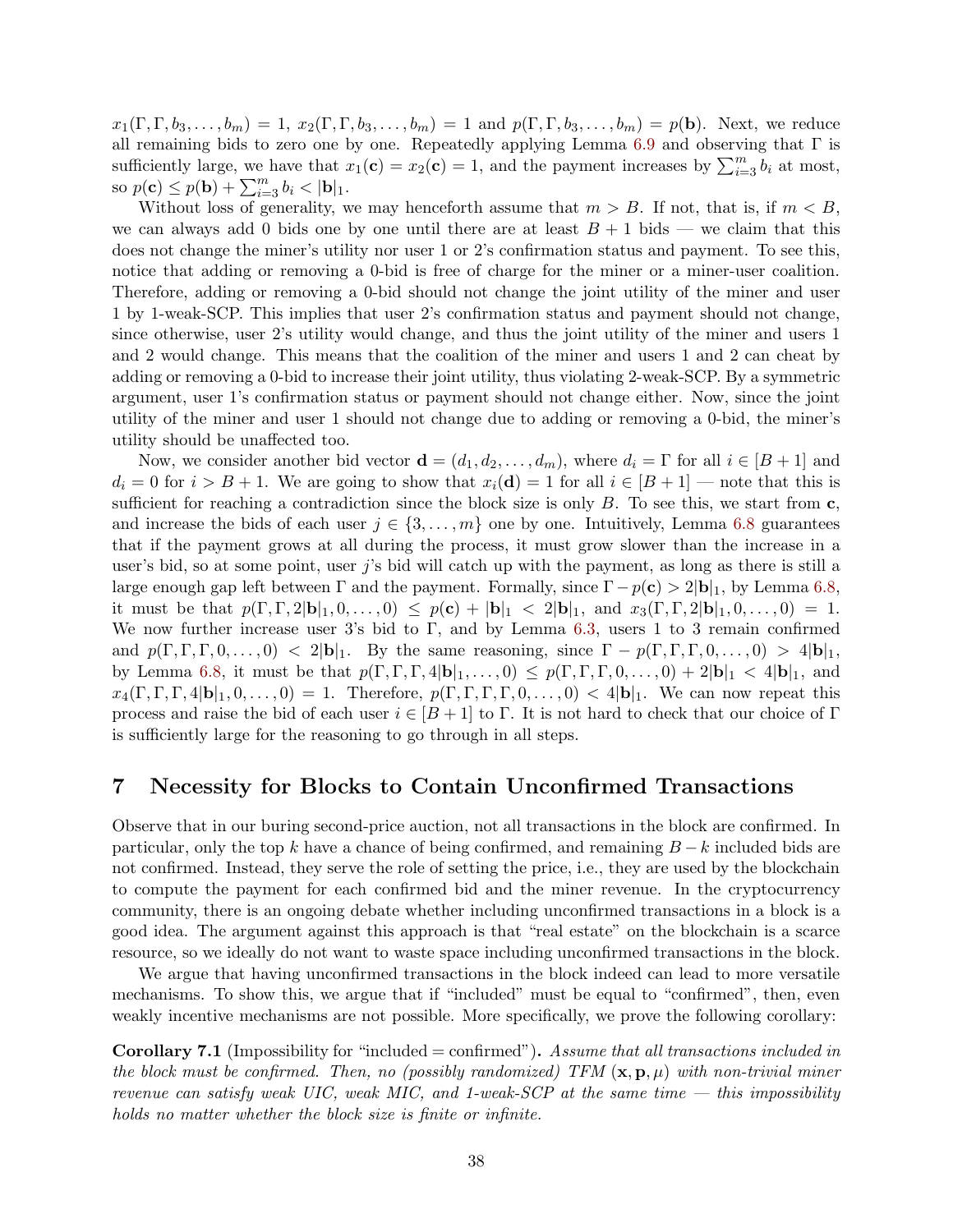Moreover, if the block size is finite, then the only (possibly randomized) TFM that achieves weak UIC, weak MIC, and 1-weak-SCP is the trivial mechanism that always confirms nothing and pays the miner nothing.

Myerson's lemma still holds. To prove this corollary, an important stepping stone is to prove that Myerson's lemma still holds for any weak UIC, weak MIC, and 1-weak-SCP (randomized) mechanism where "included = confirmed". It turns out that this is somewhat non-trivial to prove.

Recall that in a randomized mechanism, the random coins come from two sources: 1) the miner can flip random coins to decide which transactions to include in the block; 2) once the inclusion choices are made, the blockchain flips random coins to determine which of the included transactions are confirmed, how much each confirmed transaction pays, and how much the miner gets. In other words, the randomness in the inclusion rule is chosen by the miner, whereas the randomness in the confirmation, payment, and miner-revenue rules are chosen by the blockchain. A strategic miner may choose its random coins arbitrarily and not uniformly at random, to increase its expected gain. On the other hand, we assume that the blockchain's randomness is trusted. In other words, we assume that the blockchain can toss fresh random coins that are revealed *after* the miner commits to its inclusion decision — this makes our impossibility result stronger, since if the blockchain's randomness is revealed to the miner earlier, it makes mechanism design even harder.

**Terminology and notation.** Fix an arbitrary bid vector  $\mathbf{b} = (b_1, \ldots, b_m)$ . Let  $S \subseteq \{b_1, \ldots, b_m\}$ denote a subset of these bids to include in the block. We often call S an *inclusion outcome*. Note that if "included = confirmed", the miner is essentially choosing which transactions are confirmed directly, too. Whenever the miner picks an inclusion outcome  $S \subseteq \{b_1, \ldots, b_m\}$ , it can calculate its expected utility denoted  $\mathbb{E}(\mu|S)$  where the expectation is taken over the choice of the blockchain's random coins. We use the notation  $\mathbb{E}(\mu)$  to denote the miner's expected utility under **b**, had it executed the TFM honestly.

Fix an arbitrary bid vector  $\mathbf{b} = (b_1, \ldots, b_m)$ . We say that an inclusion outcome  $S \subseteq \{b_1, \ldots, b_m\}$ is *possible* (w.r.t.  $\mathbf{b}$ ), if it is encountered with non-zero probability in an honest execution of the TFM over b.

<span id="page-40-0"></span>Lemma 7.2. Suppose that a randomized TFM satisfies weak MIC, and moreover, any transaction included in the blockchain must be confirmed. Fix an arbitrary bid vector  $\mathbf{b} = (b_1, \ldots, b_m)$ . For any possible inclusion outcome  $S \subseteq \{b_1, \ldots, b_m\}$  it must be that  $\mathbb{E}(\mu|S) = \mathbb{E}(\mu)$ .

As a direct corollary, for any possible inclusion outcomes  $S, S' \subseteq \{b_1, \ldots, b_m\}$  it must be that  $\mathbb{E}(\mu|S) = \mathbb{E}(\mu|S').$ 

*Proof.* Suppose that there is a possible inclusion outcome S where  $\mathbb{E}(\mu|S) \neq \mathbb{E}(\mu)$ . It must be that there is a possible inclusion outcome  $S^*$  where  $\mathbb{E}(\mu|S^*) > \mathbb{E}(\mu)$ . In this case, instead of choosing the miner coins at random as prescribed by the mechanism, it strictly benefits the miner to choose the specific inclusion outcome  $S^*$ . This violates weak MIC.  $\Box$ 

<span id="page-40-1"></span>**Lemma 7.3.** Suppose that a randomized TFM satisfies weak MIC and 1-weak-SCP, and moreover, any transaction included in the blockchain must be confirmed. Suppose that under some bid vector  $\mathbf{b} = (b_1, \ldots, b_m)$ , there is at least one possible inclusion outcome that includes  $b_i$ , and at least one  $possible\ inclusion\ outcome\ that\ does\ not\ include\ b_i.\ Then,\ consider\ any\ possible\ inclusion\ outcome\$ S that includes  $b_i$ , it must be that conditioned on S, user i pays its full bid  $b_i$  with probability 1.

Proof. Suppose that the claim does not hold, i.e., there is a possible inclusion outcome that includes  $b_i$ , but user i pays  $p_i < b_i$ ; and moreover, there is at least one possible inclusion outcome that does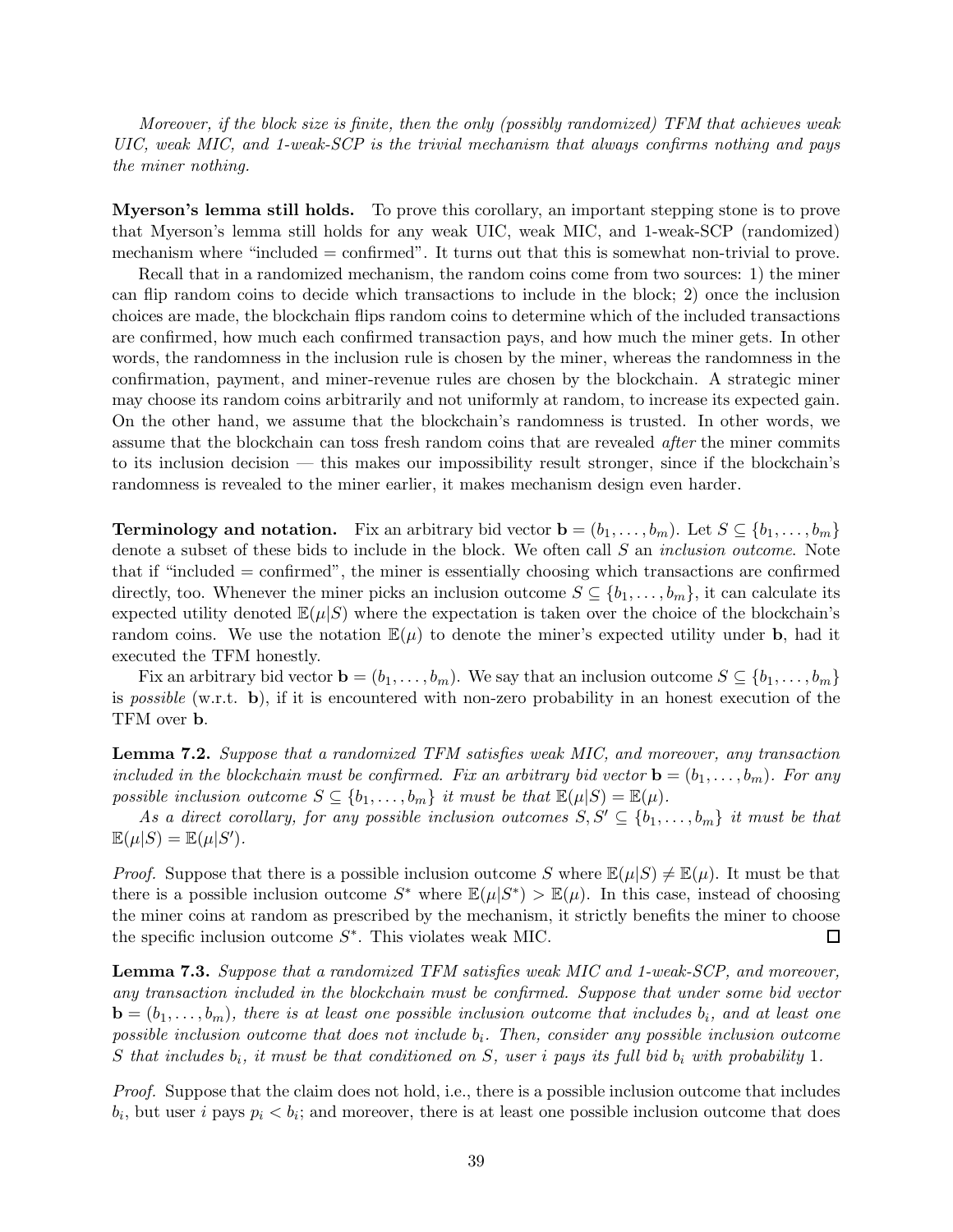not include  $b_i$ . Let  $S^*$  be a possible inclusion outcome that includes  $b_i$  that minimizes the payment of user i. In this case, the miner can form a coalition with user  $i$ , and the miner can choose the inclusion outcome  $S^*$  with probability 1. Due to weak MIC and Lemma [7.2,](#page-40-0) the miner's utility is still  $\mathbb{E}(\mu)$  when it adopts this strategy, i.e., the same as playing honestly. However, user i's utility is positive and is maximized under  $S^*$ . Furthermore, since there is at least one possible inclusion outcome that does not include  $b_i$  where user i's utility is 0, it must be that user i's expected utility is strictly greater under this strategy than playing honestly. Therefore, the coalition strictly benefits under this strategy, which violates 1-weak-SCP.  $\Box$ 

<span id="page-41-0"></span>Lemma 7.4. Suppose that a randomized TFM satisfies weak UIC, weak MIC, and 1-weak-SCP, and moreover, any included transaction must be confirmed. Then, the TFM must satisfy the constraints imposed by the Myerson's Lemma.

Proof. Recall that a mechanism disincentivizes an individual user from overbidding or underbidding under the old utility notion, we say that it is user-DSIC (short for dominant- strategy-incentivecompatible). Similarly, if a mechanism disincentivizes an individual user from overbidding or underbidding under the new utility notion, we say that it is weakly user-DSIC. Clearly, UIC implies user-DSIC and weak UIC implies weakly user-DSIC, since in our definitions of (weak) UIC, the user can misbehave in more ways besides over- or under-bidding. Since Myerson's lemma holds for user-DSIC, it suffices to show that any (randomized) TFM where "included = confirmed" and satisfying weak user-DSIC, weak MIC, and 1-weak-SCP must also satisfy user-DSIC.

Suppose that this is not true, i.e., there is some TFM where "included = confirmed" and satisfying weak user-DSIC, weak MIC, and 1-weak-SCP, however, the TFM does not satisfy user-DSIC. Notice that if a user underbids, its utility is the same under the old and new utility notions. Therefore, there must exist a bid vector  $\mathbf{b} = (b_1, \ldots, b_m)$  some user  $j \in [m]$ , and a bid  $b'_j > b_j$ , such that the user  $j$  is incentivized to overbid under the old utility notion, but not incentivized to overbid under the new utility notion. There are the following cases, and we rule each one out, which allows us to reach a contradiction. Below we use the terms "included" and "confirmed" interchangeably, and we define **b**' :=  $(\mathbf{b}_{-j}, b'_j)$ .

- Case 1: user j is confirmed with probability 1 under  $\mathbf{b}'$ . In this case, user j's utility is the same under the old and new utility definitions, and therefore, it is not possible that user  $j$  wants to deviate under the old utility but does not want to under the new utility notion.
- Case 2: user j is unconfirmed with probability 1 under  $\mathbf{b}'$ . In this case, under the old utility, user j's utility is 0 even when it bids  $b'_j$ . Therefore, user j does not want to deviate under the old utility notion which contradicts our assumption.
- Case 3: user j sometimes confirmed and sometimes unconfirmed under b'. Since the TFM is weak MIC and 1-weak-SCP, and satisfies "included = confirmed", by Lemma [7.3,](#page-40-1) whenever the user j is confirmed, it must pay its full bid. Therefore, under the old utility notion, if user  $j$ bids  $b'_j$  instead, its utility is always 0. This means that the user does not want to deviate under the old utility notion, which contradicts our assumption.

 $\Box$ 

Proof of Corollary [7.1.](#page-39-1) We now continue with the proof of Corollary 7.1. The proof of Lemma [4.8](#page-24-3) also makes use of the strategic deviation where a user colluding with the miner overbids relative to its true value. Specifically, the proof of Lemma [4.8](#page-24-3) relies on the fact that such overbidding comes for free if the offending transaction is not confirmed. In general, this is not true under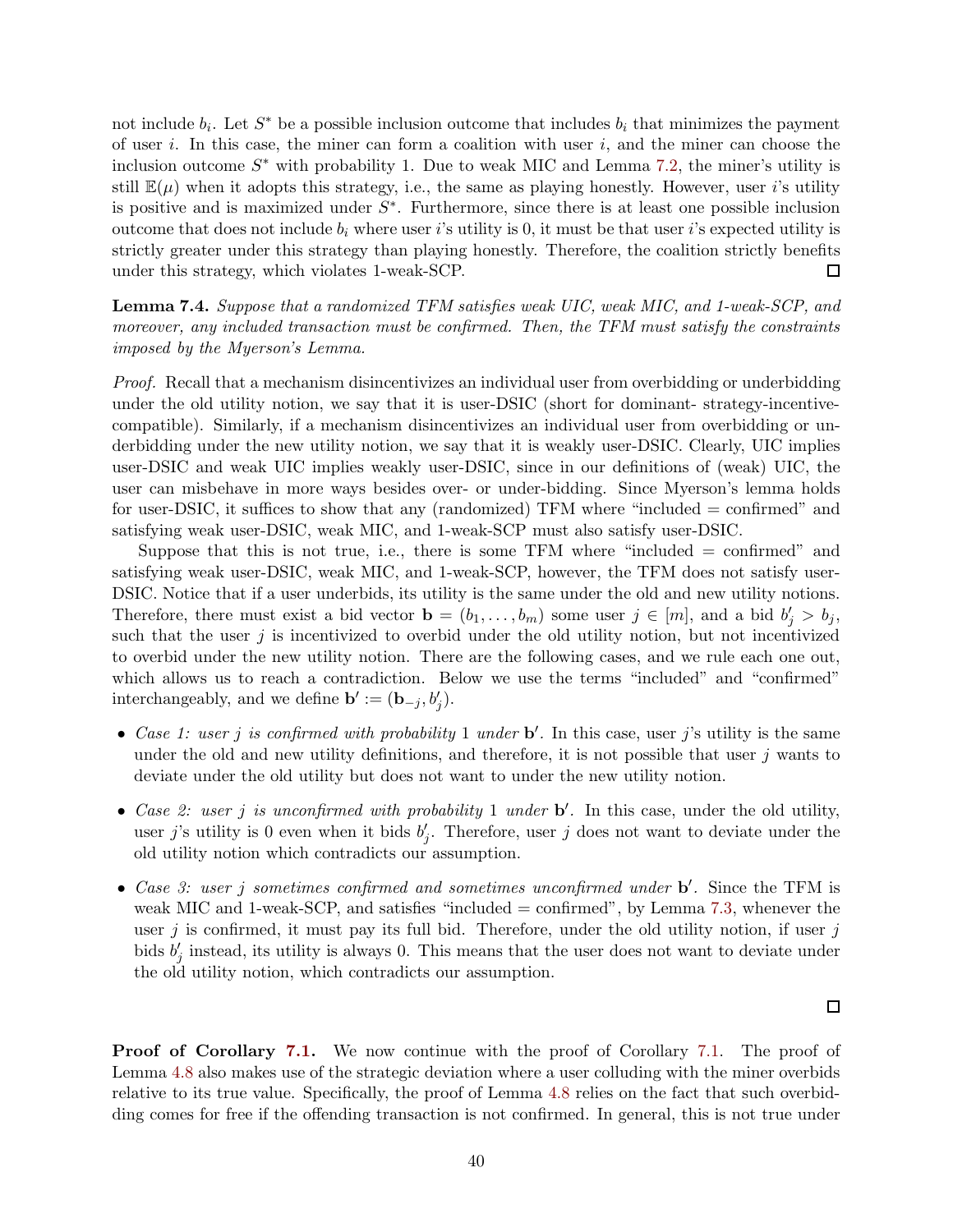the new utility function associated with weak incentive compatibility. However, we now argue that if "included" must be equal to "confirmed", then, the effect of this deviation (where the overbid transaction is not confirmed) can alternatively be realized in a way that is free of charge.

More concretely, instead of having the colluding user actually carry out the overbidding, we instead exploit the miner's ability to include an arbitrary subset of the mempool in the block. Let b be the current mempool, which includes the colluding user's bid b. If in the proof of Lemma [4.8,](#page-24-3) the miner wants the user to overbid  $b' > b$  instead, it can simply pretend that the colluding user's bid is b'. In other words, the miner can simulate running the mechanism on  $\mathbf{b}\setminus\{b\} \cup \{b'\}$ . As a result, the transaction b' would not be confirmed, and thus b' would not be included in the block, either. Therefore, the fact that the colluding user has not authorized/signed the transaction  $b'$  does not matter in carrying out this deviation<sup>[9](#page-42-1)</sup>.

It is easy to see that as long as Myerson's Lemma holds and any overbid transaction that is not confirmed in the present block comes for free, Lemma [4.8](#page-24-3) still holds. Therefore, we conclude that Lemma [4.8](#page-24-3) still holds even under weak UIC and 1-weak-SCP, if we insist that "included" be equal to "confirmed". Now, as long as Lemma [4.8](#page-24-3) and Myerson's Lemma still hold, the proof of Theorem [4.7](#page-24-1) follows in the same way as before, and so does the proof of Corollary [4.9.](#page-26-1)

If we restrict ourselves to deterministic mechanisms, we can actually prove a counterpart of Corollary [7.1](#page-39-1) without having to even rely on weak MIC. This is formally stated in the following corollary:

Corollary 7.5. Assume that all transactions included in the block must be confirmed. Then, no deterministic TFM  $(x, p, \mu)$  with non-trivial miner revenue can satisfy weak UIC and 1-weak-SCP at the same time  $-$  this impossibility holds no matter whether the block size is finite or infinite. Moreover, if the block size is finite, then the only deterministic TFM that achieves weak UIC and 1-weak-SCP is the trivial mechanism that always confirms nothing and pays the miner nothing.

Proof. Almost the same as the proof of Corollary [7.1,](#page-39-1) except that now, since the TFM is promised to be deterministic, we can use Fact [6.2](#page-33-1) instead of Lemma [7.4](#page-41-0) to establish the fact that Myerson's lemma still holds.  $\Box$ 

## <span id="page-42-0"></span>8 Conclusion and Open Questions

Mechanism design in decentralized settings (e.g., cryptocurrencies) departs significantly from the classical literature in terms of modeling and assumptions, and thus is relatively little understood. For example, our work shows that even how to formally define incentive compatibility is subtle and requires careful thought. Our work helps to unravel the mathematical structures of incentive compatible TFMs, and we hope that our definitional contributions can serve as a basis for future work in this space. Part of our contribution is also to expose the general lack of understanding in this fascinating area of mechanism design. The following are some open questions we expose:

- Are there other reasonable relaxations in the modeling and in incentive compatible notions that allow us to circumvent the impossibility results we showed?
- Can we formally model the TFM as a repeated game and reason about potential strategic behavior over a longer time scale? Although our approach which adopts the  $\gamma$  parameter captures potential costs in the future, right now we still model the auction as one-shot.

<span id="page-42-1"></span><sup>&</sup>lt;sup>9</sup>In other words,  $b'$  exists only in the simulation in the miner's head, but is not released to the public network.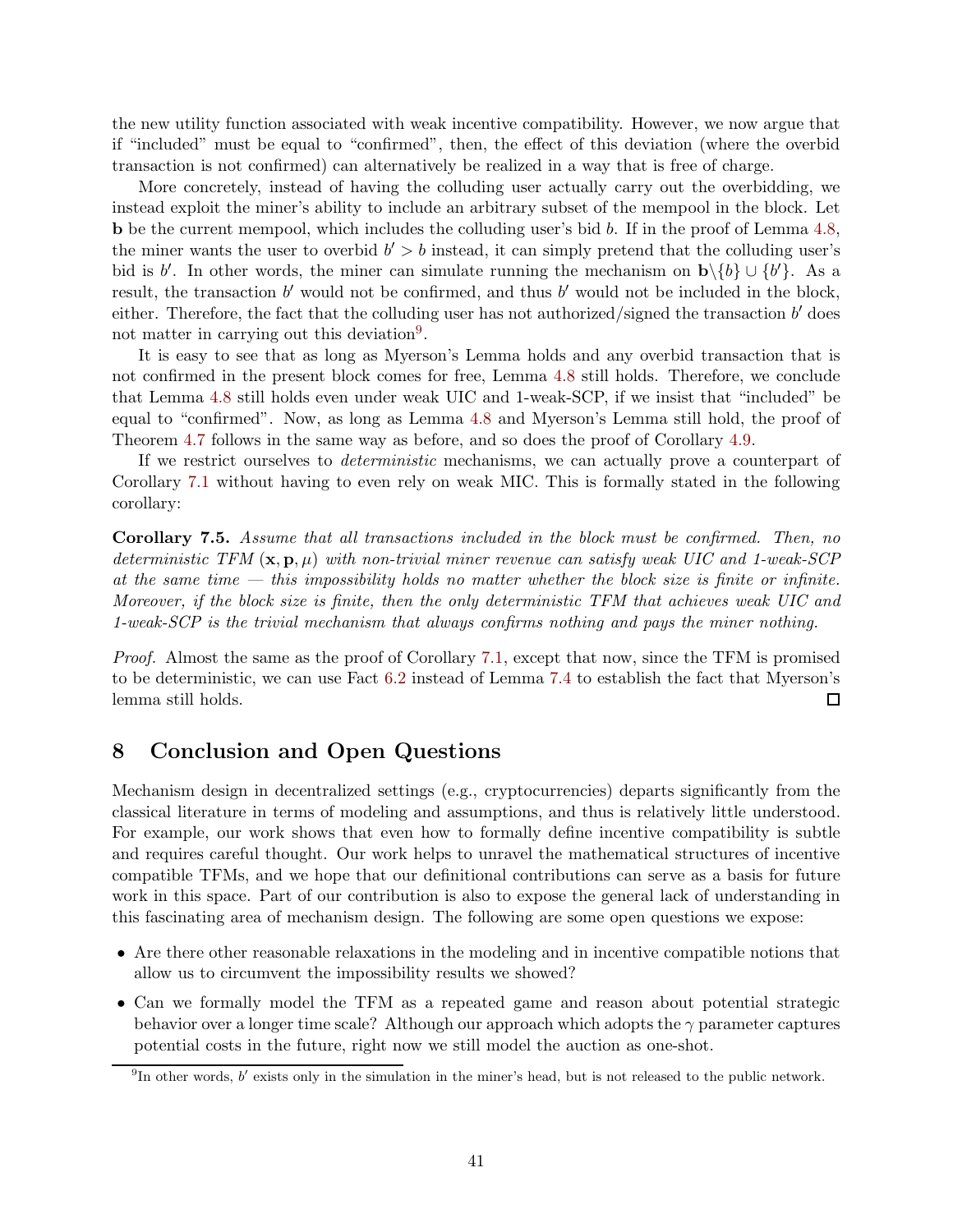- Can cryptography help in the design of transaction fee mechanisms? For example, the elegant work of Ferreira and Weinberg [\[FW20\]](#page-44-5) showed that using cryptographic commitments can help overcome some of the lower bound results shown by Akbarpour and Li [\[AL20\]](#page-43-2). Whether we can apply such techniques to TFMs is an interesting future direction.
- So far, we assume that the block reward (besides the transaction fees) paid to the miner is a constant as in today's major blockchains. Since the constant block reward does not affect our game theoretic analysis, we do not capture it in our model. It is interesting to explore what the mathematical implications are when the block reward need not be a constant. For example, this may mean that the miner revenue could even exceed the total user payment.
- Our burning second price mechanism demonstrates a tradeoff between resilience and efficiency of the mechanism which is inevitable as shown by our impossibility result. However, we currently do know know whether the burning second price mechanism achieves optimal efficiency (in terms of the utilization of on-chain space and money burnt) for every choice of  $\gamma$ . This is another exciting direction for future work.

## Acknowledgments

We gratefully acknowledge helpful technical discussions with Kai-Min Chung during an early phase of the project. We also thank T-H. Hubert Chan for insightful technical discussions.

## References

- <span id="page-43-2"></span>[AL20] Mohammad Akbarpour and Shengwu Li. Credible auctions: A trilemma. Econometrica, Econometric Society, 2020.
- <span id="page-43-1"></span>[BCD+] Vitalik Buterin, Eric Conner, Rick Dudley, Matthew Slipper, and Ian Norden. Ethereum improvement proposal 1559: Fee market change for eth 1.0 chain. <https://github.com/ethereum/EIPs/blob/master/EIPS/eip-1559.md>.
- <span id="page-43-0"></span>[BEOS19] Soumya Basu, David A. Easley, Maureen O'Hara, and Emin Gün Sirer. Towards a functional fee market for cryptocurrencies. CoRR, abs/1901.06830, 2019.
- <span id="page-43-4"></span>[BSKN21] Adithya Bhat, Nibesh Shrestha, Aniket Kate, and Kartik Nayak. Randpiper reconfiguration-friendly random beacons with quadratic communication. In ACM CCS, 2021.
- <span id="page-43-3"></span>[CKS00] Christian Cachin, Klaus Kursawe, and Victor Shoup. Random oracles in constantinople: Practical asynchronous byzantine agreement using cryptography. In in Proc. 19th PODC, pages 123–132, 2000.
- <span id="page-43-6"></span>[CM12] Jing Chen and Silvio Micali. Collusive dominant-strategy truthfulness. J. Econ. Theory, 147(3):1300–1312, 2012.
- <span id="page-43-5"></span>[DKIR21] Sourav Das, Vinith Krishnan, Irene Miriam Isaac, and Ling Ren. Spurt: Scalable distributed randomness beacon with transparent setup. Cryptology ePrint Archive, Report 2021/100, 2021. <https://ia.cr/2021/100>.
- <span id="page-43-7"></span>[DM17] Alan Deckelbaum and Silvio Micali. Collusion, efficiency, and dominant strategies. Games Econ. Behav., 103:83–93, 2017.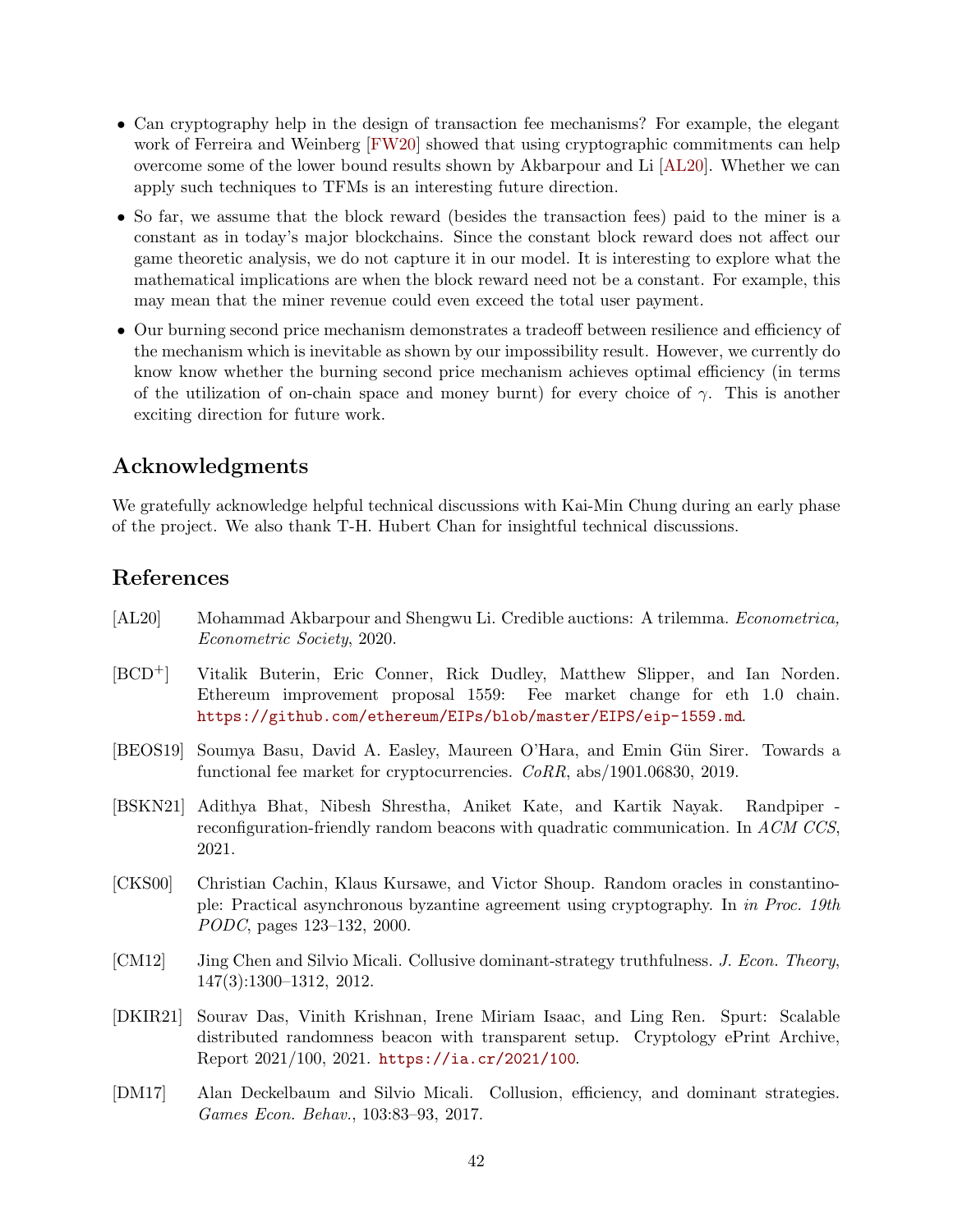- <span id="page-44-7"></span>[EW09] Joseph Engelberg and Jared Williams. ebay's proxy bidding: A license to shill. Journal of Economic Behavior and Organization, 72:509–526, 10 2009.
- <span id="page-44-2"></span>[FMPS21] Matheus V. X. Ferreira, Daniel J. Moroz, David C. Parkes, and Mitchell Stern. Dynamic posted-price mechanisms for the blockchain transaction-fee market. CoRR, abs/2103.14144, 2021.
- <span id="page-44-5"></span>[FW20] Matheus V. X. Ferreira and S. Matthew Weinberg. Credible, truthful, and two-round (optimal) auctions via cryptographic commitments. In Proceedings of the 21st ACM Conference on Economics and Computation (EC), page 683–712, 2020.
- <span id="page-44-13"></span>[GH05] Andrew V. Goldberg and Jason D. Hartline. Collusion-resistant mechanisms for singleparameter agents. In SODA 2005, pages 620–629, 2005.
- <span id="page-44-11"></span>[GHK+06] Andrew V. Goldberg, Jason D. Hartline, Anna R. Karlin, Michael E. Saks, and Andrew Wright. Competitive auctions. Games Econ. Behav., 2006.
- <span id="page-44-12"></span>[GL79] Jerry Green and Jean-Jacques Laffont. On coalition incentive compatibility. The Review of Economic Studies, 46(2):243–254, 04 1979.
- <span id="page-44-6"></span>[GMR90] Daniel A. Graham, Robert C. Marshall, and Jean-Francois Richard. Phantom bidding against heterogeneous bidders. Economics Letters, 32(1):13–17, 1990.
- <span id="page-44-16"></span>[Har] Jason Hartline. Lectures on optimal mechanism design. <http://users.eecs.northwestern.edu/~hartline/omd.pdf>.
- <span id="page-44-9"></span>[HR08] Jason D. Hartline and Tim Roughgarden. Optimal mechansim design and money burning. In STOC, 2008.
- <span id="page-44-14"></span>[kCK09] Yeon koo Che and Jinwoo Kim. Optimal collusion-proof auctions. Journal of Economic Theory, pages 565–603, 2009.
- <span id="page-44-0"></span>[LSZ19] Ron Lavi, Or Sattath, and Aviv Zohar. Redesigning bitcoin's fee market. In The World Wide Web Conference, WWW 2019, pages 2950–2956, 2019.
- <span id="page-44-15"></span>[MM12] Robert C. Marshall and Leslie M. Marx. The Economics of Collusion: Cartels and Bidding Rings. The MIT Press, 2012.
- <span id="page-44-3"></span>[Mye81] Roger B. Myerson. Optimal auction design. Math. Oper. Res., 6(1):58–73, February 1981.
- <span id="page-44-8"></span>[NB15] Alexey Nikitkov and Darlene Bay. Shill bidding: Empirical evidence of its effectiveness and likelihood of detection in online auction systems. International Journal of Accounting Information Systems, 16:42–54, 2015.
- <span id="page-44-4"></span>[NRTV07] Noam Nisan, Tim Roughgarden, Eva Tardos, and Vijay V. Vazirani. Algorithmic Game Theory. Cambridge University Press, USA, 2007.
- <span id="page-44-10"></span>[pri21] Private communication with Tim Roughgarden and Matt Weinberg, 2021.
- <span id="page-44-1"></span>[Rou20] Tim Roughgarden. Transaction fee mechanism design for the Ethereum blockchain: An economic analysis of EIP-1559. Manuscript, <https://timroughgarden.org/papers/eip1559.pdf>, 2020.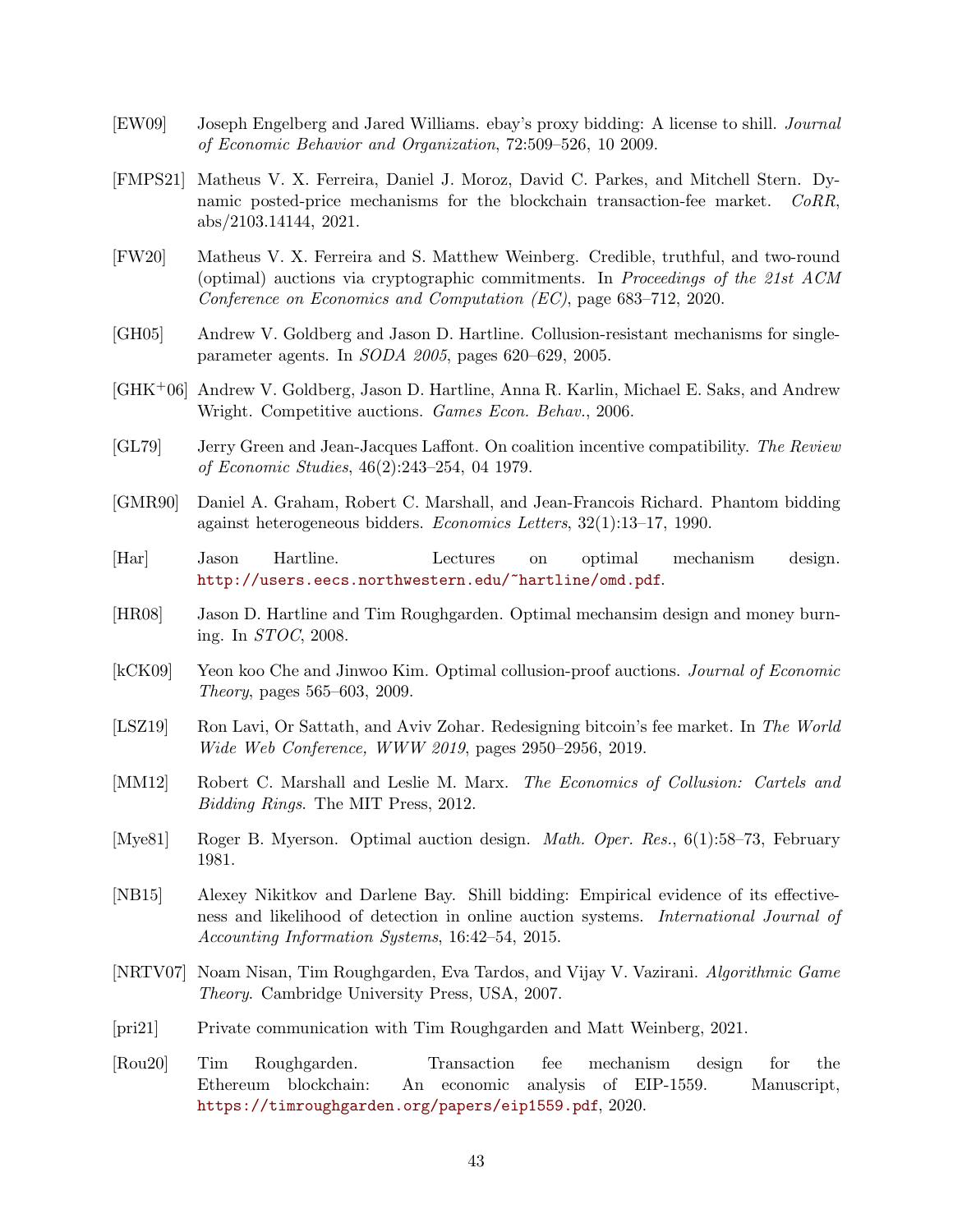- <span id="page-45-2"></span>[Rou21] Tim Roughgarden. Transaction fee mechanism design. In EC, 2021.
- <span id="page-45-5"></span>[She09] Itai Sher. Optimal shill bidding in the vcg mechanism. <https://ideas.repec.org/p/min/wpaper/2008-4.html>, 2009.
- <span id="page-45-4"></span>[SYM99] Yuko Sakurai, Makoto Yokoo, and Shigeo Matsubara. Limitation of the generalized vickrey auction in electronic commerce: robustness against false-name bids. AAAI, 1999.
- <span id="page-45-3"></span>[Vic61] William Vickrey. Counterspeculation, auctions, and competitive sealed tenders. Journal of finance, 1961.
- <span id="page-45-1"></span>[Yao] Andrew Chi-Chih Yao. An Incentive Analysis of Some Bitcoin Fee Designs (Invited Talk). In ICALP 2020.
- <span id="page-45-6"></span>[Yok08] Makoto Yokoo. False-Name-Proof Auction, pages 308–310. Springer US, Boston, MA, 2008.

## <span id="page-45-0"></span>A Relations Between Incentive Compability Notions

<span id="page-45-7"></span>The notions UIC, MIC, and 1-SCP are incomparable as depicted in Figure [2.](#page-45-7)





We explain Figure [2](#page-45-7) in more detail below:

- UIC  $\neq$  MIC, UIC  $\neq$  1-SCP: the second-price auction satisfies UIC, but does not satisfy MIC or 1-SCP. This was pointed out in several earlier works [\[BEOS19,](#page-43-0)[Rou20,](#page-44-1)[Rou21\]](#page-45-2). Recall that in the second-price auction, the highest B bids are included in the block, the top  $B-1$  are confirmed and they pay the  $B$ -th price, where  $B$  is the block size. The miner gets all payment.
- MIC  $\Rightarrow$  UIC, 1-SCP  $\Rightarrow$  UIC: the first-price auction satisfies MIC and c-SCP for any  $c \geq 1$ , but is not UIC. This was also pointed out in earlier works [\[BEOS19,](#page-43-0)[Rou20,](#page-44-1)[Rou21\]](#page-45-2). Recall that in the first-price auction, the top B bids are included and confirmed, they each pay their bid, and the miner gets all payment.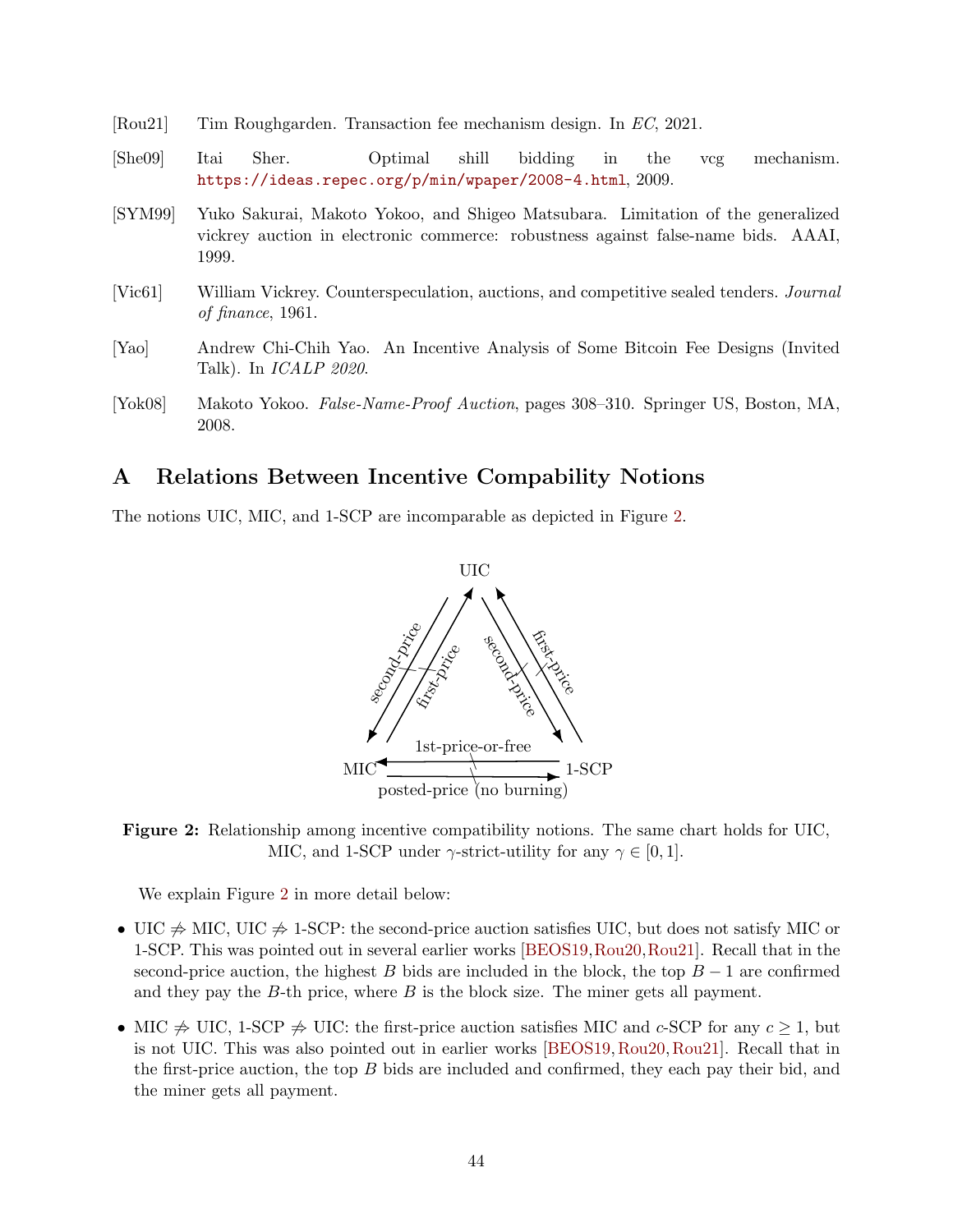- MIC  $\Rightarrow$  1-SCP: the posted-price auction satisfies MIC but not 1-SCP. Recall that in the postedprice auction, there is a fixed reserve price r. Everyone bidding at least r is included and confirmed and pays exactly r. The miner gets all payment. It is easy to check that the mechanism is indeed MIC. However, it is not 1-SCP, since if a user's true value is  $0 < r' < r$ , the miner can collude with the user, have the user bid  $r$  instead, and the joint utility of the coalition strictly increases.
- 1-SCP  $\Rightarrow$  MIC: this is the most subtle to see. We construct the following "first-price-or-free" mechanism which is c-SCP for any  $c \geq 1$ , but not MIC. The mechanism is not MIC since if there is only one bid, it makes sense for the miner to inject a fake bid to increase its utility. We show that the mechanism satisfies c-SCP for any  $c \geq 1$  below.

### First-price-or-free mechanism

- Choose all bids in the current bid vector to include in the block. Let  $\mathbf{b} = (b_1, \ldots, b_m)$  be the included bids of the block, where  $b_1 \geq \cdots \geq b_m$ .
- Only the highest bid  $(b_1)$  is confirmed. Every other bid is unconfirmed.
- If there is only one bid in the block  $(m = 1)$ , the only confirmed user pays nothing. Otherwise, if  $m \geq 2$ , the only confirmed user pays  $b_1$ .
- The miner gets all the payment.

**Theorem A.1.** The first-price-or-free mechanism is c-SCP for all  $c \geq 1$ .

*Proof.* Suppose there is only one user with true value  $v^*$ . The miner and that user is the only possible coalition. If they play honestly, that user's bid is the only bid in the block, so it must be confirmed. Thus, in the honest case, the joint utility is  $v^*$ . If the coalition now deviates, then the confirmed bid is either a fake bid or the colluding user's bid. In either case, the coalition's utility cannot exceed  $v^*$ .

Suppose the number of users is  $m \geq 2$ . There are two cases. First, suppose the highest bid  $b_1$  does not belong to the coalition if all colluding users are bidding truthfully. In this case, the coalition's utility is  $b_1$  when it behaves honestly, and  $b_1 \geq v^*$  where  $v^*$  denotes the highest true value of any colluding user. Second, the highest bid  $b_1$  belongs to the coalition if colluding users are bidding truthfully. In this case, the coalition's utility is  $b_1 = v^*$  if it behaves honestly. In either case, we show that if the coalition deviates, it cannot gain. Suppose  $b'_1$  is the new highest bid after deviating. If  $b'_1$  belongs to the coalition, then the miner revenue offsets the coalition's payment, and thus the coalition's utility cannot exceed the highest true value of any colluding user. If  $b'_1$ does not belong to the coalition, it must be that  $b'_1 \leq b_1$ , and the coalition's utility is  $b'_1 \leq b_1$ .

 $\Box$ 

Relationship for incentive compatibility notions under  $\gamma$ -strict-utility. Note that in Fig-ure [2,](#page-45-7) for each arrow  $X \neq Y$  shown by some example mechanism, it is easy to check that the same mechanism also shows that  $X \neq$  weak Y. Thus, Figure [2](#page-45-7) in fact also holds for UIC, MIC, and 1-SCP under  $\gamma$ -strict-utility, for any choice of  $\gamma \in [0, 1]$ .

## <span id="page-46-0"></span>B Additional Results for Weak Incentive Compatibility

In this section, we present some additional results that further unfold the mathematical landscape of weakly incentive compatible mechanisms.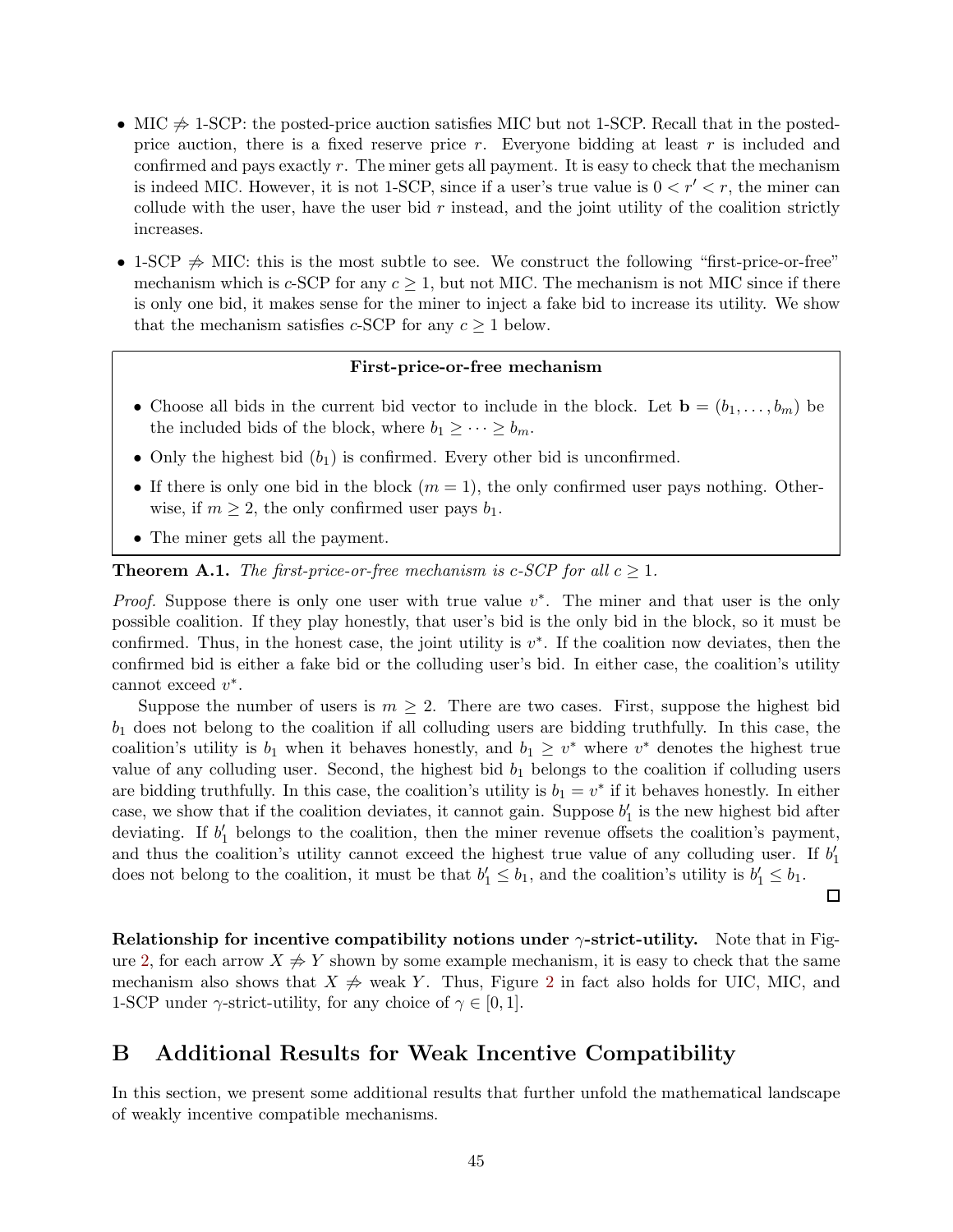## <span id="page-47-0"></span>B.1 The Solitary Mechanism

Earlier in Section [6,](#page-33-0) we ruled out the existence of a deterministic, 2-user-friendly mechanism that satisfies weak UIC and 2-weak-SCP simultaneously, assuming finite block size. In this section, we show that the 2-user-friendly restriction is necessary for this theorem to hold. In particular, we describe a mechanism called the solitary mechanism, which always confirms a single transaction, and satisfies weak UIC, weak MIC, and c-weak-SCP for all  $c \in \mathbb{N}$ .

### The solitary mechanism

- Choose the highest two bids to include in the block.
- Only the highest bid is confirmed. Other bids are all unconfirmed. The highest bid pays the second highest bid, and the miner is paid the second highest bid.

Theorem B.1 (The solitary mechanism). The solitary mechanism satisfies weak UIC, weak MIC, and c-weak-SCP for all  $c > 0$ . The theorem holds no matter the block size is infinite or finite.

*Proof.* We prove the three properties one by one.

Weak UIC. A user has two kinds of strategies to deviate from the honest behavior: to bid strategically or to inject fake transactions. Since the payment is decided by the second highest bid, injecting fake transactions can only increase the payment, no matter whether the user is bidding truthfully or not. Moreover, since this is exactly a classical second-price auction, bidding truthfully is known to be DSIC for an individual user, even under the old utility notion where overbidding is never penalized. Therefore, bidding untruthfully is not incentive compatible under the new utility notion as well.

Weak MIC. The miner has two kinds of strategies to deviate from honest behavior: not to choose the highest two bids and to inject fake bids. Without loss of generality, we assume that the miner chooses the included bids first, and replaces some of them with fake bids then. We will show that both steps would not increase the miner's utility.

The miner's revenue is decided by the second highest bid that is included, so if miner does not choose the highest two bids to include, its revenue can only decrease or remain the same. Next, suppose that the miner replaces one or both of the included bids with fake ones. If after the replacement, the highest bid is a fake one, then the miner has to pay the fee for the highest bid which is equal to its revenue. Therefore, the miner's utility cannot be greater than 0. If after the replacement, the highest bid is not a fake one but the second highest bid is a fake one, and the bid amount is b. Then, the miner revenue is b. However, the cost to inject the fake bid b is also b. Thus, the miner does not gain overall.

Weak c-SCP. Consider an arbitrary coalition of the miner and a subset of the users. Suppose the coalition plays honestly:

- if the top confirmed bidder is in the coalition, the coalition's utility is top bidder's true value denoted  $v_1$ ;
- if the top confirmed bidder is not in the coalition, then the coalition's utility is the true value of the 2nd bidder  $v_2 \leq v_1$ .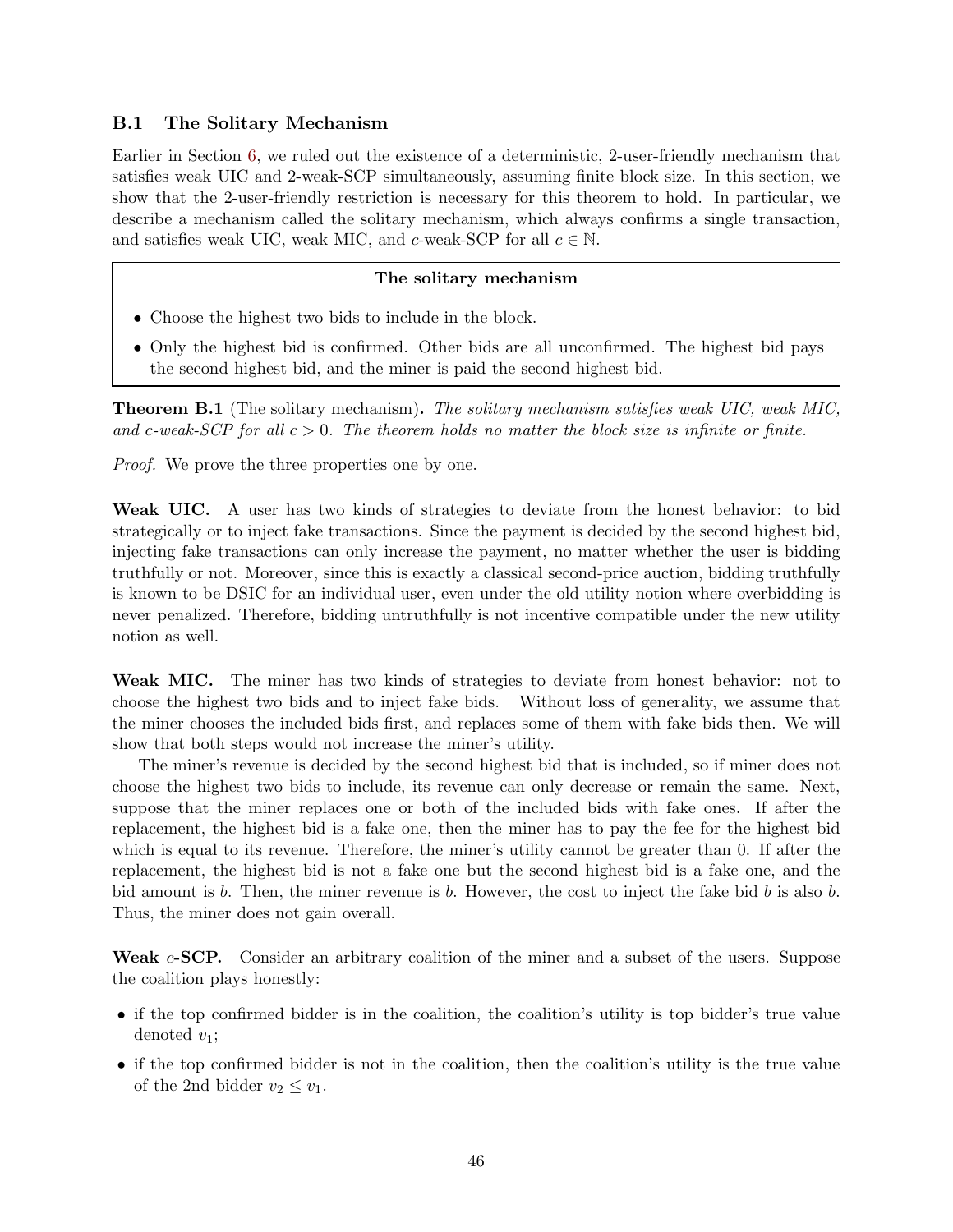Now, consider an arbitrary strategy where two bids are included and the higher of the two gets confirmed. Each included bid can either come from some user, or is a fake bid. Without loss of generality, we may equivalently assume that a fake bid belongs to some imaginary user which belongs to the coalition, and its true value is 0. We may use the fake indices 0 and −1 to refer to the one or two imaginary users. There are the following cases:

- Case 1: The confirmed user i belongs to the coalition. In this case, the coalition's utility is upper bounded by (the possibly imaginary) user i's true value  $v_i$ . If i has the highest true value, it means the coalition's utility is upper bounded by  $v_1$ ; else if i does not have the highest true value, it means that the coalition's utility is upper bounded by  $v_2$ . Either way, the coalition's utility cannot exceed the aforementioned honest case.
- Case 2: The confirmed user i does not belong to the coalition. In this case, suppose that the included but unconfirmed user is denoted j where j is possibly an imaginary user. The coalition's utility is  $b_j - \max(0, b_j - v_j) \leq v_j$  where  $b_j$  is user j's bid,  $v_j$  is its true value, and the part  $\max(0, b_i - v_i)$  is the penalty due to overbidding. Since the confirmed user i does not belong to the coalition, it must be a real user and it must be bidding its truthful value, i.e.,  $b_i = v_i$ . Note that the  $b_j$  cannot be bidding higher than  $b_i$  since  $b_j$  is unconfirmed but  $b_i$  is confirmed. Therefore,  $v_j \leq b_j \leq b_i = v_i$ . This also implies that that  $v_j \leq v_2$ , and thus the coalition's utility is also upper bounded by  $v_2$ . Recall that the coalition's utility is at least  $v_2$  had it played honestly; therefore, the coalition does not gain anything in comparison with playing honestly.

 $\Box$ 

#### <span id="page-48-0"></span>B.2 The Solitary-Or-Posted-Price Mechanism

Earlier in Section [6,](#page-33-0) we ruled out the existence of a deterministic, 2-user-friendly mechanism that satisfies weak UIC and 2-weak-SCP simultaneously, assuming finite block size. In this section, we show that the finite block size restriction is necessary for this lower bound to hold, by showing a deterministic, 2-user-friendly mechanism that satisfies weak UIC, weak MIC, and 2-weak-SCP, but only under infinite block size.

### The solitary-or-posted price mechanism

**Parameters:** a reserve price  $r$ .

#### Mechanism:

- Choose the top two bids as well as every other bid that is at least  $r$  to include in the block.
- Every bid at least  $r$  is confirmed, and the highest bid in the block is always confirmed (even if it is smaller than  $r$ ).
- Let  $b_2$  be the second highest bid in the block. Every confirmed bid pays  $\min(b_2, r)$ , and miner is paid  $\min(b_2, r)$ . The remaining payment is burnt.

Theorem B.2 (Solitary-or-posted-price mechanism). Suppose the block size is infinite. The solitaryor-posted-price mechanism satisfies weak UIC, weak MIC, and c-weak-SCP for all  $c > 0$ .

*Proof.* We prove the three properties one by one.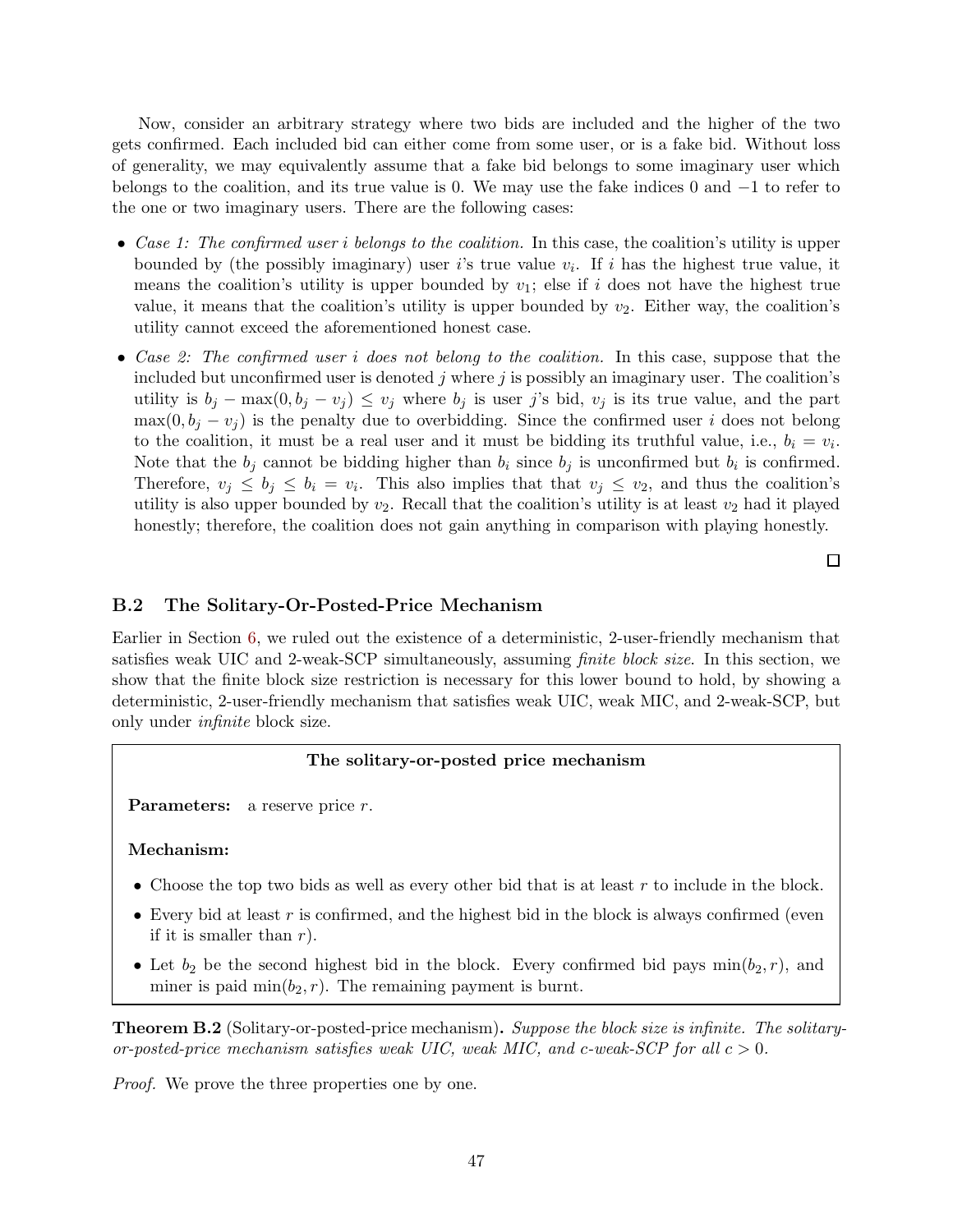Weak UIC. A user has two kinds of strategies to deviate from the honest behavior: to bid strategically or to inject fake transactions. Since the payment is decided by  $\min(b_2, r)$ , injecting fake transactions can only increase the payment, no matter whether the user is bidding truthfully or not.

Suppose the real bid vector is  $\mathbf{b} = (b_1, \ldots, b_m)$ , where  $b_1 \geq \cdots \geq b_m$ . Suppose user i bids truthfully and other users may bid arbitrarily. Let  $v_i$  and  $b'_i$  be user i's true value and strategic bid, respectively.

- Case 1:  $b_2 \geq r$ . User i is facing a posted-price auction such that it if confirmed if and only if  $b'_i \geq r$ . In this case, it is not hard to see that no matter user i overbids or underbids, its utility does not increase.
- Case 2:  $b_2 < r$ . When  $v_i = b_1$ , then user i't utility is  $v_i b_2 \geq 0$  in the honest case. If user i overbids, it still pays  $b_2$  so the utility does not change. If user i underbids, it is either confirmed with the same payment, or becomes unconfirmed. In either case, the utility does not increase.

Weak MIC. The miner has two strategies to deviate: not to choose the highest two bids and to inject fake bids. Without loss of generality, we assume that the miner chooses the included bids first, and replaces some of them with fake bids then. We will show that both steps would not increase the miner's utility. The miner's revenue is decided by the second highest bid that is included, so if miner does not choose the highest two bids to include, its revenue can only decrease or remain the same.

Now, suppose the miner replaces some of the included bids with fake ones. If any fake bid is confirmed, then the fake bid must be paying an amount equal to the miner revenue, and thus the miner's utility is at most 0. If no fake bid is confirmed, and some fake bid is unconfirmed and its bid amount is b. Then, it must be that b is the second highest bid and the highest bid is smaller than r. In this case, the miner gets revenue b; however, it costs b to inject this fake bid. Thus, the miner does not gain overall.

**Weak c-SCP.** Suppose there are m users, and their true values are  $(v_1, \ldots, v_m)$  where  $v_1 \geq \cdots \geq$  $v_m$ . Henceforth, we also call the user with the highest true value  $v_1$  the top user. There are two possible cases.

- Case 1:  $v_2 < r$ . When everyone behaves honestly, the miner's revenue is  $v_2$ , user 1's utility is  $v_1 - v_2$ , and all other users are zero since they are unconfirmed. Suppose the miner colludes with a subset of users, and they prepare a bid vector  $e = (e_1, \ldots, e_m)$  where  $e_1 \geq \cdots \geq e_m$ . Each bid  $e_i$  in **e** is either a non-colluding bid coming from a non-coalition user in which case  $e_i = v_i$ , or it is a colluding bid, i.e., one that comes from a colluding user or a fake bid. If only one user  $i$ is confirmed in e, there are two possibilities.
	- Suppose user i is not in the coalition. The utility of the coalition is miner's revenue  $(e_2)$ minus potential extra cost if there are overbid or fake bids that are unconfirmed. If i is not the top user, then  $e_2 \leq v_i \leq v_2$ . This means the utility of the coalition cannot exceed  $v_2$ , which can be achieved by playing honestly.

If i is top user, to make the miner's revenue larger than the honest case, it must be that  $e_2$ is a colluding bid and  $e_2 > v_2$ . Let v' be the true value of this colluding user or  $v' = 0$  if  $e_2$  is fake. Since  $e_2$  is unconfirmed in **e**, its utility becomes  $v' - e_2$ . Thus, the utility of the coalition cannot exceed  $v' \leq v_2$ , which can be achieved by playing honestly.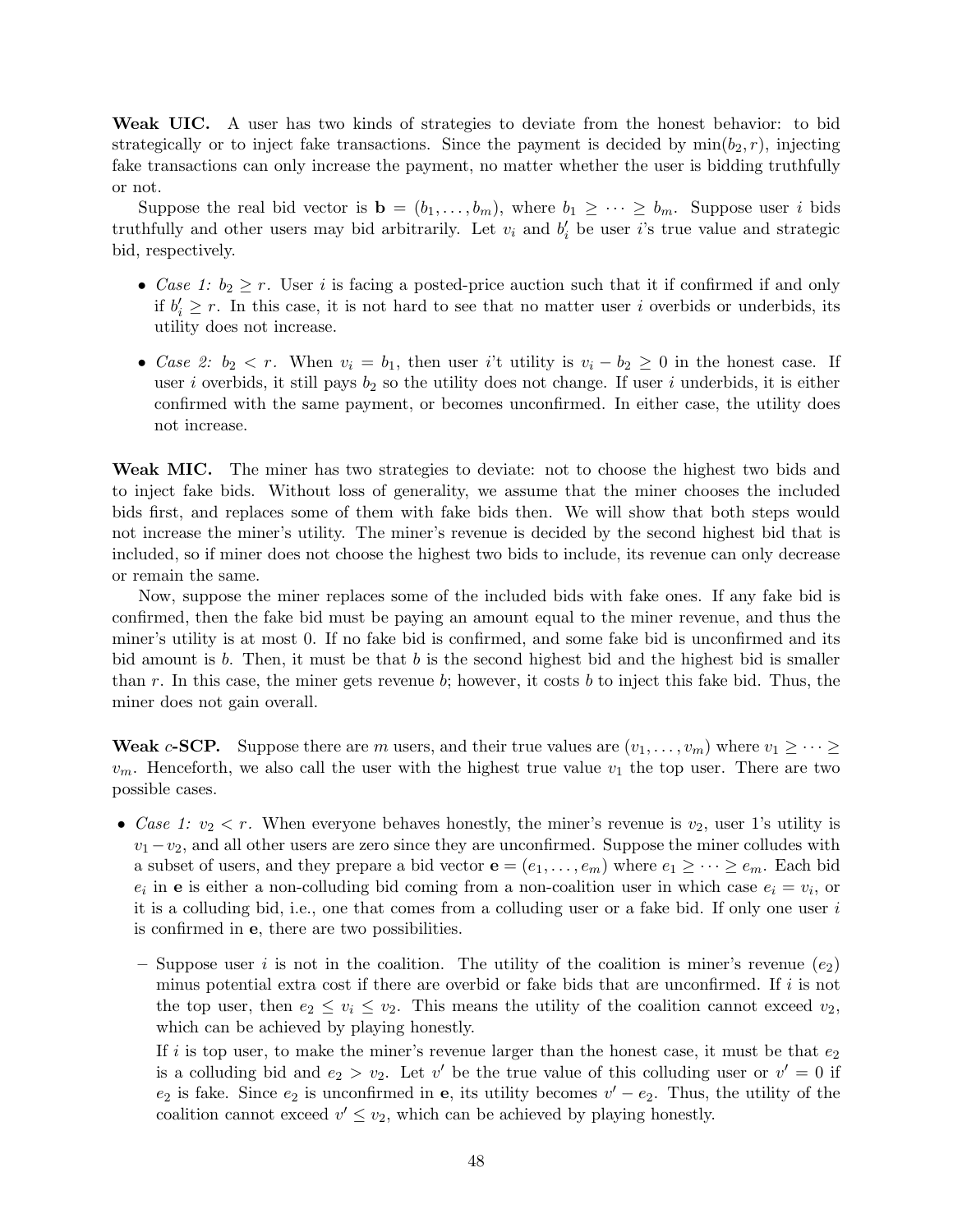– Suppose user i is in the coalition. The utility of the coalition is  $v_i$  minus potential extra cost. However, if top user is also in the coalition, the utility of the coalition is  $v_1$  in the honest case, and is at most  $v_i \leq v_1$  in the strategic case. If the top user is not in the coalition, the utility of the coalition is  $v_2$  in the honest case, and is at most  $v_i \le v_2$  in the strategic case.

If there are two or more confirmed bids in  $e$ , the miner's revenue becomes  $r$ , while each confirmed user needs to pay r. In this case, the utility of the top user decreases by  $r - v_2$ . The utilities of all other bids (including fake ones) are non-positive, since if they are confirmed, they have to pay r which is higher than their true values. Since  $v_2 < r$ , there must be a colluding user (that is not the top user) bidding  $b' \geq r$  or the miner injects a fake bid  $b' \geq r$ . Let v' be the true value of this colluding user or  $v' = 0$  if the bid is fake. The utility of this bid is  $v' - r$ . The joint utility of this colluding or fake bid and the miner is  $v' \le v_2$ , so the joint utility does not increase.

• Case 2:  $v_2 \ge r$ . When everyone behaves honestly, the miner's utility is r, user i's utility is  $v_i - r$ for all confirmed user  $i$ , and all other users are zero since they are unconfirmed. In this case, miner's utility is already maximized. Suppose the miner colludes with a subset of users, and they prepare a bid vector e. If there is only one confirmed bid in e, then only the confirmed user can benefit by the deviation since its payment decreases. However, the amount that the confirmed user gains is exactly what the miner loses, so the joint utility of any coalition does not increase. If there are two or more confirmed bids in e, then every user's utility is maximized when they bid truthfully, since the payment is fixed at  $r$  regardless of others' bids.

### <span id="page-50-0"></span>B.3 Necessity of Burning

Earlier in Section [6,](#page-33-0) we ruled out the existence of a deterministic, 2-user-friendly mechanism that satisfies weak UIC and 2-weak-SCP simultaneously, assuming finite block size. In this section, we show that if the mechanism is not allowed to use a burning mechanism, i.e., if the miner's payment must be the sum of all users' payment, then, the same lower bound would hold even under infinite block size. This lower bound also shows that the burning in the solitary-or-posted-price mechanism is necessary.

<span id="page-50-1"></span>**Theorem B.3.** Let  $(\mathbf{x}, \mathbf{p}, \mu)$  be a deterministic mechanism without burning. If  $(\mathbf{x}, \mathbf{p}, \mu)$  is 2-userfriendly, then it cannot achieve UIC and 2-weak-SCP at the same time.

The remainder of this section will focus on proving Theorem [B.3.](#page-50-1) We first prove a useful lemma that says in a mechanism satisfying the desired properties, if in some bid vector, all unconfirmed bids are bidding 0, then all confirmed bids must be paying 0.

<span id="page-50-2"></span>**Lemma B.4.** Let  $(\mathbf{x}, \mathbf{p}, \mu)$  be a deterministic mechanism without burning that is weak UIC and 2-weak-SCP. Suppose there exists a bid vector  $\mathbf{b} = (b_1, \ldots, b_m)$  that confirms at least one bid, and moreover, all unconfirmed bids are 0. Then, all confirmed bids must pay 0.

*Proof.* Due to Lemma [6.4,](#page-35-0) let  $p := p(\mathbf{b})$  denote the universal payment for **b**. Let  $\epsilon < p/2m$  be a sufficiently small positive number. By Lemma [6.3](#page-34-0) and Myerson's Lemma, we can change all confirmed bids in **b** to  $p + \epsilon$  such that all confirmed bids in **b** remain confirmed, and their payment unaffected. Let **b'** be the resulting bid vector, and let  $u \in [m]$  be the number of confirmed users in b', and recall all unconfirmed users bid 0. Since there is no burning,  $\mu(\mathbf{b}') = u \cdot p$ . Let i be a confirmed user in **b'**. Now, suppose that the real bid vector is actually  $\mathbf{b}'' := (\mathbf{b}'_{-i}, p - \epsilon)$ , and this also represents everyone's true value. User  $i$  becomes unconfirmed in  $\mathbf{b}''$  by Myerson's Lemma.

口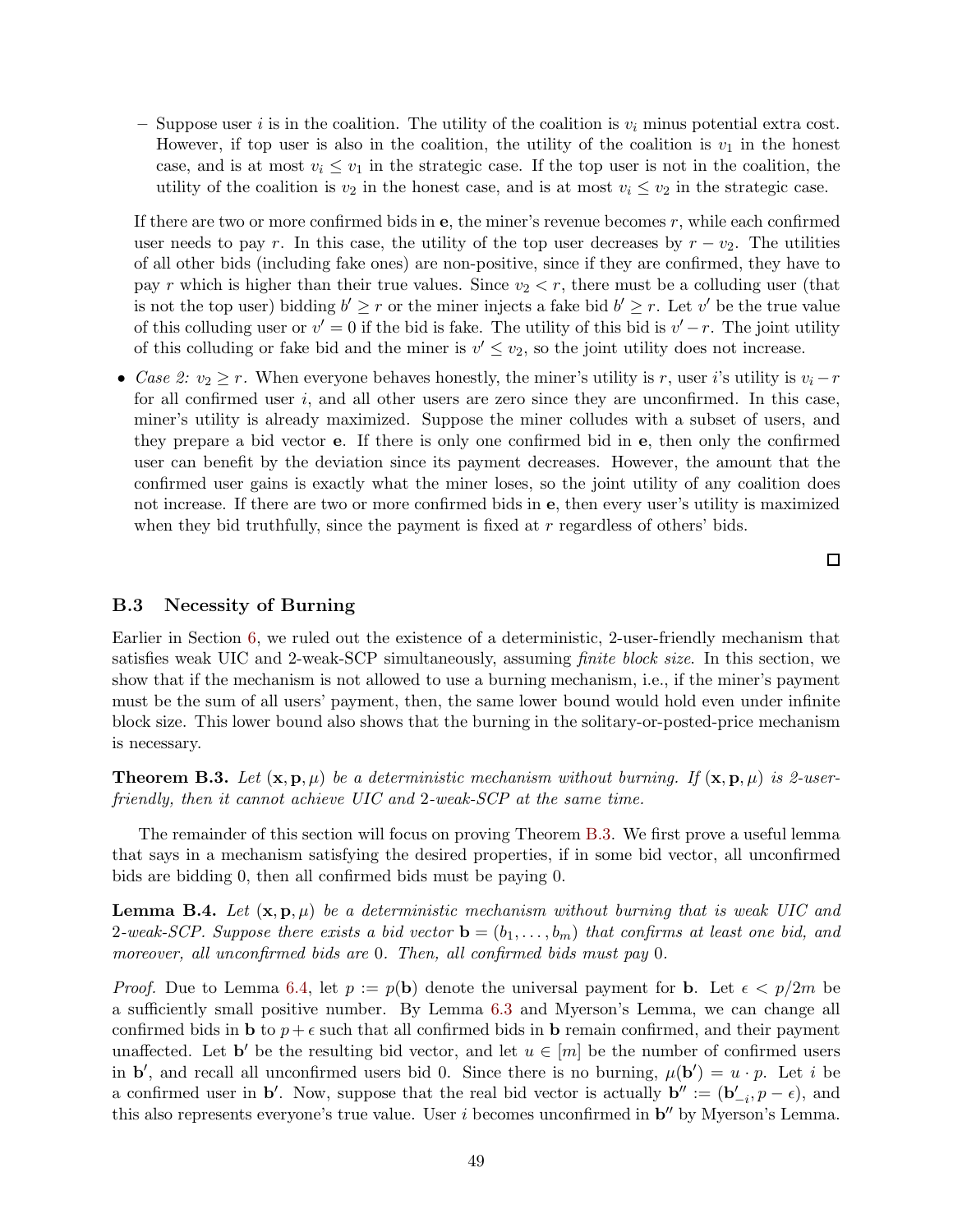Thus  $\mu(\mathbf{b}'') \leq (p+\epsilon) \cdot (u-1)$ . In this case, the miner can collude with user i and ask it to bid  $p+\epsilon$ instead. In this case, user i's utility is  $-\epsilon$ , however, the miner's revenue is  $p \cdot u > \mu(\mathbf{b}'') + \epsilon$ . Thus, the coalition can strictly gain from this deviation, which violates 1-weak-SCP.

 $\Box$ 

<span id="page-51-0"></span>**Lemma B.5.** Let  $(\mathbf{x}, \mathbf{p}, \mu)$  be a deterministic mechanism without burning which is 2-user-friendly, weak-UIC, 2-weak-SCP, and with non-trivial miner revenue. Then, there exists a bid vector  $\mathbf{b} =$  $(b_1, \ldots, b_m)$  where two different users i, j are confirmed, and moreover,  $\mu(\mathbf{b}) > 0$ ,  $b_i > p_i(\mathbf{b})$  and  $b_i > p_i(\mathbf{b}).$ 

*Proof.* It suffices to show that there exists a bid vector **b** such that  $\mu(\mathbf{b}) > 0$  and at least two users' bids are confirmed. If so, we can use the same argument in the proof of Lemma [6.10](#page-38-2) to show that there exists a bid vector **b'** such that  $\mu(\mathbf{b}') > 0$ , and moreover at least two users' bids are confirmed, and they are both bidding strictly higher than their payment. In particular, cases 1 and 2 follow just like the proof of Lemma [6.10.](#page-38-2) For case 3, suppose that b is a bid vector such that  $\mu(\mathbf{b}) > 0$  and two different users i and j are confirmed, and both bid exactly their payment. In this case, the proof of Lemma [6.10](#page-38-2) constructed a new bid vector **b'** which is otherwise equal to **b** except that  $b_i$  and  $b_j$  now bid  $b_i + \Delta$  for an arbitrary  $\Delta > 0$ , and showed that under **b'**, both *i* and  $j$  are confirmed and bidding strictly above payment. Here, we only need to additionally argue that  $\mu(\mathbf{b}') > 0$ . This can be achieved by choosing  $\Delta$  to be sufficiently small, and then applying Lemma [6.7.](#page-36-1)

Therefore, below, we focus on proving that there exists a bid vector **b** such that  $\mu(\mathbf{b}) > 0$  and at least two users' bids are confirmed. Suppose this is not true. In other words, for any bid vector **b** satisfying  $\mu(\mathbf{b}) > 0$ , only one user is confirmed. We will show that this contradicts 2-weak-SCP.

Since the mechanism is 2-user-friendly, Lemma [6.10](#page-38-2) guarantees that there exists a bid vector  $\mathbf{c} = (c_1, \ldots, c_m)$  such that  $x_1(\mathbf{c}) = x_2(\mathbf{c}) = 1$  and  $c_1 > p(\mathbf{c})$  and  $c_2 > p(\mathbf{c})$ . By our assumption, it must be  $\mu(c) = 0$ . Because there is no burning, we have  $p(c) = 0$ . By Lemma [6.3,](#page-34-0) we can increase user 1's and user 2's bids arbitraily without changing their confirmation and payment. As a result, we obtain  $\mathbf{c}' = (\Gamma, \Gamma, c_3, \dots, c_m)$ , where  $\Gamma = |\mathbf{c}|_1$ . By Lemma [6.9,](#page-37-1) we can now reduce each bid  $b_3, \ldots, b_m$  down to zero one by one, without changing user 1's and user 2's confirmation. Formally, we obtain a bid vector  $\mathbf{c}'' = (\Gamma, \Gamma, 0, \dots, 0)$  such that  $x_1(\mathbf{c}'') = x_2(\mathbf{c}'') = 1$ . By our assumption, both confirmed users in  $c''$  are paying 0.

Since the mechanism has non-trivial miner revenue, there must exist a bid vector b where  $\mu(\mathbf{b}) > 0$ . By our assumption, only one user denoted i is confirmed in **b**. By Lemma [B.4,](#page-50-2) there must be another user j bidding non-zero. Suppose **b** also represents everyone's true value. In this case, miner's utility is  $\mu(\mathbf{b})$ , user i's utility is  $b_i - \mu(\mathbf{b})$ , and user j's utility is zero. The miner can collude with user i and user j, and ask them to bid  $\Gamma$  instead. Then, the coalition prepares a bid vector  $\mathbf{c}'' = (\Gamma, \Gamma, 0, \dots, 0)$  where the first two bids are user i and user j's bids. In this case, the miner's utility is zero, while user i's utility is  $b_i$  and user j's utility is  $b_j$ . The joint utility increases by  $b_i > 0$ , which violates 2-weak-SCP. □

**The proof of Theorem [B.3.](#page-50-1)** By Lemma [6.4](#page-35-0) and Lemma [B.5,](#page-51-0) there exists a bid vector  $\mathbf{b}^{(0)}$  =  $(b_1, \ldots, b_m)$  such that  $\mu(\mathbf{b}^{(0)}) > 0$ ,  $x_1(\mathbf{b}^{(0)}) = x_2(\mathbf{b}^{(0)}) = 1$ ,  $b_1 > p(\mathbf{b}^{(0)})$  and  $b_2 > p(\mathbf{b}^{(0)})$  - note that we can always relabel the bids to make the first two bids represent two confirmed bids.

Now, one by one, we reduce every unconfirmed bid down to zero and increase every confirmed bid to a sufficiently large value  $\Gamma > |\mathbf{b}|_1$ . Formally, for  $i = 1, \ldots, m$ , we define

$$
\mathbf{b}^{(i)} = \begin{cases} (\mathbf{b}_{-i}^{(i-1)}, 0), & \text{if } x_i(\mathbf{b}^{(i-1)}) = 0, \\ (\mathbf{b}_{-i}^{(i-1)}, \Gamma), & \text{if } x_i(\mathbf{b}^{(i-1)}) = 1. \end{cases}
$$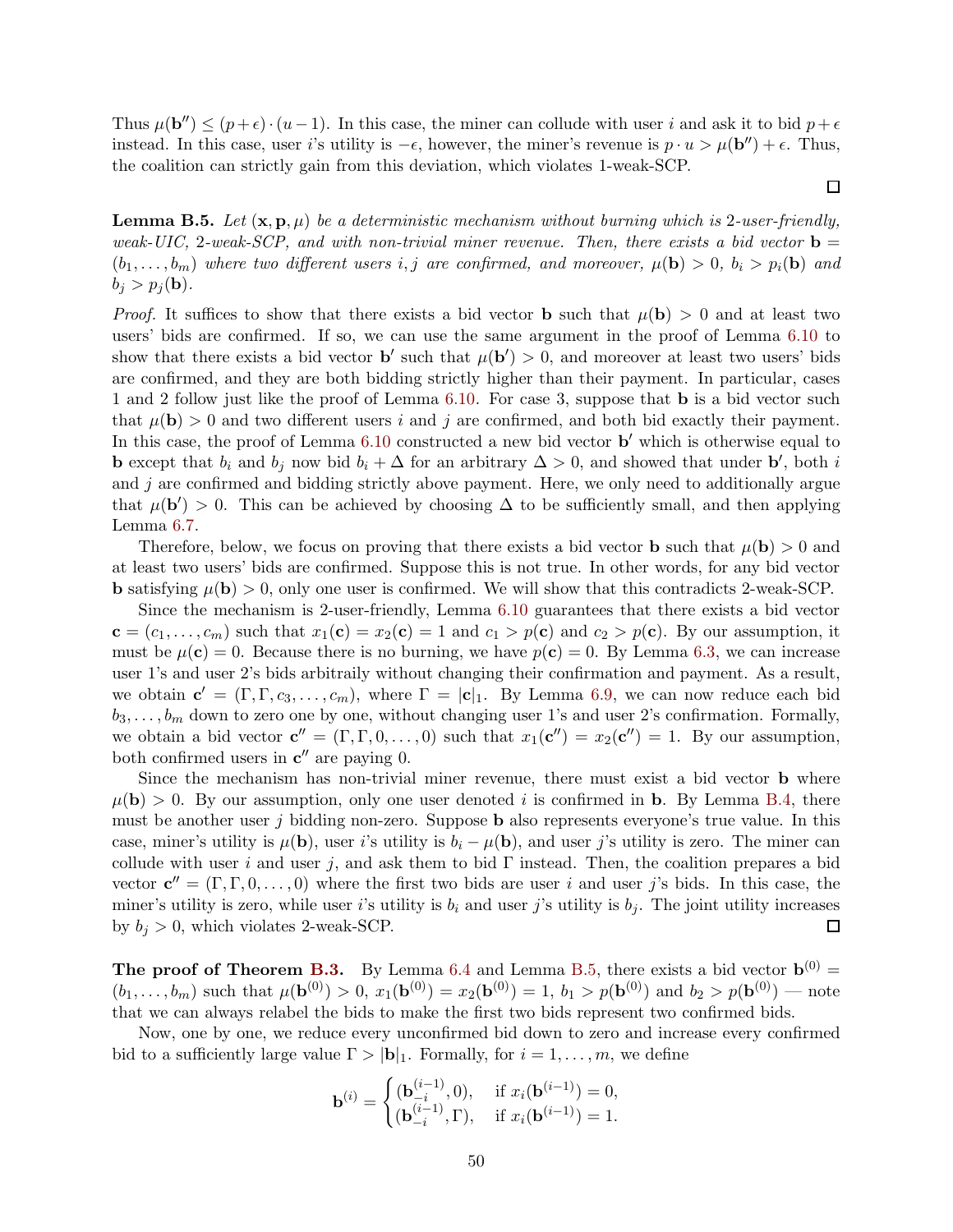By Lemma [6.3,](#page-34-0) when increasing user 1's and user 2's bids, their confirmation, payment, and miner revenue do not change. Later on, when increasing any confirmed user i's bid where  $i > 2$ , any previous user bidding Γ would still remain confirmed and pay the same. When decreasing any unconfirmed user is bid to 0 where  $i > 2$ , since  $\Gamma$  is sufficiently large, and by Lemma [6.9,](#page-37-1) any previous user bidding  $\Gamma$  would remain confirmed, and although their payment may change, change in the payment is slow. Thus, at the end, users 1 and 2 are confirmed in the final vector  $\mathbf{b}^{(m)}$ .

By Lemma [B.4](#page-50-2) and the fact that there is no burning, it must be that  $\mu(\mathbf{b}^{(m)}) = 0$ . Let i<sup>\*</sup> be the smallest integer  $i \in \{1, \ldots, m\}$  such that  $\mu(\mathbf{b}^{(i)}) = 0$ . Then, we have  $\mu(\mathbf{b}^{(i^*-1)}) > 0$  and  $\mu(\mathbf{b}^{(i^*)}) = 0$ . By Lemma [6.3,](#page-34-0) increasing a confirmed user's bid does not change miner revenue, so user i<sup>\*</sup> must be unconfirmed in  $\mathbf{b}^{(i^*-1)}$ . Imagine the real bid vector is  $\mathbf{b}^{(i^*-1)}$  which also represents everyone's true value. In this case, the miner's revenue is  $\mu(\mathbf{b}^{(i^*-1)})$ , user 1's utility is  $\Gamma - p(\mathbf{b}^{(i^*-1)})$ , and user i<sup>\*</sup>'s utility is zero. The miner can collude with user 1 and user i<sup>\*</sup>, and ask user i<sup>\*</sup> to bid  $\Gamma$ instead. The coalition now prepares a bid vector  $\mu(\mathbf{b}^{(i^*)})$  where the second coordinate  $\Gamma$  actually comes from user  $i^*$  and  $b_{i^*} = 0$  is a fake bid injected by the miner. Since there is no burning and  $\mu(\mathbf{b}^{(i^*)})=0$ , the payment must be zero. Therefore, the miner's revenue becomes zero, while user 1's utility becomes  $\Gamma$ , and user i<sup>\*</sup>'s utility becomes  $b_{i^*}$ . By Lemma [6.7,](#page-36-1) we have  $b_{i^*} \ge \mu(\mathbf{b}^{(i^*-1)})$ , and thus the coalition strictly gains from this deviation, which violates 2-weak-SCP.

## <span id="page-52-0"></span>C A More Detailed Discussion of Related Work

In this section, we discuss some known fee mechanisms, monopolistic price [\[LSZ19\]](#page-44-0), random sampling optimal price  $(RSOP)$  [\[GHK](#page-44-11)<sup>+</sup>06[,LSZ19\]](#page-44-0), BEOS mechanism [\[BEOS19\]](#page-43-0), and analyze why they fail to achieve UIC, MIC, and 1-SCP at the same time. Roughgarden [\[Rou20,](#page-44-1)[Rou21\]](#page-45-2) also provided a summary of known results — we provide some more details in this section.

## <span id="page-52-1"></span>C.1 Monopolistic Price

The monopolistic price mechanism was introduced by Lavi et al. [\[LSZ19\]](#page-44-0). We describe the mechanism below.

#### Monopolistic Price

**Parameters:** the block size  $B$ 

Mechanism:

• Inclusion rule. Given the bid vector  $b_1 \geq b_2 \geq \cdots$ , the miner calculates

<span id="page-52-2"></span>
$$
k^* = \underset{k \in [B]}{\arg \max} k \cdot b_k. \tag{4}
$$

Then, the miner chooses  $(b_1, b_2, \ldots, b_{k^*})$  to be the block.

- Confirmation rule. All transactions in the block are confirmed.
- Payment rule and miner revenue rule. All transactions in the block pay the lowest bid in the block, and all payments go to the miner.

As Example 2.2 in Lavi et al. [\[LSZ19\]](#page-44-0) pointed out, monopolistic price is not UIC. However, as conjectured by Lavi et al. [\[LSZ19\]](#page-44-0) and proven by Yao [\[Yao\]](#page-45-1), the strategic gain of the users by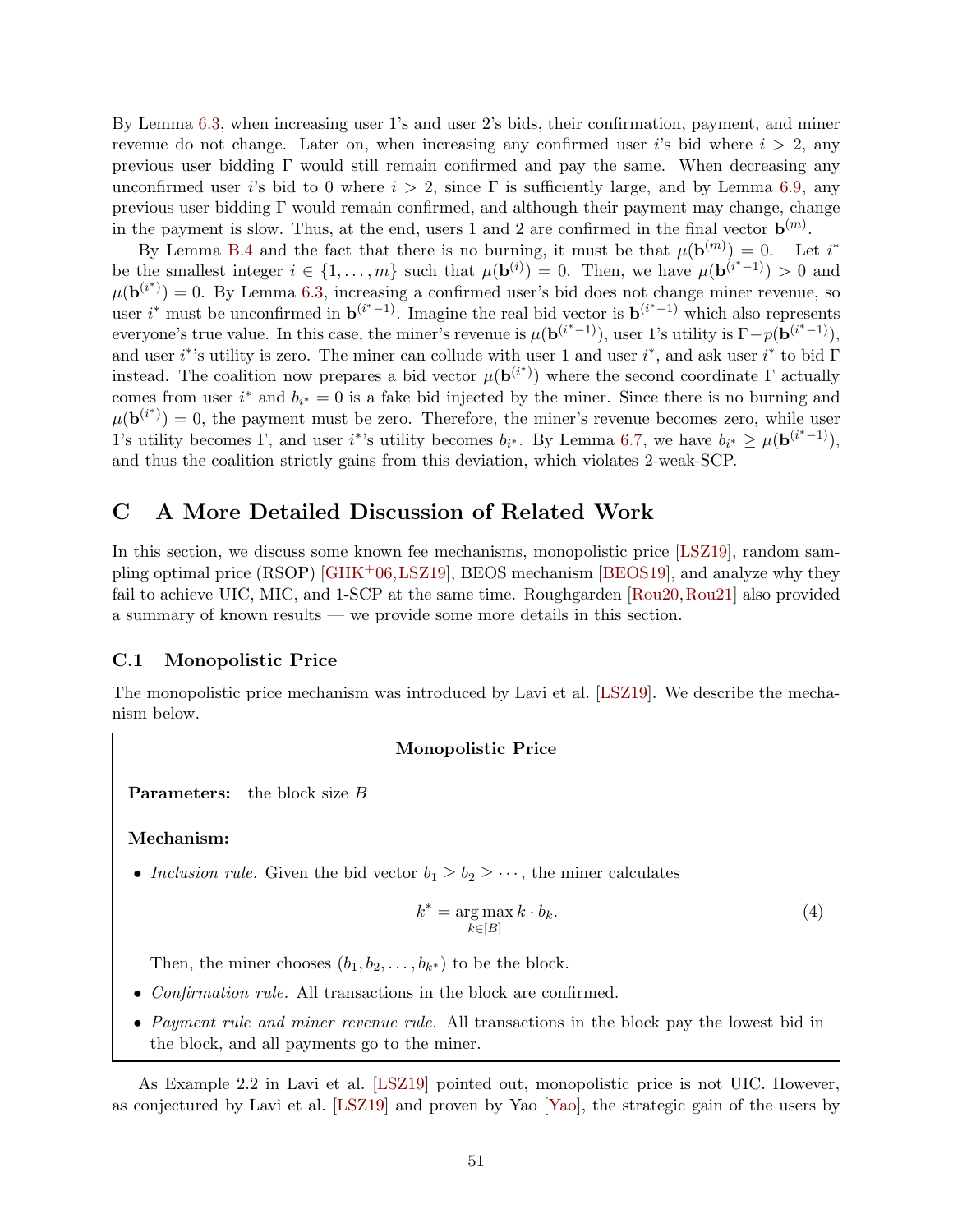deviating from truthful bidding goes to zero as the number of users goes to infinity. Moreover, monopolistic price is also not 1-SCP. Consider the following example. Suppose there are only two bids in the mempool,  $(10, 6)$ . If the miner is honest, it will choose both bids. In this case, the miner's revenue is  $2 \cdot 6 = 12$ , and the utility of the second user is 0. However, the miner can sign a contract with the second user and ask it to bid 10 instead. Now, the miner's revenue becomes  $2 \cdot 10 = 20$ , and the utility of the second user becomes  $-4$ . Their joint utility becomes 16, which increases by 4. It violates 1-SCP.

As the authors in [\[LSZ19\]](#page-44-0) pointed out, a myopic miner has no incentive to deviate. We formulate the notion as the following proposition.

#### Proposition C.1. Monopolistic price is MIC.

Proof. The miner has two kinds of strategies to deviate from honest behavior: not to choose the highest  $k^*$  bids and to inject fake bids, where  $k^*$  is decided by Eq.[\(4\)](#page-52-2). Without loss of generality, we assume that the miner chooses the included bids first, and replaces some of them with fake bids then. We will show that both steps would not increase the miner's utility.

Notice that choosing the highest  $k^*$  bids always gives the optimal revenue by Eq.[\(4\)](#page-52-2). Next, suppose the miner may or may not follow the inclusion rule, and prepares  $\mathbf{c} = (c_1, \ldots, c_t)$ , where  $\mathbf{c}$ may or may not include some fake bids and  $c_1 \geq \cdots \geq c_t$ . In this case, the revenue is  $t \cdot c_t$ . Now, suppose the miner injects one more fake bid f. If  $f \geq c_t$ , the revenue becomes  $(t+1) \cdot c_t$ , while the miner needs to pay  $c_t$  for injecting f. Thus, the overall utility does not increase. If  $f < c_t$ , the revenue becomes  $(t+1)\cdot f$ , while the miner needs to pay f for injecting f. Thus, the overall utility becomes  $t \cdot f$ , which is less than not injecting f.

Finally, notice that the argument above holds no matter  $B$  is finite or infinite.

 $\Box$ 

## <span id="page-53-0"></span>C.2 Random Sampling Optimal Price

Random sampling optimal price  $(RSOP)$  was introduced by Goldberg et al. [\[GHK](#page-44-11)<sup>+</sup>06], and Lavi et al. [\[LSZ19\]](#page-44-0) analyzed the incentive compatibility in the context of fee mechanism. We describe the mechanism below.

#### Random Sampling Optimal Price (RSOP)

**Parameters:** the block size B

#### Mechanism:

- *Inclusion rule.* Choose the highest B bids into the block.
- Confirmation rule. Let C and D be empty sets. For each bid, it is put in C with probability  $1/2$  and in D with probability  $1/2$ . In other words, C and D form a partition for all bids in the block. Let  $C = (c_1, \ldots, c_{|C|})$  where  $c_1 \geq \cdots \geq c_{|C|}$ , and  $D = (d_1, \ldots, d_{|D|})$ where  $d_1 \geq \cdots \geq d_{|D|}$ . Then, a bid b is confirmed if it is in C and  $b \geq c_{k_D^*}$ , where  $k_D^* = \arg \max_{k \in [D]} k \cdot d_k$  or it is in D and  $b \ge d_{k_C^*}$ , where  $k_C^* = \arg \max_{k \in [C]} k \cdot c_k$ .
- Payment rule. All confirmed transactions in C pay  $c_{k_C^*}$  and all confirmed transactions in D pay  $d_{k_C^*}$ .
- *Miner revenue rule.* All payments go to the miner.

RSOP is UIC by our definition, because each user's confirmation and payment do not depend on its own bid, but depends on the bids in the other set. As pointed out in Example 5.3 and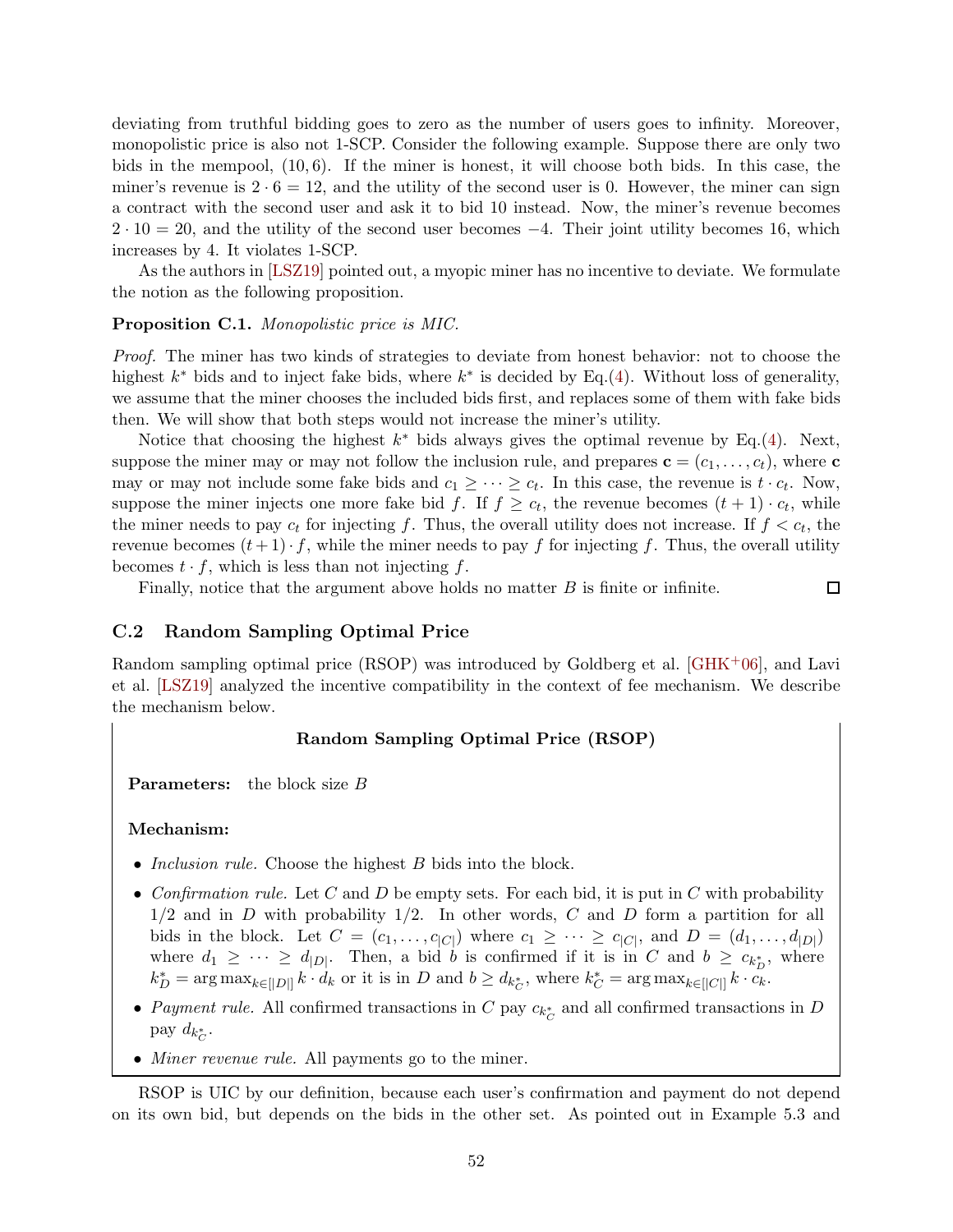Example 5.5 in Lavi et al. [\[LSZ19\]](#page-44-0), the miner is incentived to inject some fake bids or not to choose the highest bids from the mempool, so RSOP is not MIC.

By modifying Example 5.3 in [\[LSZ19\]](#page-44-0), we obtain the following example saying that RSOP is not 1-SCP. Suppose there are only two users in the mempool, and the true value of the first user is 1. Now, the second user bids 3 (its true value does not matter). If both the miner and the first user are honest, two bids either fall to the same set or fall into differcent sets, each with probability 1/2. If they fall to the same set, the miner's revenue is zero, and the utility of the first user is 1; if they fall into differcent sets, the miner's revenue is 1, and the utility of the first user is 0. Thus, the expected joint utility is 1. However, the miner can sign a contract with the first user and ask it to bid 2 instead. If they fall to the same set, the miner's revenue is zero, and the utility of the first user is 1; if they fall into differcent sets, the miner's revenue is 2, and the utility of the first user is 0. Their joint utility becomes 3/2, which violates 1-SCP.

### <span id="page-54-0"></span>C.3 The BEOS Mechanism

The following mechanism was introduced by Basu et al. [\[BEOS19\]](#page-43-0), and we formulate in terms of inclusion, confirmation, payment, and miner revenue rule. Roughgarden [\[Rou20,](#page-44-1) [Rou21\]](#page-45-2) argued that BEOS mechanism does not satisfy UIC, MIC, or 1-SCP, and we briefly explain why below for completeness.

#### BEOS mechanism

## Parameters:

- the block size  $B$
- fill threshold K, where  $0 \leq K \leq B$
- $\bullet$  interval *I* for profit-sharing
- minimum entry fee  $f$

#### Mechanism:

- Inclusion rule. Choose the highest  $t$  non-zero bids from mempool to include in the block, so the block is  $(b_1, \ldots, b_t)$  where  $b_1 \geq \cdots \geq b_t$ . If  $t < K$ , the miner further chooses one of the following options with higher revenue.
	- The miner declares the mempool is too empty.
	- The miner chooses to pay fill penalty, which is  $b_t \cdot (K t)$ .
- Confirmation rule. If the miner declares the mempool is too empty, only the transactions  $\geq f$  are confirmed. Otherwise, all transactions in the block are confirmed.
- Payment rule. If  $t \leq K$ , all transactions in the block pay the lowest confirmed bid in the block. Otherwise, if  $t > K$ , the highest K bids all pay  $b<sub>K</sub>$ , and all other bids pay nothing.
- Miner revenue rule. Let  $S$  denote the fee of the current block, which is sum of all payment in the block and the fill penalty (if there is any). The miner is paid  $S/I$  and the corresponding fees in the upcoming  $I - 1$  blocks.

Because the bid  $(b_k)$  who decides the payment is also confirmed, that user can try to bid lower strategically so that it is still confirmed. Therefore, the BEOS mechanism violates UIC.